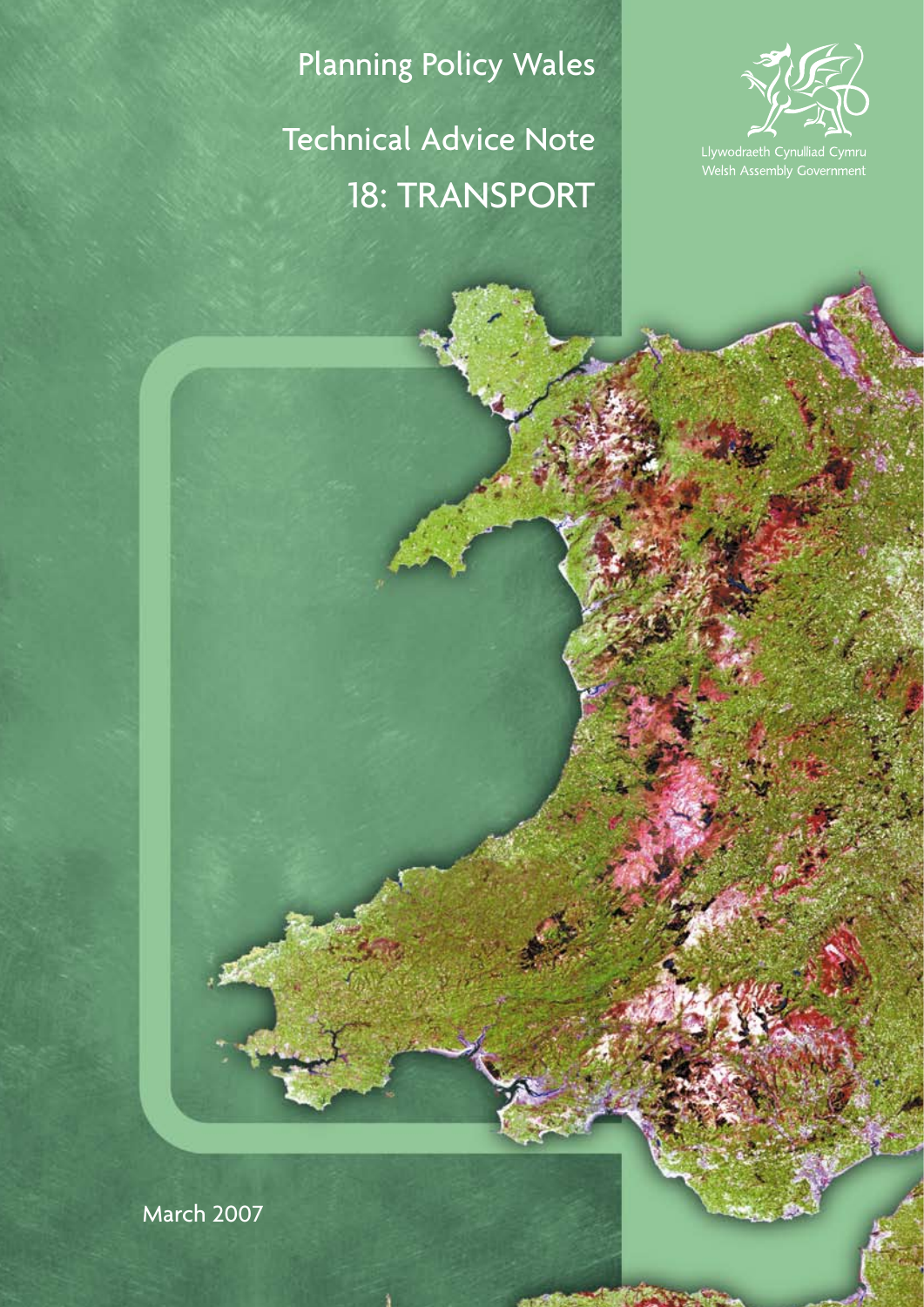This document is one of a series of Technical Advice Notes (Wales) (TANs) which supplement "Planning Policy Wales".

Further information is available from the Planning Division, The National Assembly for Wales, Cathays Park, Cardiff, CF10 3NQ, at Planning.Division@Wales.gsi.gov.uk, or by telephoning (029) 20 823585.

Further copies can be obtained free of charge from:

The Publications Centre National Assembly for Wales Pierhead Building **Cardiff** CF99 1NA Tel: **029 2089 8688** E-mail: **Assembly-publications@wales.gsi.gov.uk**

Cover satellite image compiled from Landsat data (colour enhanced visible/near visible infrared) and supplied by Infoterraglobal.com.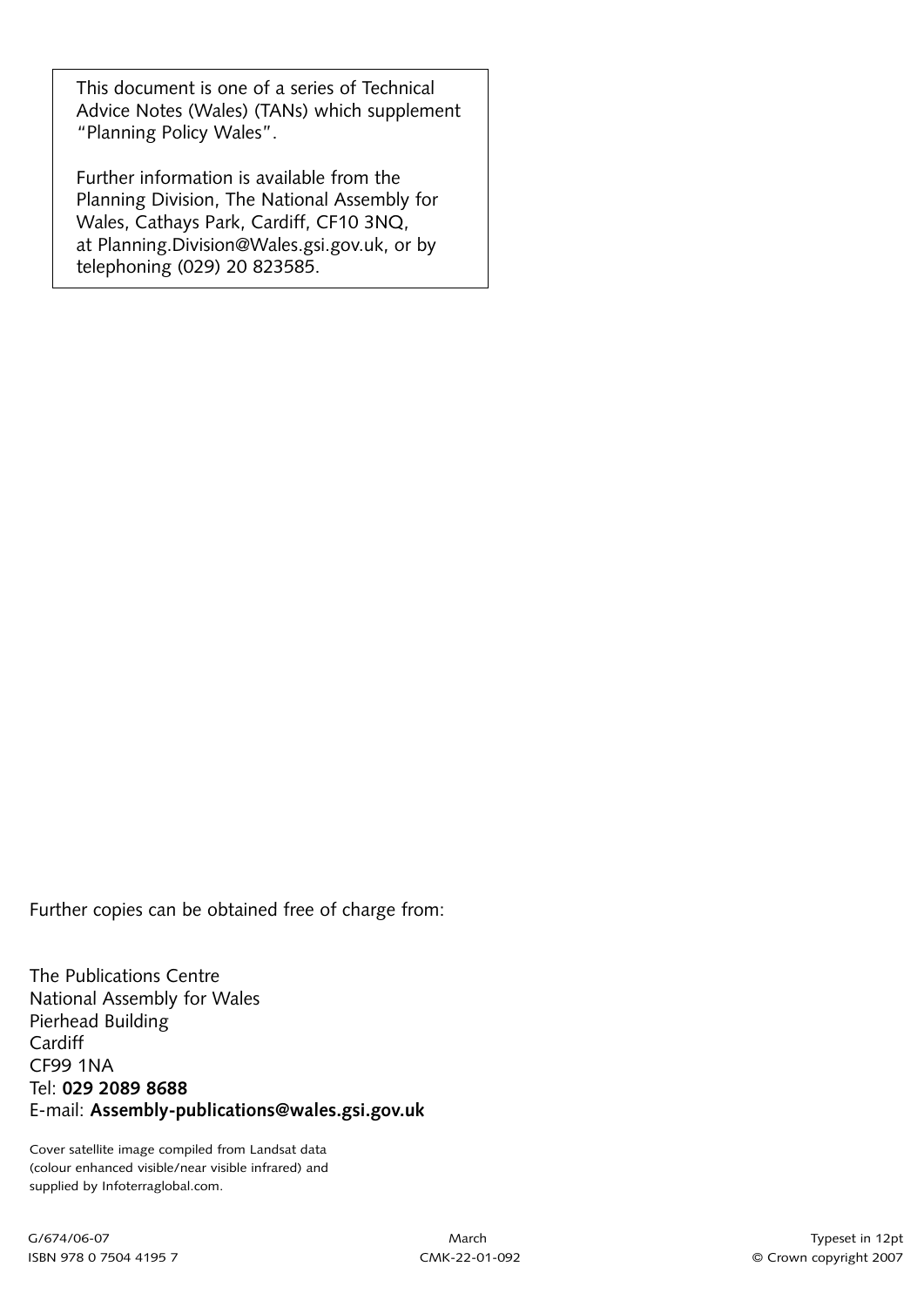# **CONTENTS**

# **Glossary**

| 1. | <b>Introduction</b>                                                                                                                                                                                                                                                                         | 1                                      |
|----|---------------------------------------------------------------------------------------------------------------------------------------------------------------------------------------------------------------------------------------------------------------------------------------------|----------------------------------------|
| 2. | Integration between Land Use Planning and Transport<br><b>Development Plans and Regional Transport Plans</b><br><b>Demand management</b><br>Local air quality<br><b>Road traffic reduction</b>                                                                                              | 2<br>4<br>6<br>6<br>7                  |
| 3. | <b>Location of Development</b><br><b>Accessibility</b><br><b>Major travel generating uses</b><br>- Accessible housing development<br>- Other major travel generating uses<br><b>Rural areas</b><br>- Rural car parking<br>- Proximity to urban areas<br>- Farm diversification<br>- Tourism | 8<br>8<br>8<br>11                      |
| 4. | <b>Parking</b><br><b>Regional Parking Frameworks and Local Parking Strategies</b><br><b>Maximum parking standards</b><br><b>Town centres</b><br><b>Parking charges</b><br>Implementation of parking within new developments<br><b>Residential car parking</b>                               | 14<br>14<br>15<br>16<br>16<br>17<br>17 |
| 5. | Design of Development<br>Inclusive mobility and access for disabled people<br><b>Street design</b><br><b>Traffic management</b>                                                                                                                                                             | 19<br>19<br>20<br>22                   |
| 6. | <b>Walking and Cycling</b><br><b>Walking</b><br><b>Cycling</b>                                                                                                                                                                                                                              | 24<br>24<br>25                         |

*Page*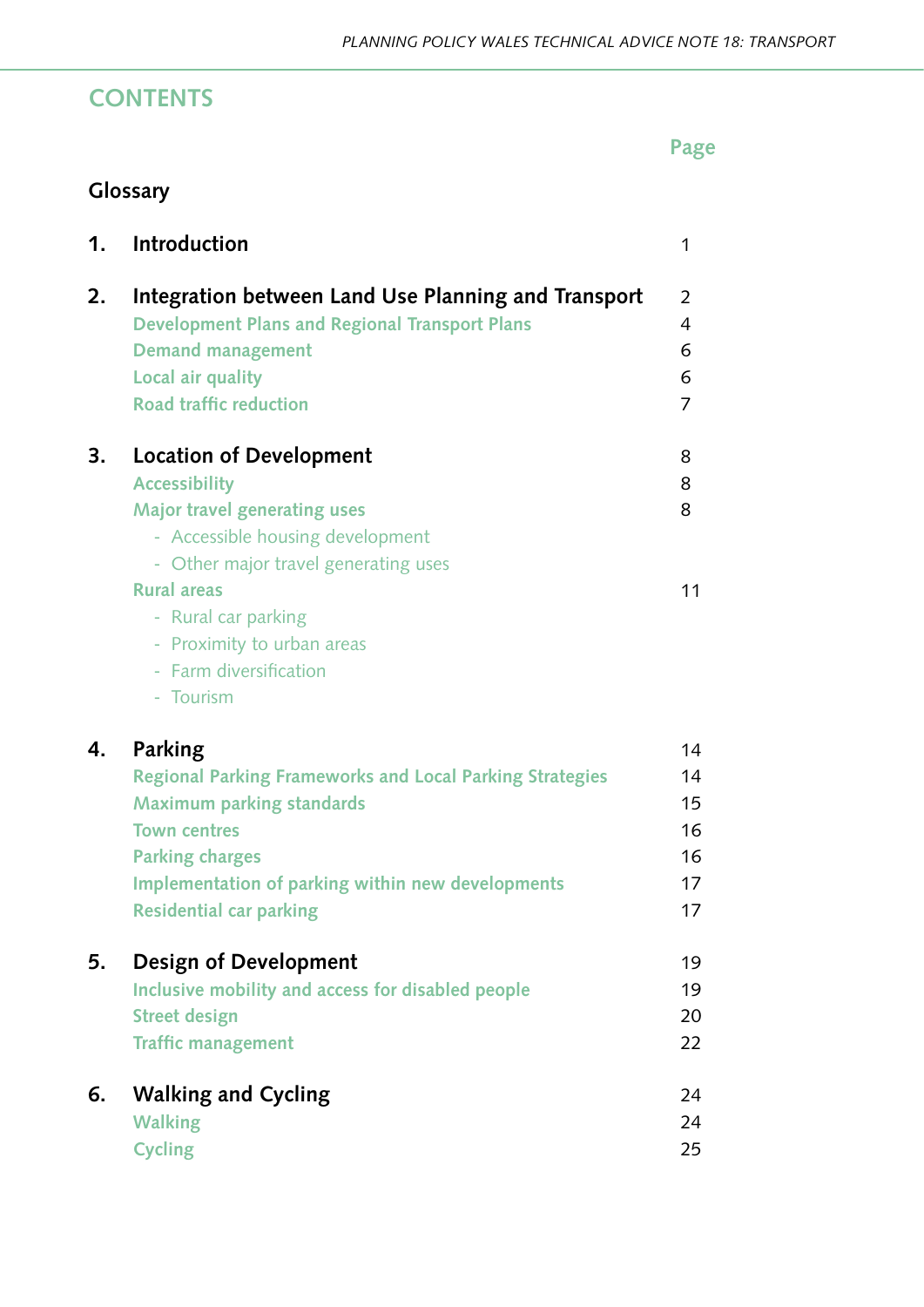|                                                    |                                                          | Page     |  |
|----------------------------------------------------|----------------------------------------------------------|----------|--|
| 7.                                                 | <b>Public Transport</b>                                  | 26       |  |
|                                                    | <b>Transport interchange</b>                             | 27       |  |
|                                                    | <b>Park and ride</b>                                     | 27       |  |
| 8.                                                 | <b>Planning for Transport Infrastructure</b>             | 29       |  |
|                                                    | <b>Roads</b>                                             | 29       |  |
|                                                    | Major transport infrastructure projects                  | 30       |  |
|                                                    | Freight                                                  | 31       |  |
|                                                    | <b>Railways</b>                                          | 32       |  |
|                                                    | <b>Shipping</b>                                          | 33       |  |
|                                                    | <b>Inland waterways</b>                                  | 33       |  |
|                                                    | <b>Aviation</b><br>Safeguarding land and planning blight | 34<br>35 |  |
|                                                    |                                                          |          |  |
| 9.                                                 | Assessing Impacts and Managing Implementation            | 36       |  |
|                                                    | <b>Transport assessment</b>                              | 36       |  |
|                                                    | <b>Environmental Assessment</b>                          | 37       |  |
|                                                    | <b>Mitigation of environmental impacts</b>               | 38       |  |
|                                                    | <b>Travel plans</b>                                      | 38       |  |
|                                                    | <b>Access to roads</b>                                   | 39       |  |
|                                                    | <b>Planning conditions</b>                               | 40       |  |
|                                                    | <b>Planning obligations</b>                              | 41       |  |
| 10 <sub>1</sub>                                    | <b>Cancellations</b>                                     | 42       |  |
|                                                    | <b>Annexes</b>                                           |          |  |
|                                                    | Annex A; Accessibility                                   | 43       |  |
|                                                    | Annex B: Visibility Standards                            | 44       |  |
|                                                    | Annex C: Definitions of Highway Routes                   | 47       |  |
|                                                    | <b>Annex D: Transport Assessment</b>                     | 49       |  |
|                                                    | <b>Annex E: Planning Application Procedures</b>          | 55       |  |
| Annex F: Conditions Requiring Works in the Highway |                                                          |          |  |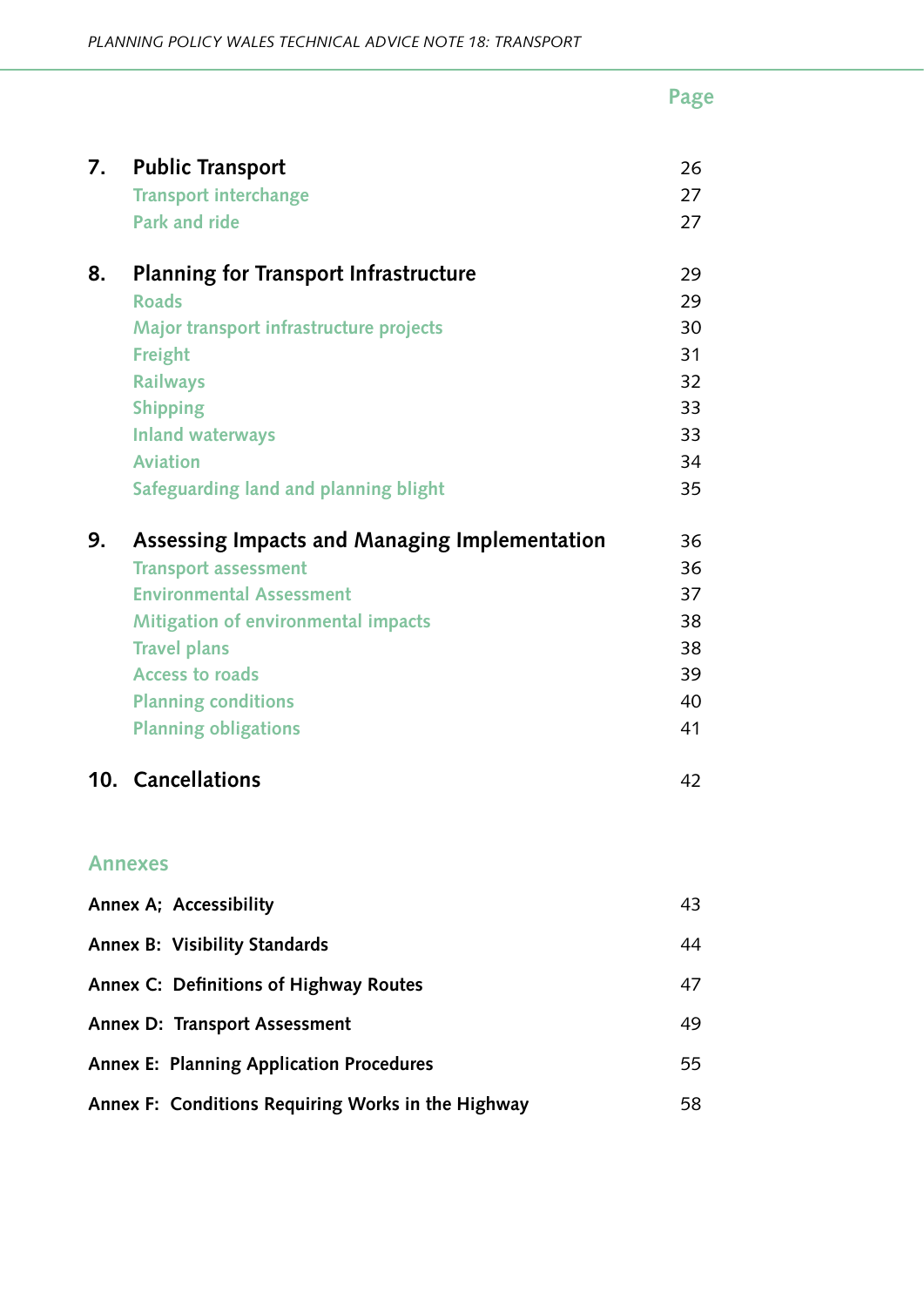# **List of Abbreviations**

| <b>DMRB</b>  | Design Manual for Roads and Bridges           |
|--------------|-----------------------------------------------|
| EIA          | Environmental impact assessment               |
| <b>LTP</b>   | Local Transport Plan                          |
| <b>MfS</b>   | <b>Manual for Streets</b>                     |
| <b>MIPPS</b> | Ministerial Interim Planning Policy Statement |
| <b>PPW</b>   | <b>Planning Policy Wales</b>                  |
| <b>RTP</b>   | Regional Transport Plan                       |
| SA           | Sustainability appraisal                      |
| <b>SEA</b>   | Strategic environmental appraisal             |
| <b>SPG</b>   | Supplementary planning guidance               |
| <b>TAN</b>   | <b>Technical Advice Note</b>                  |
| <b>TIS</b>   | Transport implementation strategy             |
| <b>WSP</b>   | <b>Wales Spatial Plan</b>                     |

Please note that the English language web version published on 29 March 2007 contained incorrect paragraph numbers from paragraph 9.8 to end of section 9. This error has now been corrected with paragraphs 9.10 to 9.26 renumbered to become 9.9 to 9.24.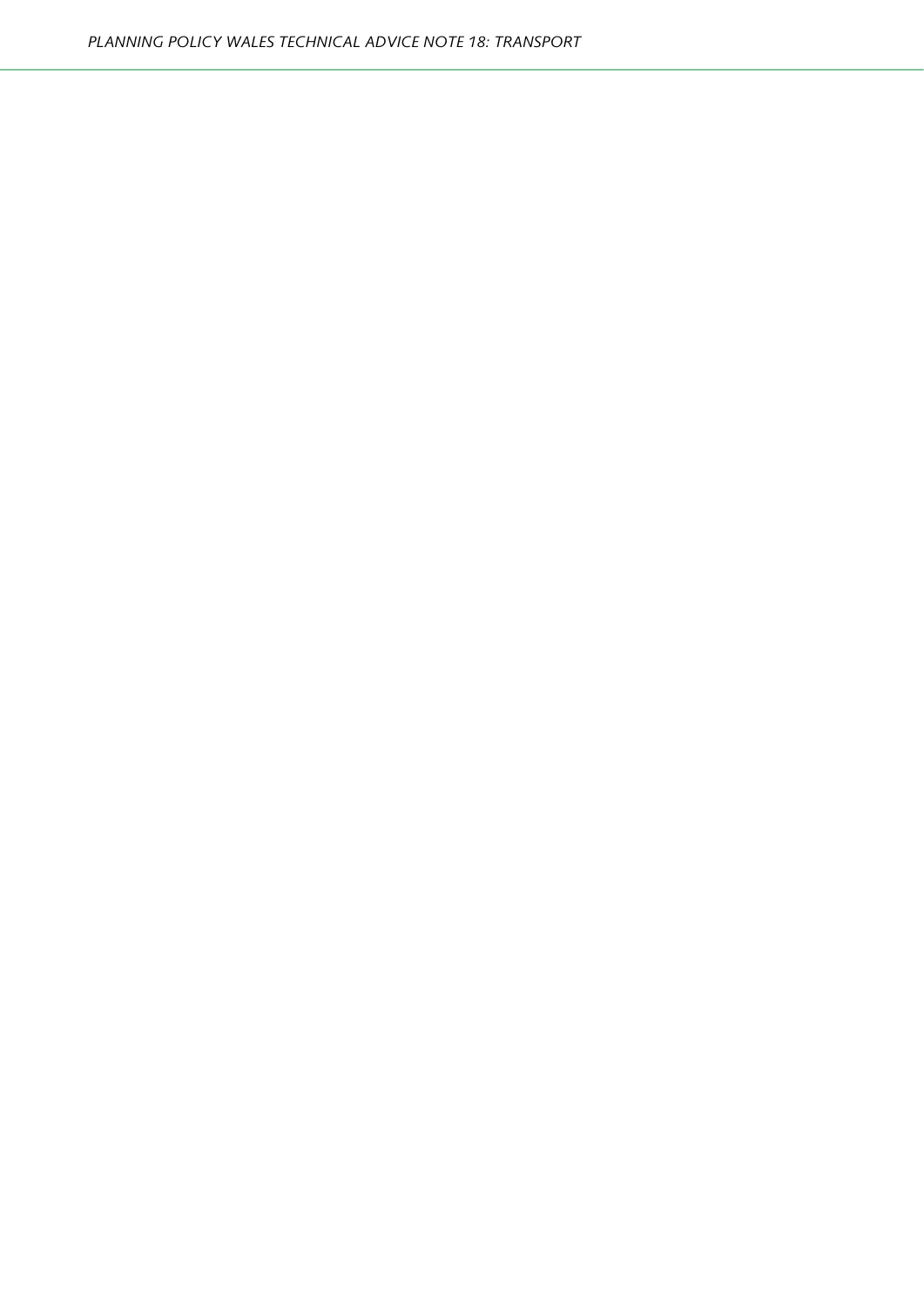#### 1 The Planning and Compulsory Purchase Act 2004 Part 6 introduced a new system of Local Development Plans.

# **1. Introduction**

**1.1** This Technical Advice Note (TAN) should be read in conjunction with Planning Policy Wales (2002) which sets out the land use planning policies of the Welsh Assembly Government (the Assembly Government). Planning Policy Wales (PPW), Ministerial Interim Planning Policy Statements (MIPPS), Local Development Plans Wales, Technical Advice Notes, and circulars should be taken into account by local planning authorities in the preparation of development plans<sup>1</sup>. They may be material to decisions on individual planning applications and will be taken into account by the Assembly Government and Planning Inspectors where relevant to the determination of called-in planning applications and appeals.

**1.2** Documents listed in the Reference column in the margin provide information, which should be read in conjunction with the TAN.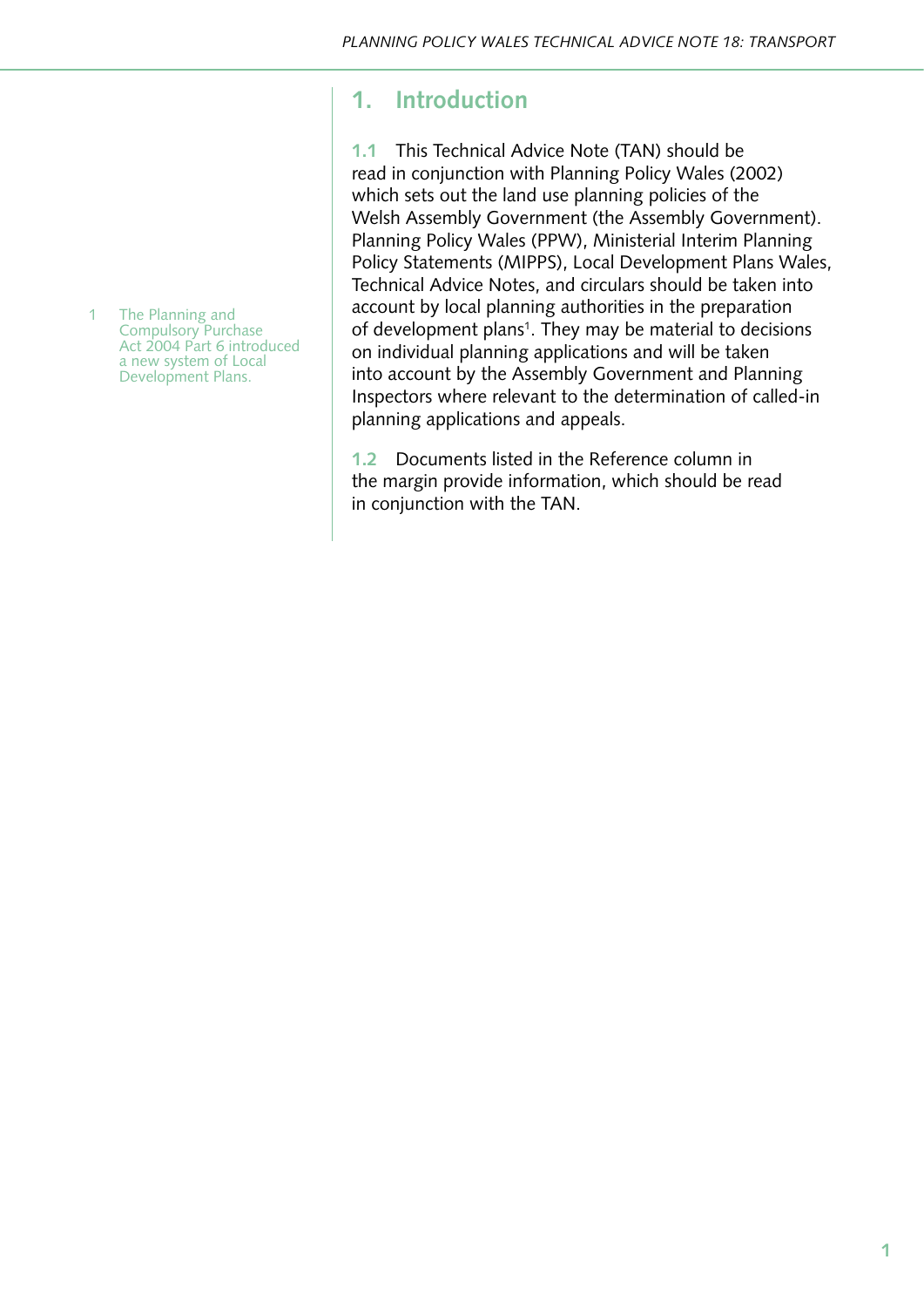2 'Draft Wales Transport Strategy: Connecting Wales', Welsh Assembly Government, 2006.

3 'Environment Strategy for Wales', Welsh Assembly Government, 2006.

# **2. Integration between Land Use Planning and Transport**

**2.1** An efficient and sustainable transport system is a requirement for a modern, prosperous and inclusive society. However, transport, in particular road traffic, can also have negative impacts on human health and the environment. Road traffic growth is a cause of increased local air pollution, green house gas emissions contributing to global warming and climate change and, in some areas, congestion, which can affect economic competitiveness.

**2.2** In responding to such challenges, the Assembly Government adopts a sustainable development approach as the overarching framework within which strategies and policies are developed. PPW and the Wales Transport Strategy both aim to secure the provision of transport infrastructure and services, which improve accessibility, build a stronger economy, improve road safety and foster more sustainable communities<sup>2</sup>. This includes:

- integration of transport and land use planning;
- integration between different types of transport;
- integration of transport policy with policies for the environment, education, social justice, health, economic development and wealth creation.

**2.3** Integration of land use planning and development of transport infrastructure has a key role to play in addressing the environmental aspects of sustainable development, in particular climate change and the outcomes identified in the Assembly Government's Environment Strategy<sup>3</sup>. Integration can help the Assembly Government achieve these environmental outcomes, together with its wider sustainable development policy objectives by:

- promoting resource and travel efficient settlement patterns;
- ensuring new development is located where there is, or will be, good access by public transport, walking and cycling thereby minimising the need for travel and fostering social inclusion;
- managing parking provision;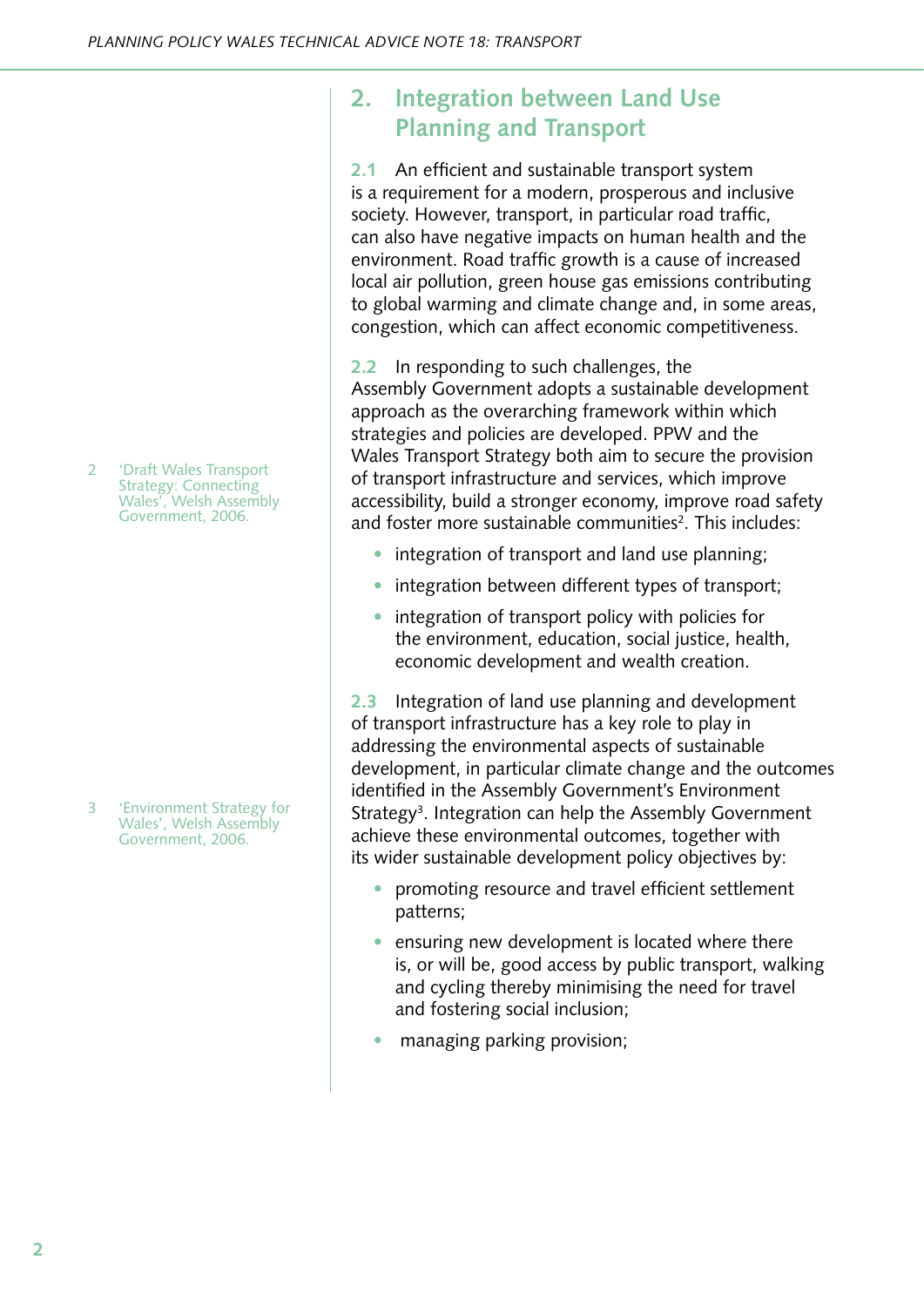- ensuring that new development and major alterations to existing developments include appropriate provision for pedestrians (including those with special access and mobility requirements), cycling, public transport, and traffic management and parking/servicing;
- encouraging the location of development near other related uses to encourage multi-purpose trips;
- promoting cycling and walking;
- supporting the provision of high quality, inclusive public transport;
- supporting provision of a reliable and efficient freight network;
- promoting the location of warehousing and manufacturing developments to facilitate the use of rail and sea transport for freight;
- encouraging good quality design of streets that provide a safe public realm and a distinct sense of place; and
- ensuring that transport infrastructure or service improvements necessary to serve new development allow existing transport networks to continue to perform their identified functions.

**2.4** The inter-relationships between land use planning and transport are complex and varied. The development of land is dependent, in part, upon transport infrastructure and services to function efficiently. By influencing the location, scale, density and mix of land uses and new development, land use planning can help to reduce the need to travel and length of journeys, whilst making it easier for people to walk, cycle or use public transport.

**2.5** To achieve a more sustainable pattern of development it is necessary to understand the interactions and linkages between land use and transport and devise integrated strategies, objectives and policies at the national, regional and local levels. At regional level, collaborative work by local authorities is seen in area work for the Wales Spatial Plan (WSP) and through Regional Transport Plans (RTPs). At local level, this means ensuring that strategies, objectives and policies in community strategies, development plans, health, social care and well-being strategies and other relevant strategies and plans are consistent, complementary and integrated.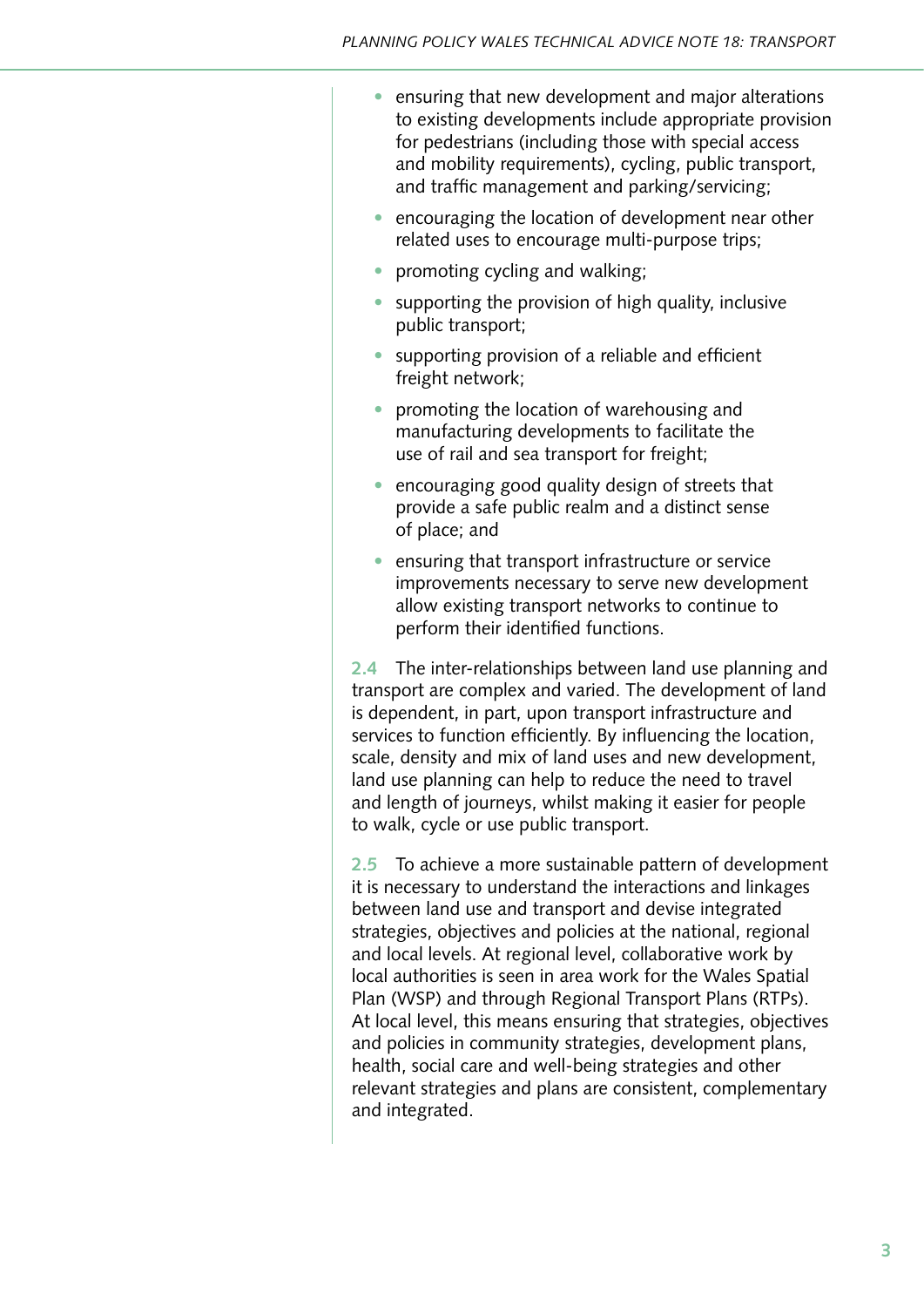4 See amendments made to the Transport Act 2000 by the Transport (Wales) Act 2006 (c. 5); see also the Regional Transport Planning (Wales) Order 2006 (S.I. 2006/2993)

5 'Guidance on Regional Transport Plans', Welsh Assembly Government, 2007

## **Development Plans and Regional Transport Plans**

**2.6** It is intended that regional based transport plans will replace Local Transport Plans (LTPs) during 2008<sup>4</sup>. The change reflects a need to plan transport improvements on a regional basis recognising that many transport issues across Wales raise cross-boundary issues for local authorities. RTPs are intended to address these cross-boundary issues and provide a local policy framework for transport that delivers the Assembly Government's integrated transport strategy. Each of the four regional transport consortia will be responsible for preparing a plan, having regard to guidance issued by the Assembly Government<sup>5</sup>.

**2.7** WSP area projects will identify strategic transport requirements which will need to be reflected in development plans and RTPs, while Community Strategies will also identify local visions and priorities for transport. The link between land use and transport means that development plans and RTPs will have a significant interaction. Many transport schemes promoted in RTPs will have direct land use implications but also indirect effects on land use, such as widening market catchment areas or influencing travel-to-work patterns with consequential land use pressures. Development plans will in turn influence RTP strategy through requirements for infrastructure to enable or accommodate new development.

**2.8** There are potentially three sources of transport scheme which will influence how they are integrated into development plans (see also the section 8 on Transport Infrastructure.

#### *National Priorities*

The Wales Transport Strategy and WSP will generate two types of scheme: nationally important schemes, such as improvements to the trunk road network; and those of regional importance developed through the WSP area work. Development plans have a role in safeguarding land necessary to implement nationally important schemes and also to develop policies to maximise the benefits of such schemes while adapting to any land use changes that may result. Regional schemes developed through the WSP will be described in more detail in RTPs and again development plans have a safeguarding and promotional role to ensure such schemes are developed and the benefits of the scheme maximised for the local area. Both types of scheme need to be identified in development plans, with timing and funding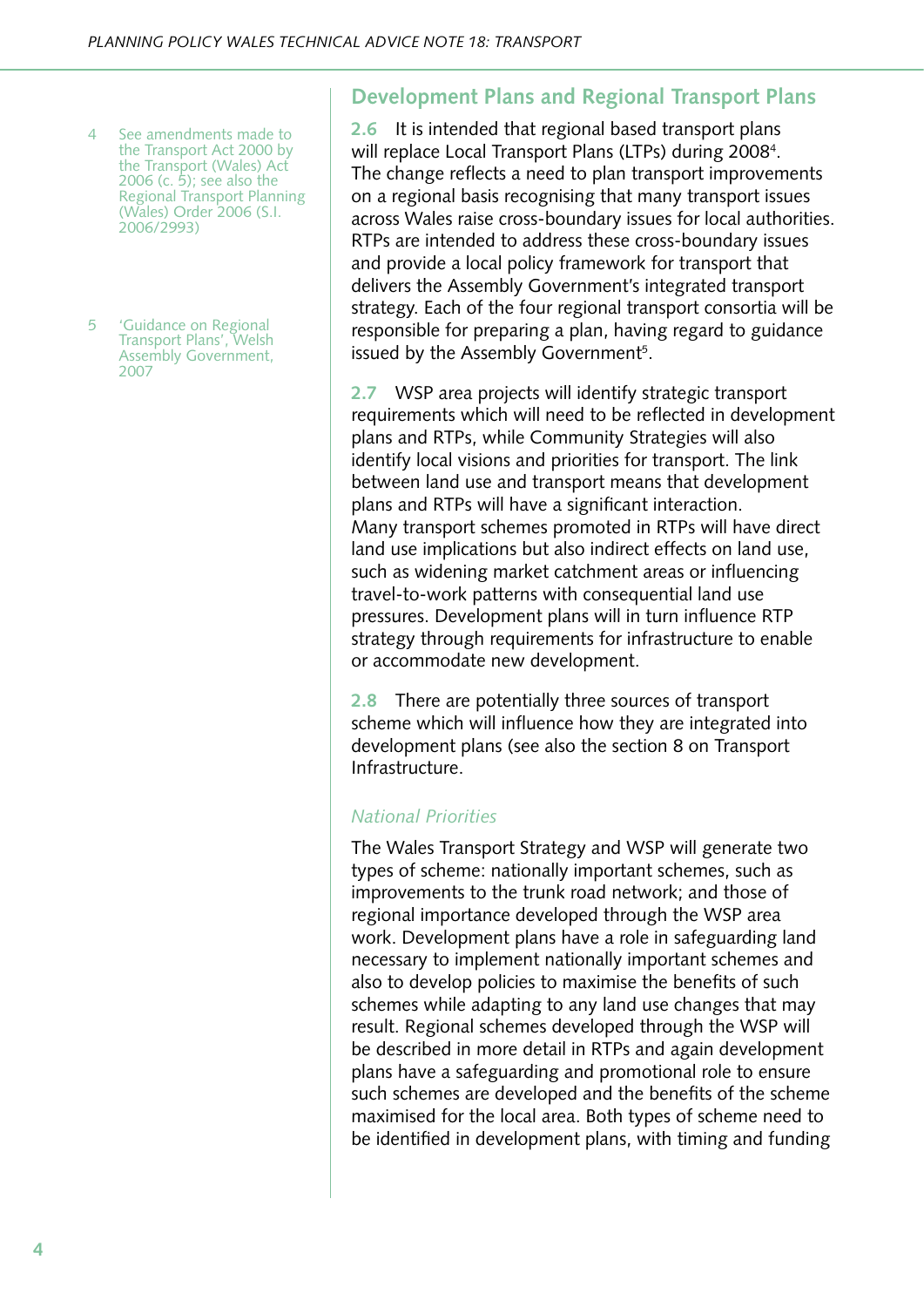information as background and a safeguarding policy applied if required. Detailed justification is not required.

#### *Local Development Plans*

The development plan could generate a requirement for transport schemes to support the implementation of the plan strategy and enable development. Such proposals should be covered by one or more policies, supported by an evidence base, including the extent to which the plan is dependent on the proposals and the risks involved in its delivery. The evidence should include an indication of the funding source and where there is a requirement for developer funding this should be made clear in the plan. Where planning permission will be required for a road scheme, its inclusion in the plan should normally provide the means to examine both the need for, and the alignment of, the route. In setting out policy for minor improvements, authorities may appropriately deal with detailed planning considerations or programme issues through supplementary planning guidance (SPG), which is related to an adopted plan.

#### *Regional Transport Plans*

A transport scheme also may result from RTP or local transport planning activity, addressing network issues, such as accessibility, capacity, environmental and social impacts and safety. Development plans should include one or more policies that set the framework for the determination of planning applications for transport proposals. Cross-references can be used to provide background or justification, although planning authorities should be mindful of the dynamic nature of RTPs to avoid the links becoming out of date.

**2.9** Policies and proposals in development plans should address the overall development of the transport network and related services, including public transport, interchange facilities including park and ride, multi-modal freight facilities, rail depots, roads, cycleways, pedestrian routes, inland waterways, harbours/ports and airports (including safeguarding zones) $67$ .

**2.10** It is important that planning authorities, including the National Park Authorities, are fully engaged in the development and ongoing review of RTPs and maintain a constructive dialogue with regional transport groups to ensure local ideas and views from a land use planning perspective inform the transport strategy. Regional

- 6 Circular 01/2003, Safeguarding Aerodromes, Technical Sites and Military Explosives Storage Areas: The Town and Country Planning (Safeguarded Aerodromes, Technical Sites and Military Explosives Storage Areas) Direction 2002
- 7 'Planning Policy Wales Companion Guide', Welsh Assembly Government, 2006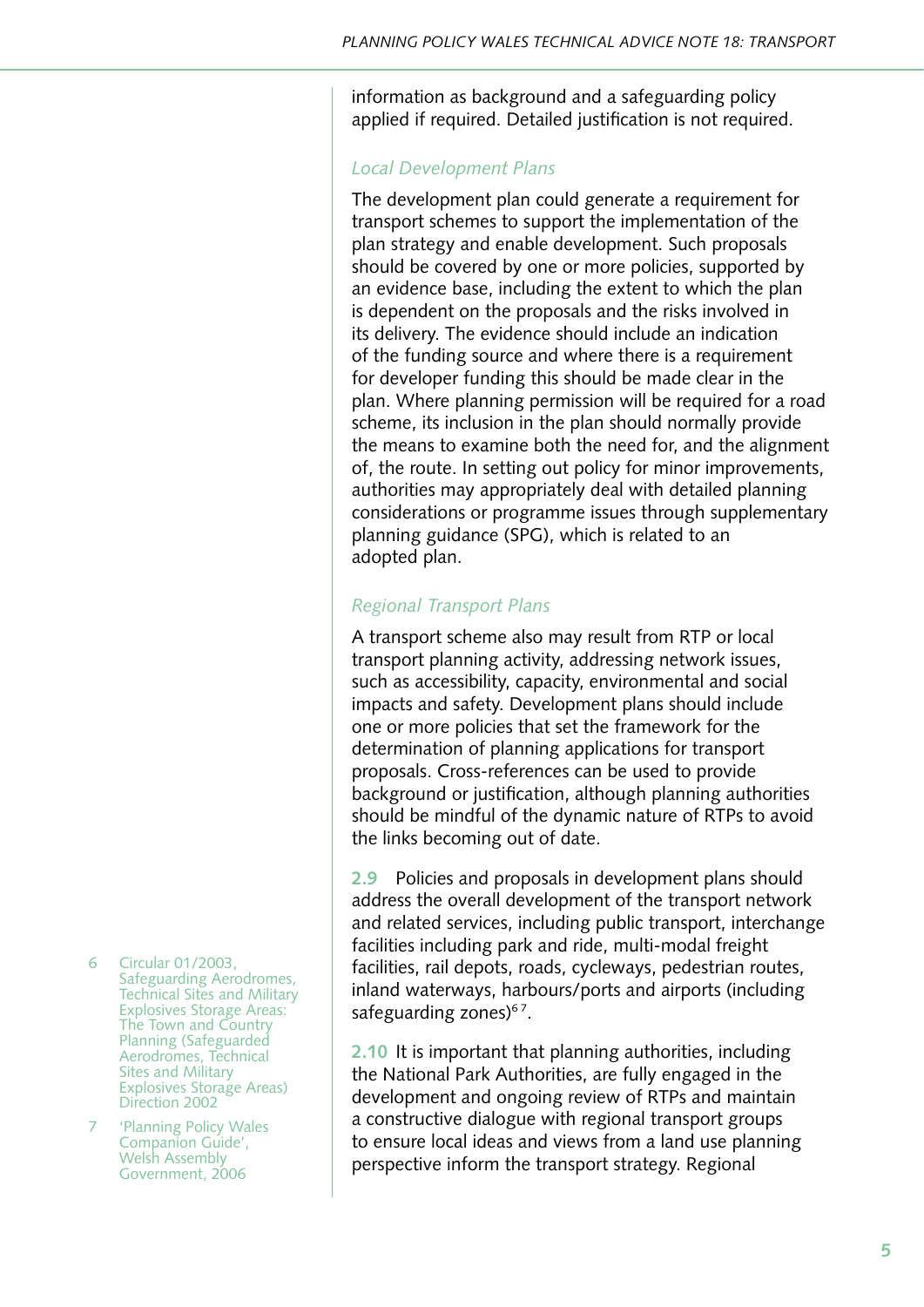8 Sections 168 and 183 of the Transport Act 2000 give the Assembly powers to make regulations in relation to charging and licensing schemes. No such regulations have been made to date.

9 Air Quality (Wales) Regulations 2000 (S.I. 2000/1940)

- 10 Environment Act, 1995, Section IV Air Quality
- 11 **The Air Quality Strategy for** England, Scotland, Wales and Northern Ireland'
- 12 'Air Quality and Land Use Planning' LAQM.G4(00), DETR/NAfW 2000

transport groups in turn should contribute to development plan preparation, for example in regard the preferred strategy, accessibility considerations and parking policy. Local authorities will need to establish efficient internal working arrangements between land use and transport planning professionals to maintain an integrated approach at local level. The overall aim of all parties should be to ensure consistency between RTP and development plan objectives and policies.

### **Demand management**

**2.11** The Transport Act 2000 includes powers that allow local authorities to tackle pollution and congestion in their areas. Two of the most significant measures are road user charging and workplace parking levy and these will normally be addressed in RTPs. Careful consideration will need to be given in development plans to the potential pressure for dispersal of development away from charged areas<sup>8</sup>. Traffic management powers are covered in Paragraphs 5.14 to 5.17, while advice on assessing the impact of development is contained in Paragraphs 9.1 to 9.7 and Annex D.

# **Local air quality**

**2.12** Clean air is an essential ingredient of a good quality of life. Transport emissions contribute significantly to climate change and poor local air quality. The Environment Act 1995 requires local authorities to review and assess air quality in their areas to determine whether the air quality objectives set in the Air Quality Strategy for England, Scotland, Wales and Northern Ireland and the Air Quality (Wales) Regulations  $2000^{\circ}$  are likely to be met. Where it is found that air quality objectives are unlikely to be met, the local authority must declare an air quality management area and develop and implement an action plan to work in pursuit of these objectives. When preparing development plans and considering planning applications, planning authorities should take into account statutory air quality objectives, together with the results of air quality reviews and assessments and any Air Quality Management Area Action Plans that may have been prepared<sup>10 11 12</sup>.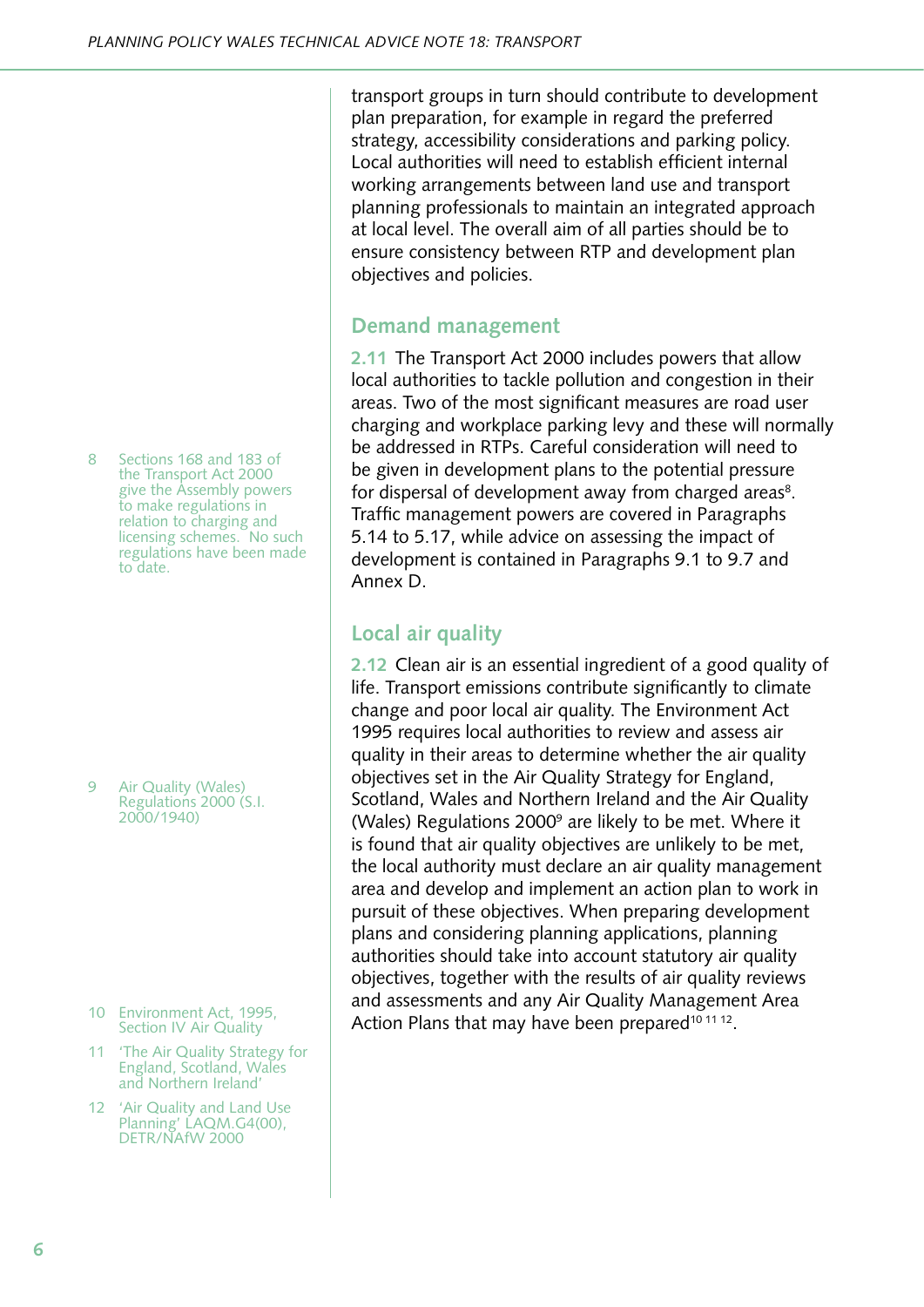## **Road traffic reduction**

**2.13** The Road Traffic Reduction Act 1997 (the 1997 Act) obliges local authorities to review current levels of traffic on local roads, forecast the anticipated growth in traffic levels and specify any targets for reducing the levels of road traffic or its growth. Local Authority Reports under the 1997 Act were included in the first round of LTPs prepared in 2000. Development plans should provide a clear land use policy framework for achieving local authority road traffic reduction targets, where they are set and assessing the 13 Road Traffic Reduction **reduction targets, where they are set and assessing**<br>Act, 1997 **htransport implications of planning applications<sup>13 14</sup>.** 

- Act, 1997
- 14 Road Traffic Reduction (National Targets) Act 1998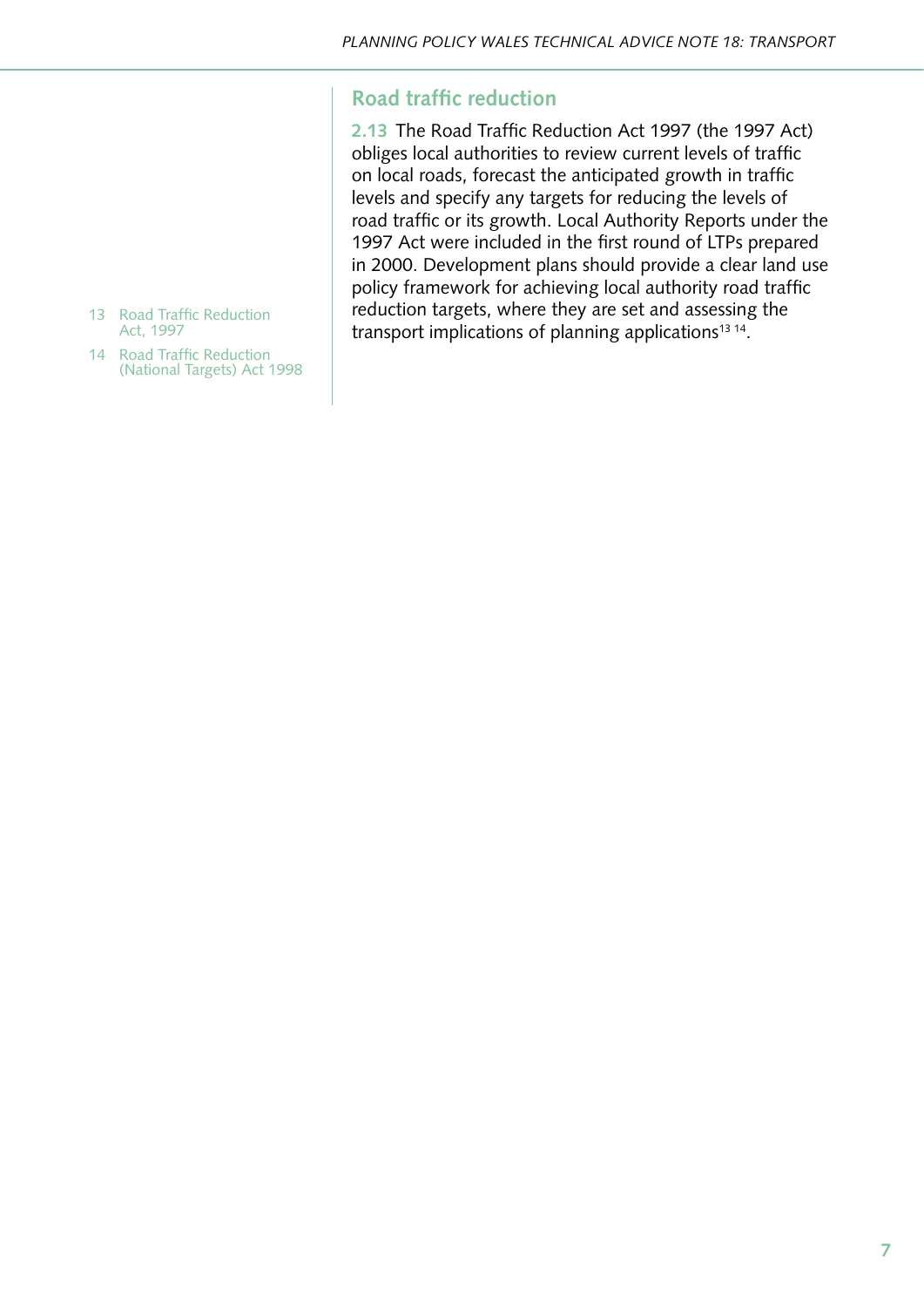## **3. Location of Development**

**3.1** The land use planning system can impact on travel patterns, by guiding the location, scale, density and mix of new development and controlling changes of land use. In this way, transport and land use interact and can have an effect on the emission of greenhouse gases, the health of the local population, social inclusion and the costs of congestion. Changes in travel patterns brought about by land use change in the future are likely to be incremental, but over the medium to long term could significantly reduce the need to travel and ensure that effective use is made of public transport options, walking and cycling. Planning authorities should ensure that their development plan strategy is compatible with the aim of reducing the need to travel and provides greater choice of means of transport other than the private car.

### **Accessibility**

**3.2** In determining an appropriate development pattern, local planning authorities should seek to maximise relative accessibility rather than ensuring everyone can travel everywhere (mobility). Accessibility is the relative ability to take up services, markets or facilities. Focussing on accessibility is important in addressing social exclusion and for maximising choice in services, employment and recreation opportunities, remembering in most cases transport is a means to an end. Relative accessibility is likely to be part of the Sustainability Appraisal/Strategic Environmental Assessment process applied to Local Development Plans<sup>15</sup>. It may be useful as one of the many considerations material to the development control process to assist in demonstrating sustainability. Where a development proposal is assessed as having relatively poor accessibility this may be sufficient grounds to refuse planning permission where this does not support the accessibility objectives set out in the development plan. Further guidance on accessibility planning can be found in Annex A.

#### **Major travel generating uses**

**3.3** The location of new residential development has a significant influence on travel patterns as the majority of trips start or finish at home. Housing is also usually the most extensive land use in settlements. As a consequence, the relationship between homes and other land uses will influence travel demand in terms of mode of travel, length of journey and the potential for multi-purpose trips.

15 'Local Development Plan Manual', Welsh Assembly Government, 2006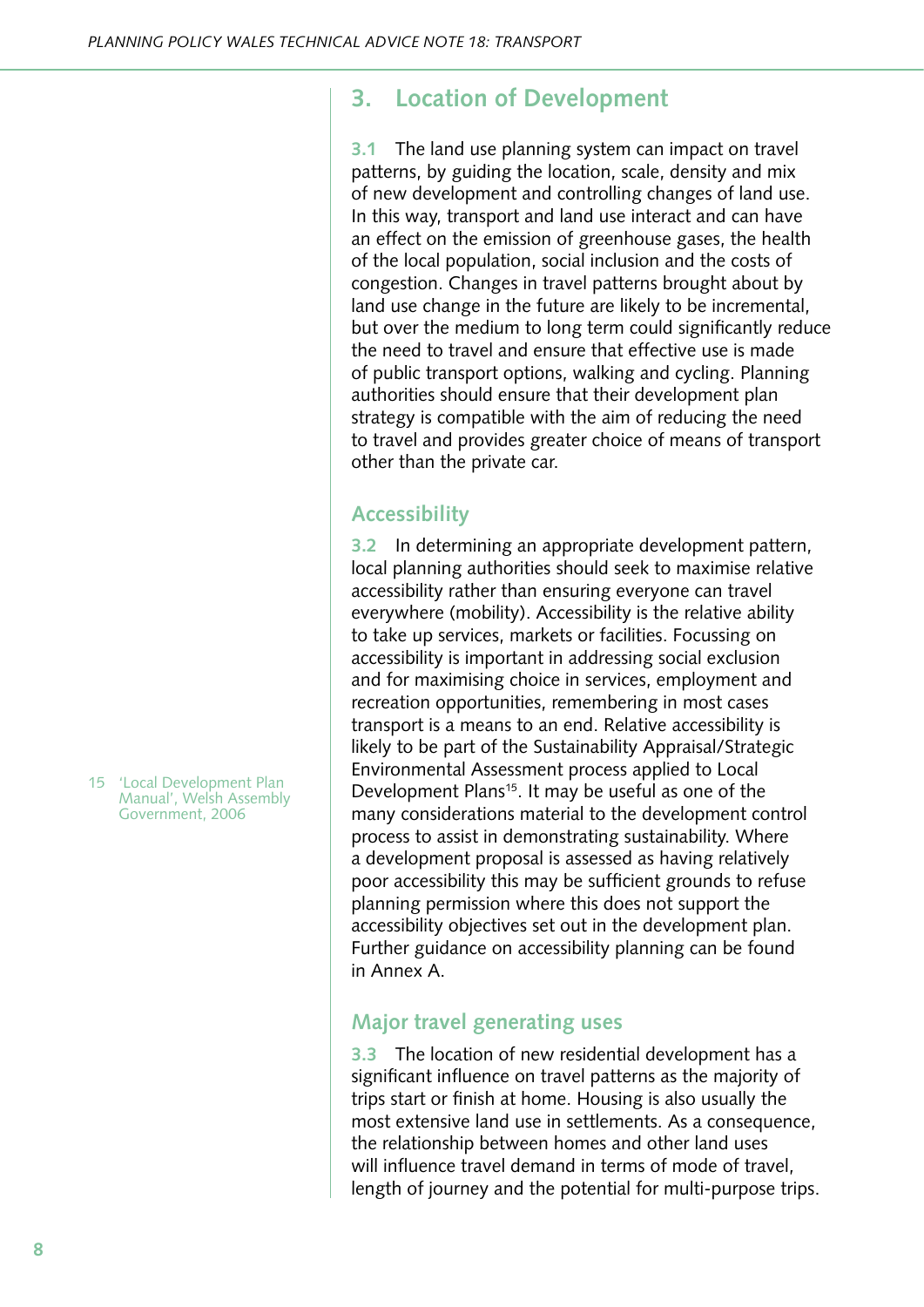It should be a key aim of development plans to identify residential sites that are accessible to jobs, shops and services by modes other than the car and where public transport services have the existing or planned capacity to absorb further development. Local authorities should seek to achieve a broad balance between housing and employment opportunities to minimise the potential need for long distance commuting.

#### *Accessible housing development*

**3.4** Settlement policies and residential allocations in development plans should therefore:

- promote housing development at locations with good access by walking and cycling to primary and secondary schools and public transport stops, and by all modes to employment, further and higher education, services, shopping and leisure, or where such access will be provided as part of the scheme or is a firm proposal in the RTP;
- ensure that significant new housing schemes contain ancillary uses including local shops, and services and, where appropriate, local employment;
- include policies and standards on density, and parking to achieve higher residential densities in places with good public transport accessibility and capacity;
- encourage residential layouts that incorporate traffic management proposals such as home zones, calming measures and 20 mph zones and where appropriate, layouts that allow public transport to pass through easily; and
- require layouts and densities, which maximise the opportunity for residents to walk and cycle to local facilities and public transport stops.

**3.5** Local planning authorities should ensure that the design and density of new residential development facilitates viable and effective bus services.

**3.6** Development plans and related SPG should outline the information required in residential applications or design statements to demonstrate appropriate levels of access by walking, cycling and public transport for new residents and the wider community to local services. Developers should be able to demonstrate that<sup>16</sup>:

- the development will facilitate access by new residents to public transport stops, local shops and facilities by walking and cycling;
- 16 *Technical Advice Note 12: Design*, Welsh Assembly Government, 2002, and Planning and Climate Change MIPPs (draft 2006)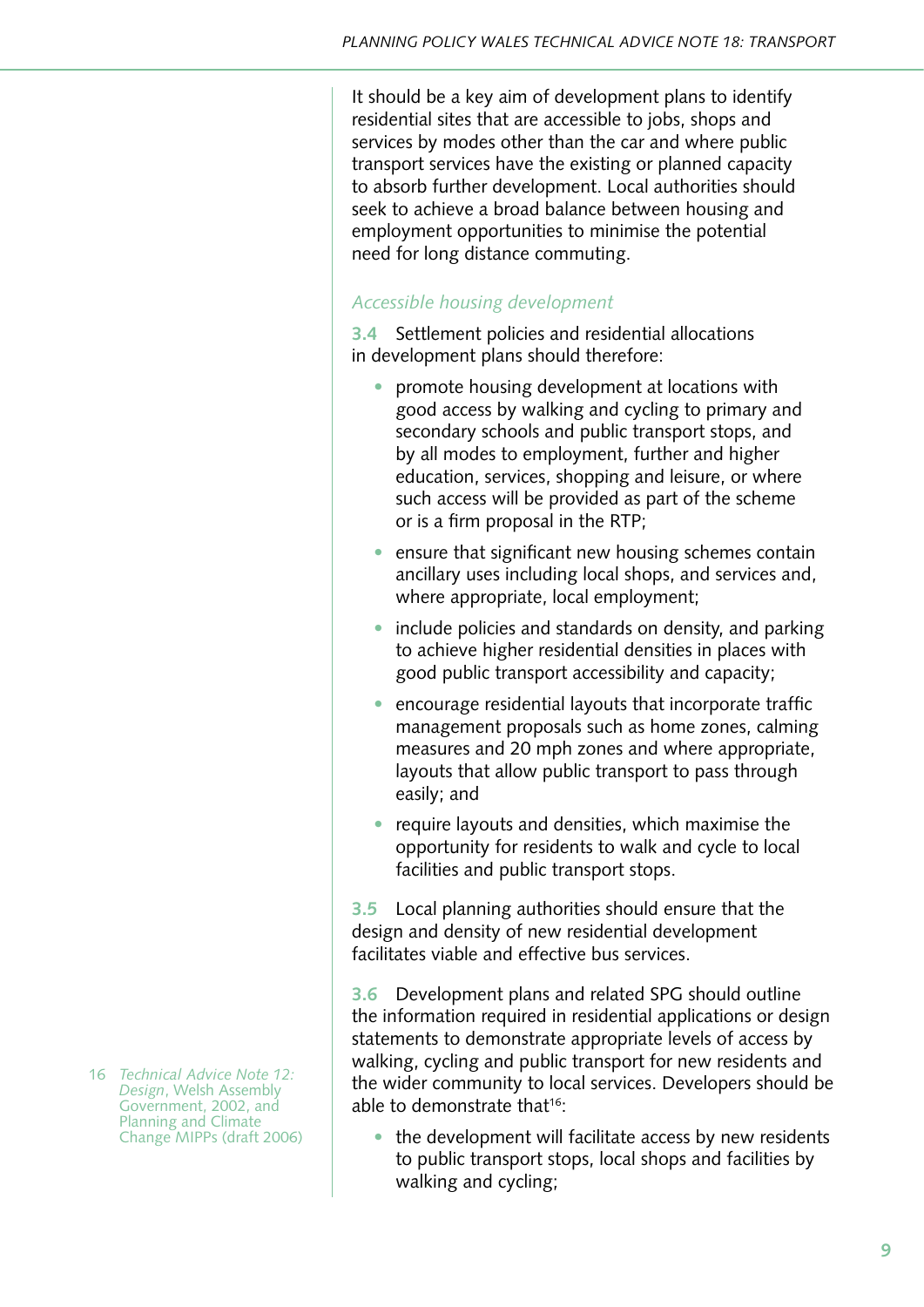- new or existing walking and cycling routes provide direct and safe links to public transport stops, local shops and facilities;
- any public transport routes through the development are suitably direct, are of a geometry to avoid obstructions and that any features that give buses priority (e.g. bus gates or bus only routes) are shown;
- where new public transport facilities or services are proposed, there are effective arrangements for maintaining facilities and funding services (e.g. will an initial or ongoing subsidy be required and how this will be secured);
- the walking, cycling, public transport and car routes through or adjacent to the site are integrated in accordance with expressed principles and in the context of their relationship with parking areas and public recreation spaces.

Where larger housing development applications require a transport assessment the above information should be incorporated within them. The above points can contribute to Transport Implementation Strategy objectives (see paragraph 9.4).

#### *Other major travel generating uses*

**3.7** The location of major travel generating uses including employment, education, shopping and leisure can significantly influence the number and length of journeys, journey mode and the potential for multi-purpose trips. Development plans should seek wherever possible to identify locations for such developments, which offer genuine and easy access by a range of transport modes and therefore:

- allocate major generators of travel demand in city, town and district centres and near public transport interchanges, as a means to reduce car dependency and increase social inclusion by ensuring that development is accessible by public transport for those without access to a car;
- contain policies which direct facilities for which there is a regular need to be located close to their users in local and rural centres, ensuring easy access for all, especially by walking and cycling; such facilities include primary schools, doctors surgeries and local convenience shops; and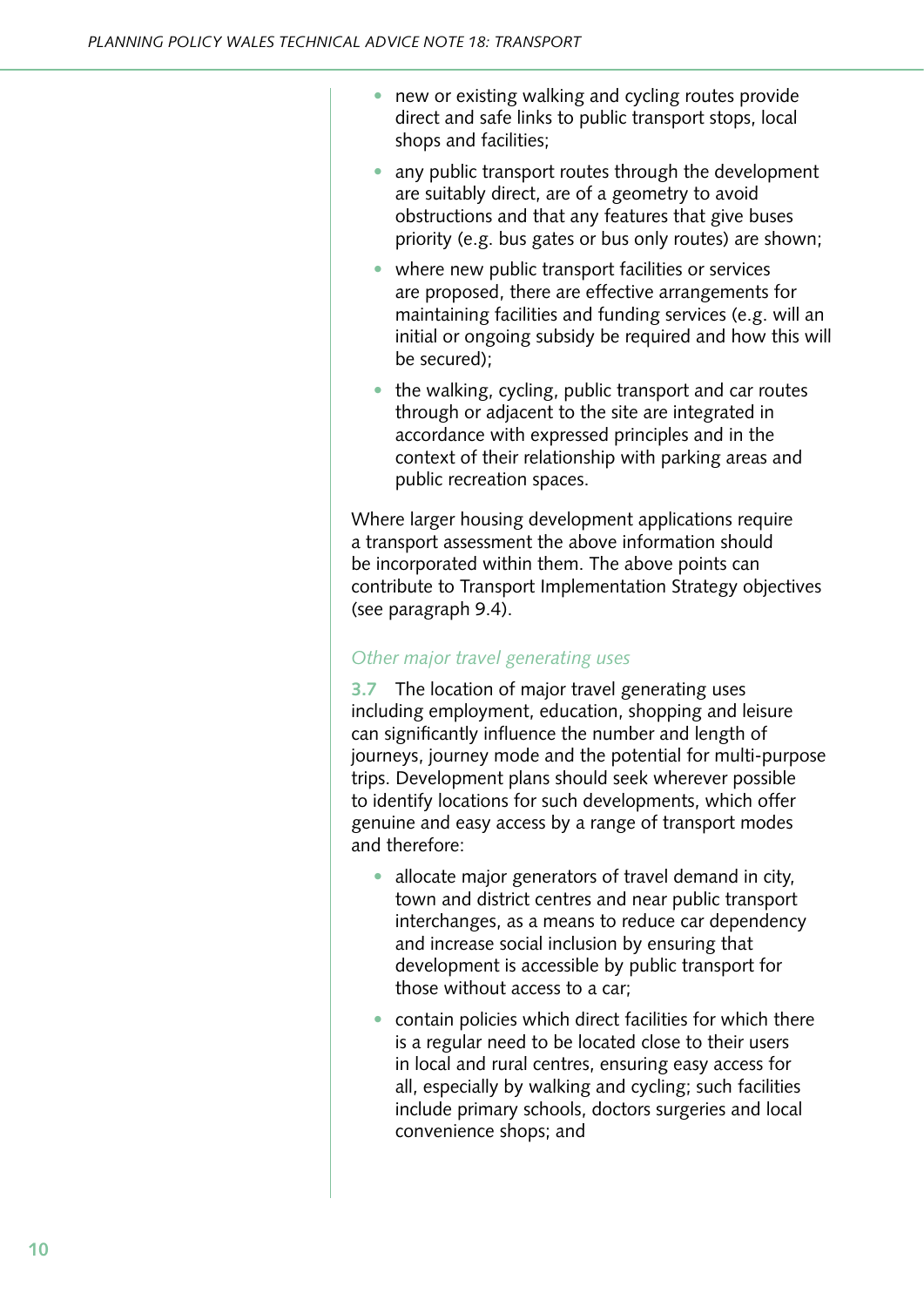• consider the potential for changing existing unsustainable travel patterns, for example through a co-ordinated approach to development plan allocations and transport improvements.

**3.8** Locations that are highly accessible by a variety of travel modes offer significant opportunities to make travel patterns more sustainable. When preparing or reviewing development plans, planning authorities should identify all potential development sites which have high levels of accessibility to non car modes. Care should be taken to ensure that allocations in these locations are at sufficient densities to fully utilise the accessibility potential of the site and to including housing with other uses where appropriate. Development sites which are car dependent and unlikely to be well served by new public transport, walking and cycling should only be allocated or reallocated in development plans for uses which are not travel intensive.

**3.9** Where planning applications are submitted for development on unallocated land and are likely to generate a substantial number of trips then, subject to the policies of the development plan, refusal of such applications may be warranted where the principles of paragraph 3.7 are not fulfilled.

#### **Rural areas**

**3.10** The distinctive characteristics of rural areas including low population densities, the dispersion of job opportunities and the concentration of services in larger settlements restrict travel options. The car is important for accessibility in rural areas and is likely to remain so for the foreseeable future. However significant population groups including women, the young, the elderly and those with low incomes, who do not own a car or have limited access to a car can experience severe problems of social exclusion. Improving accessibility for these groups will help to promote social inclusion and reduce rural isolation.

**3.11** Development in rural locations should embody sustainability principles, balancing the need to support the rural economy, whilst maintaining and enhancing the environmental, social and cultural quality of rural areas. Most development should be located in places accessible by a range of travel modes. As part of the settlement strategy of the development plan, planning authorities should consider identifying key local service centres<sup>17</sup>. These centres may comprise a market town, large village or closely associated group of villages. Such service centres should be

17 Chapter 2 in *Planning Policy Wales,*  Welsh Assembly Government, 2002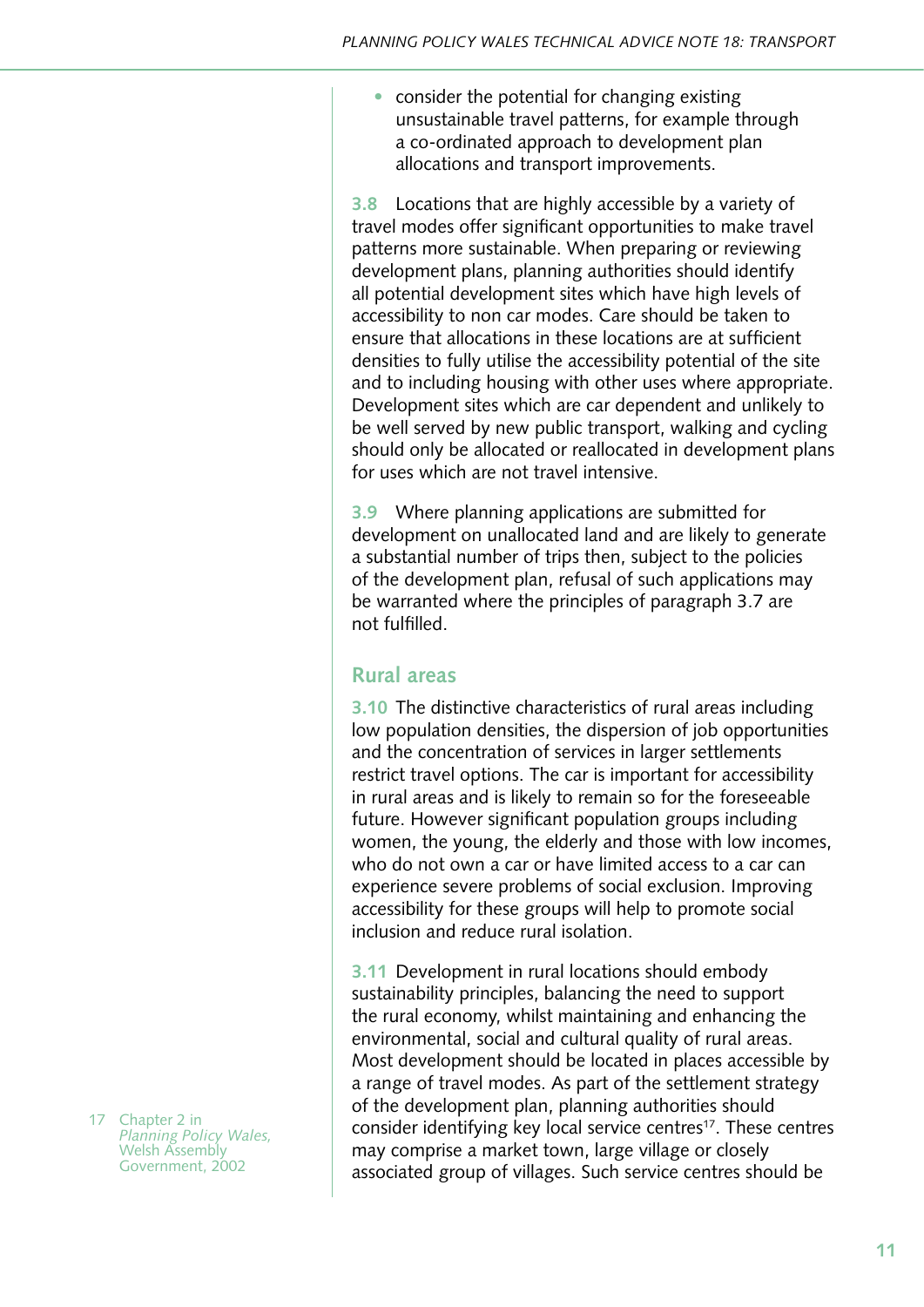the preferred locations for most new development including housing and employment provision. The identification of key service centres will help to promote the use of public transport, walking and cycling and minimise the need for journeys to larger centres.

#### *Rural car parking*

**3.12** A significant challenge for local authorities in rural areas will be to facilitate parking provision that adequately serves the rural hinterland, maintains the vitality and viability of the service centres while at the same time avoids undermining both the ability to provide public transport and the incentive to walk and cycle within the service centre. The extent and type of possible parking restrictions will play a key role. The development plan process should ensure co-ordination between any local authority controlled parking in a centre and parking provided through development requiring planning permission. Good design is just as important in rural areas as it is in urban areas. The location of new car parking available to the public (including on-site parking for supermarkets, leisure developments, etc.) should not undermine walking, cycling or public transport facilities/ routes to the centres. Engagement with local retailers, transport and other service providers will be essential. Further advice on parking for rural and urban areas can be found in section 4.

#### *Proximity to urban areas*

**3.13** Transport issues in rural areas will vary depending on the relative isolation from major urban centres. Long distance out-commuting from rural areas raises sustainability issues given the length of the journey and the rural location means that conventional public transport is unlikely to be viable in response. Local authorities should therefore consider whether different policy approaches are required depending on the proximity of rural areas to urban centres. For example, the development plan strategy may require a more decentralised approach to employment location in order to minimise overall private car mileage in an area without strong functional linkages to larger settlements. For a rural area close to a large urban area for example, development serving local needs may be directed to settlements to provide sufficient demand to enable public transport services to extend from the main centre.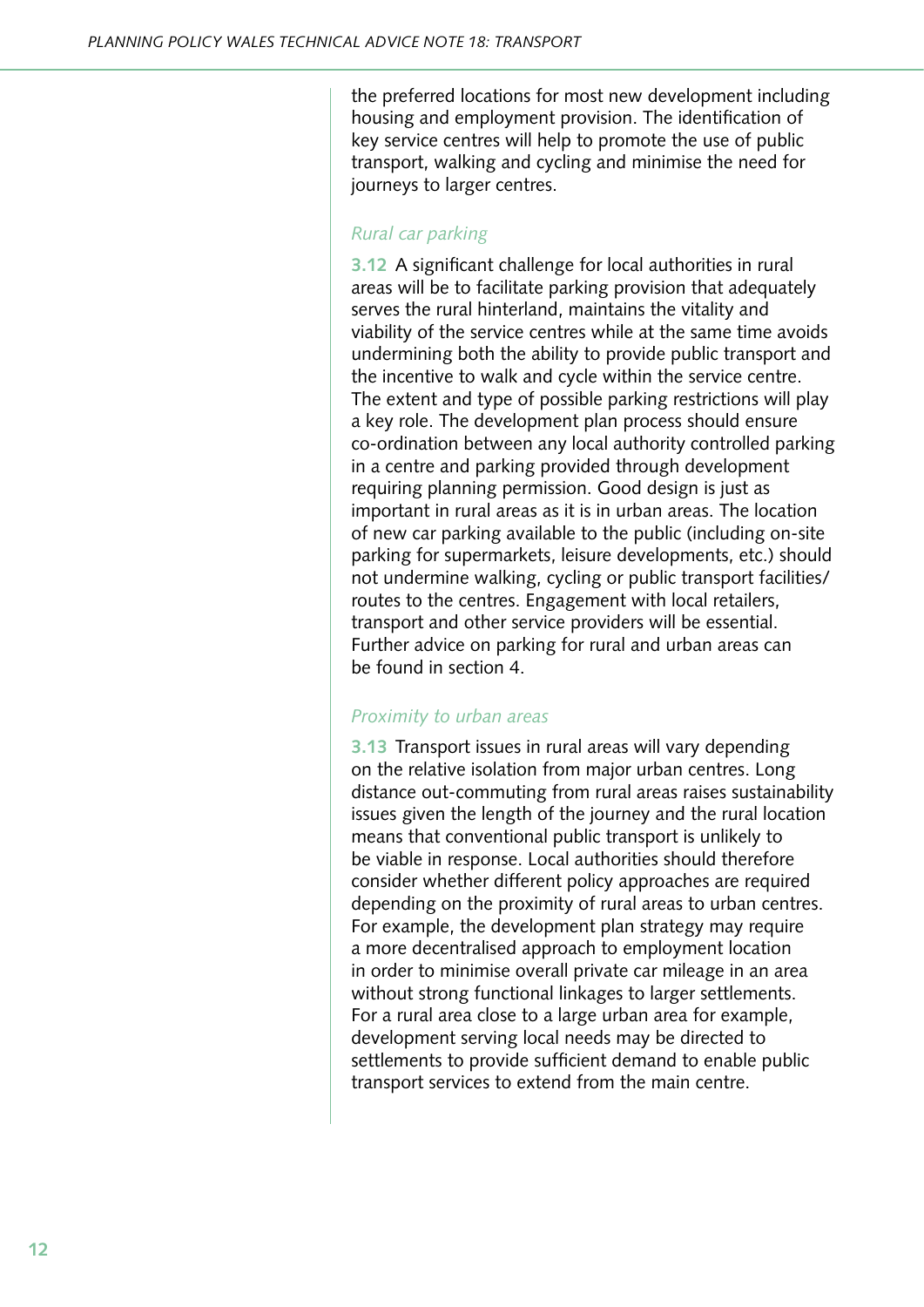#### *Farm diversification*

**3.14** Local authorities should adopt a positive approach to development associated with farm diversification in rural areas, irrespective of whether farms are served by public transport (PPW paragraph 7.3.3). This type of smallscale economic development is attached to existing farm businesses that are often situated in relative rural isolation. It is important that a realistic assessment of the transport impacts is made, with a view to reconciling traffic issues with the benefits of encouraging diversification. In the majority of cases, it is expected that any transport problems should be capable of being resolved by appropriate minor junction or other highway modifications. Exceptionally, there may be cases where the anticipated increase in traffic cannot be reasonably accommodated. Such developments are more appropriately located on allocated industrial/ commercial sites, if available in the locality, or in or adjoining local service centres where the highway network is more robust.

#### *Tourism*

**3.15** Tourism proposals, particularly in rural areas, should demonstrate access by a choice of modes to avoid locking in the requirement for travel by car. Even small-scale tourist facilities that rely on car based travel can offer public transport information or arrange pick-ups from rail stations or coach/bus stops. In rural areas a lack of public transport access needs to be balanced against the contribution tourism makes to the rural economy in the specific area.

**3.16** Local authorities should identify rural areas under particular pressure from car-reliant tourism and adopt policies that mitigate the negative effects of future development while promoting economic development opportunities. Undertaking a transport assessment for proposed tourism developments is important within areas of identified tourist pressure. Requirements for transport assessment in such areas should be identified through the development plan and cross-references made to relevant RTP proposals or initiatives (see also paragraph 9.3).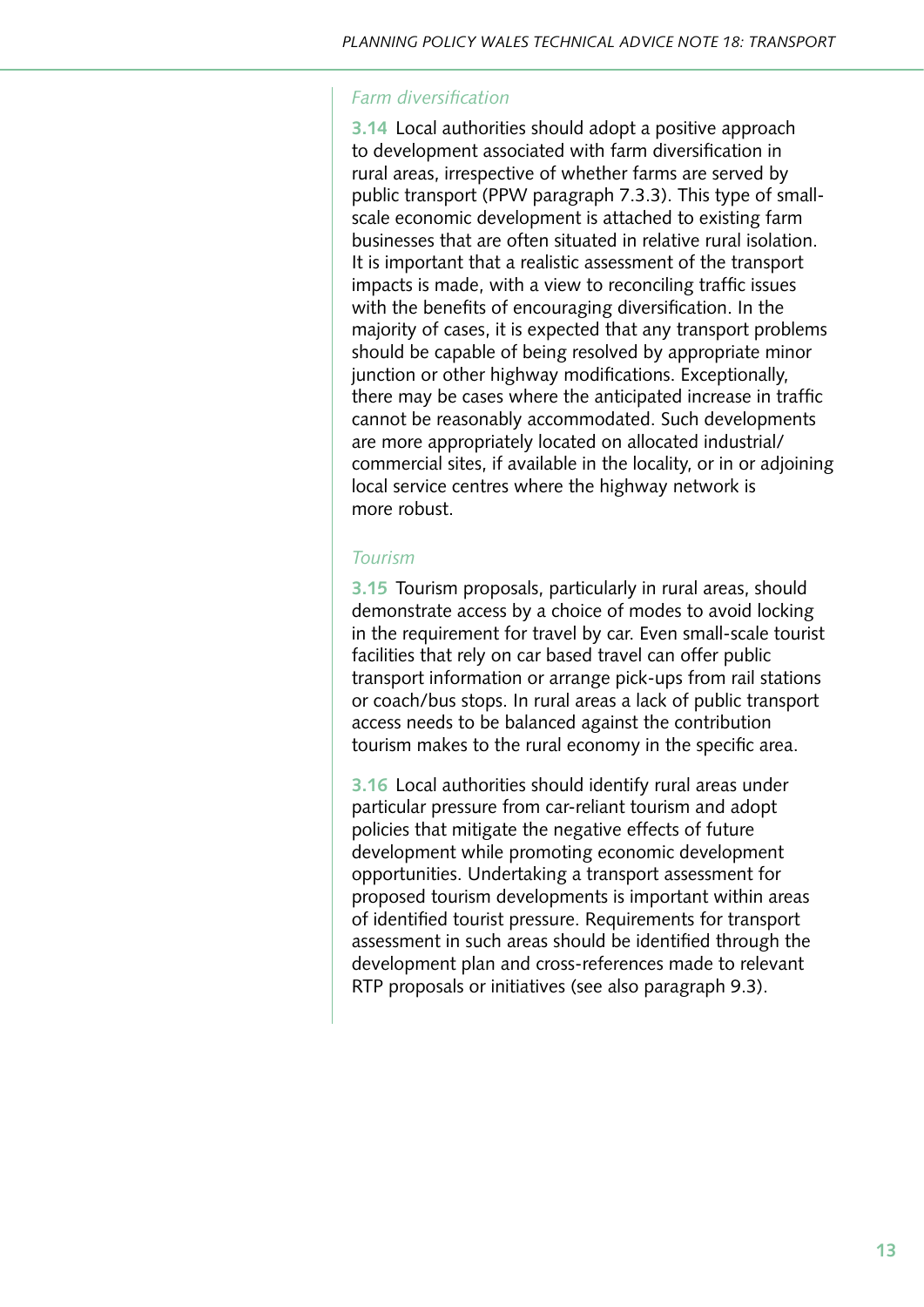18 'PPG13: A Guide to Better Practice: Reducing the Need to Travel Through Land Use and Transport Planning', DoE/DoT, HMSO, 1995

# **4. Parking**

**4.1** The availability and price of car parking are key elements in managing car use and a major influence on the choice of means of transport. Car parking can take up large amounts of space in developments, which decreases density and therefore can represent an inefficient use of land. It can also generate considerable additional trips if located in an area without public transport. Poor design and layout of car parking can also make it more difficult to provide effective, walking, cycling and public transport links<sup>18</sup>.

## **Regional Parking Frameworks and Local Parking Strategies**

**4.2** A co-ordinated approach to parking provision should be pursued at both regional and local levels. Regional parking frameworks should be developed as part of the RTP to support both the transport strategy of the RTP and the development strategies of the corresponding development plans. The frameworks should be based on robust evidence to ensure a sound approach to addressing demand management whilst being sensitive to local needs and differences in accessibility.

**4.3** Local planning authorities should use the regional framework as a common starting point and then identify parking issues of a local nature to be addressed in the development plan (and SPG) , including any justification for departing from the regional framework.

**4.4** Local parking strategies have a role in setting maximum parking standards within the parameters set by the regional framework, or a default role if regional maxima are not set. Local parking strategies will also have an important role in relation to decisions on parking charges, again within the context of the regional framework. The full range of issues local strategies could address are:

- maximum parking standards for various uses;
- the need for new parking provision for the public;
- balancing on and off site parking provision and managing the effects of displaced or 'over-spill' parking;
- planning obligations relating to parking management and provision;
- local disability and cycle parking standards; and
- parking design/dimensions.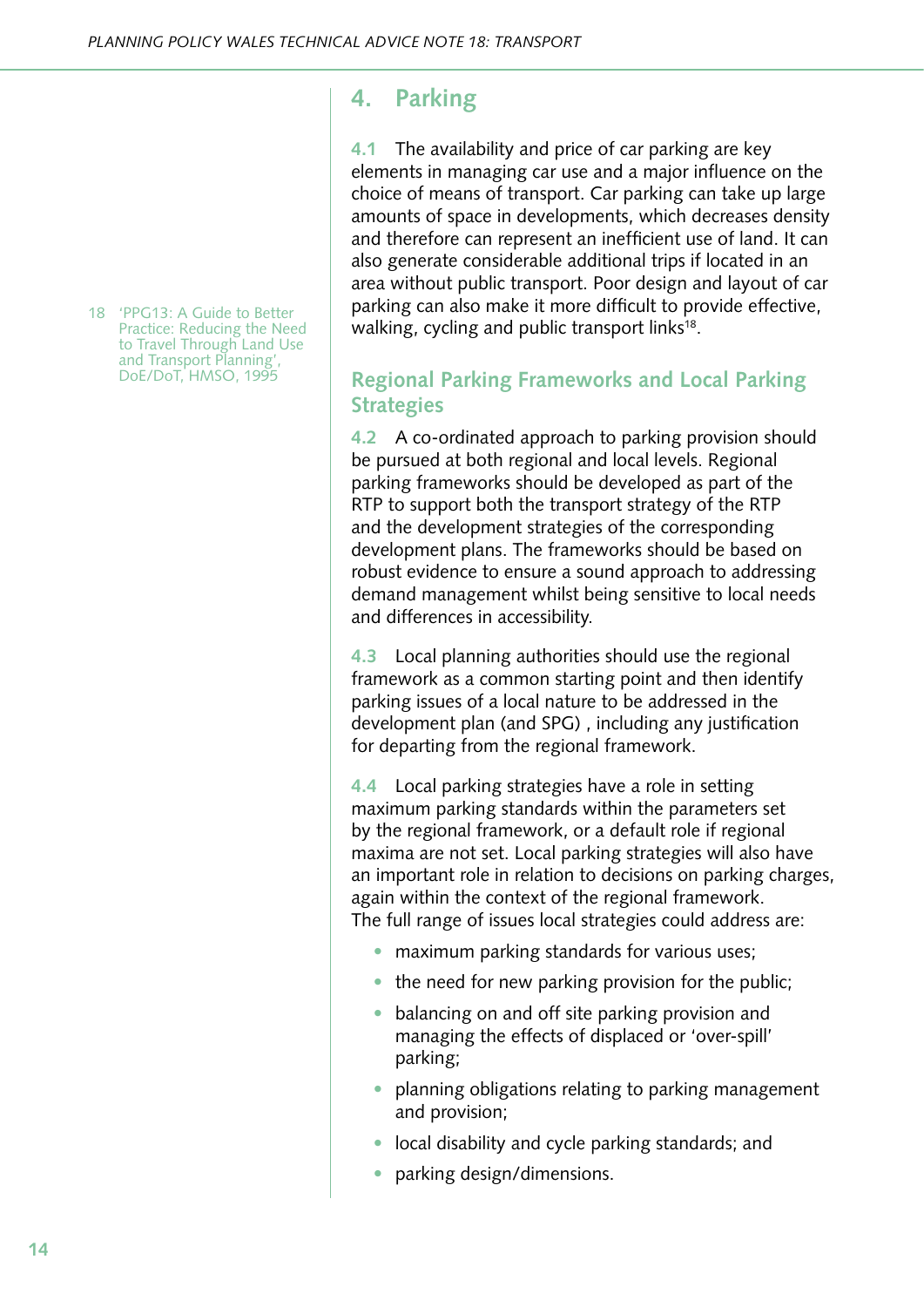**4.5** The development of parking frameworks and strategies should be undertaken in an open and collaborative way. Regional transport groups and their constituent local planning authorities should collaborate with neighbouring regional groups and English authorities to assess the impact of parking proposals on the competitive position between centres. They should also consider competition between town centres and peripheral developments, taking care to avoid creating incentives for development to locate away from town centres. Development plans should include policy relating to how the parking strategy will be applied to development, providing the link to any SPG, and where necessary, indicating any spatial differences in parking standards.

#### **Maximum parking standards**

**4.6** Maximum car parking standards should be used at regional and local level as a form of demand management. Turning minimum standards into maximum standards will not necessarily be appropriate. Therefore evidence based on the likely effects of different parking levels for each land use should be considered, including consideration of the relative locations of land uses and their consequent accessibility. Required parking for those with disabilities should be fully specified in any adopted parking strategy in terms of space dimensions and proportions of the total number of spaces. Further national guidance on inclusive parking will be found in guidance on design and access statements due to be published in 2007 (see Traffic Advice Leaflet 5/95, Parking for Disabled People).

**4.7** In determining maximum car parking standards for new development, regard should be given to:

- public transport accessibility and opportunities or proposals for enhancement;
- targets and opportunities for walking and cycling;
- objectives for economic development including tourism;
- the availability in the general area of safe public on- and off- street parking provision; and
- potential for neighbouring or mixed use developments sharing parking spaces, for example at different times of the day or week.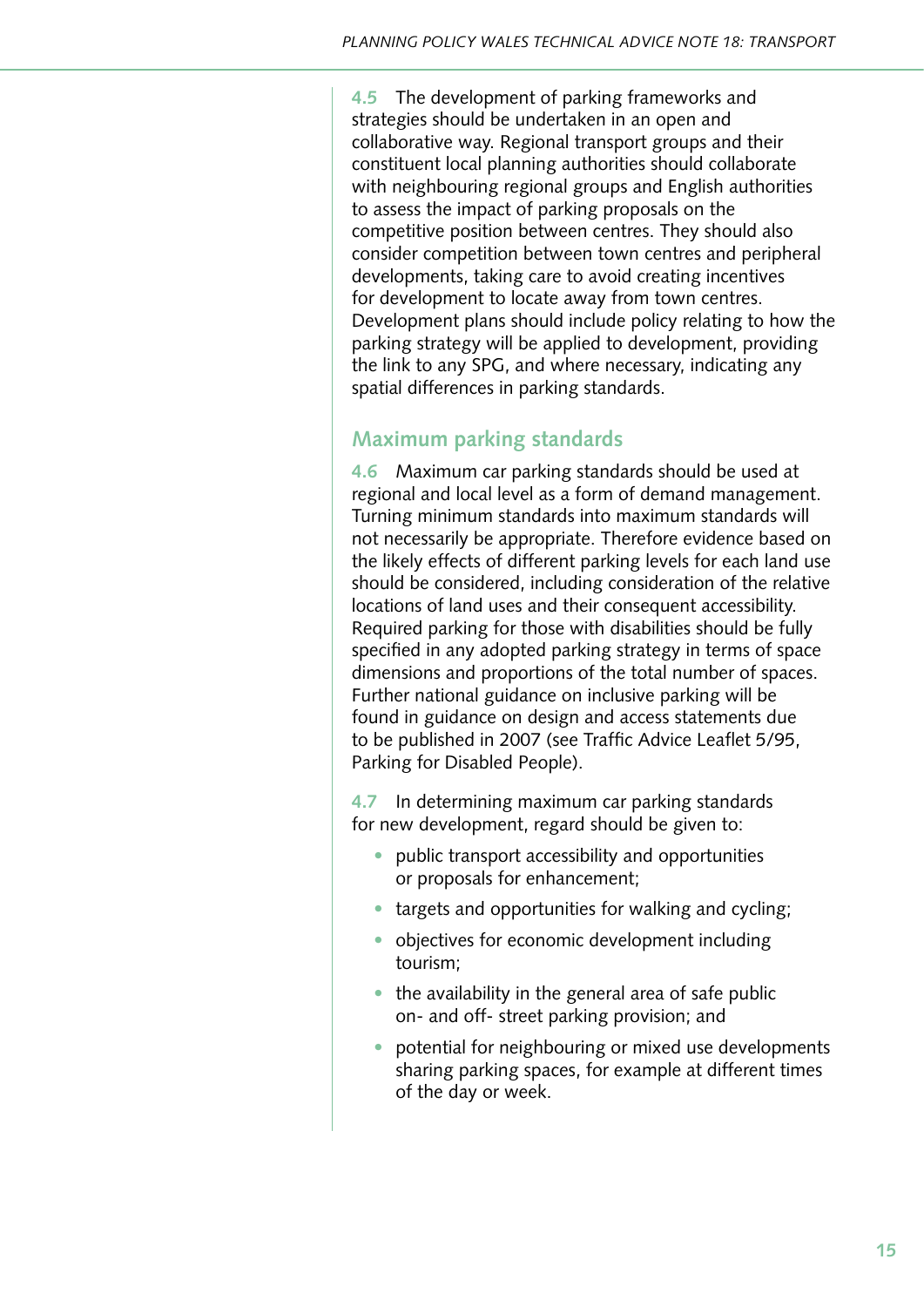#### **Town centres**

**4.8** The provision of public car parks can have an important role in supporting the vitality and viability of town centres against damaging competition from out of town sites but planning authorities should be careful to avoid creating incentives for travelling to town centres by car or undermining the viability of public transport. Where there is consideration of park and ride on the edge of towns, provision in these sites and town centre parking numbers and pricing policy need to be combined as part of an overall strategy for access to the centre.

**4.9** Private non-residential parking is an important component of parking provision in town centres. Authorities should, where appropriate, seek to encourage appropriate redevelopment or re-use of existing private parking to bring provision down to maximum standards and refuse planning permission for public and private car parks which do not meet the strategic aims of the development plan and RTP.

**4.10** Rural centres are likely to have different parking requirements than urban areas due to a greater reliance on car travel and this may be reflected in parking policy depending on the evidence used to inform the regional parking strategy. Paragraphs 3.10 to 3.16 provide advice on development in rural areas, including managing car parking.

## **Parking charges**

**4.11** Parking charges and limits on provision or time have an important role in managing congestion and the impact of traffic on residential amenity. Overall parking provision within towns will affect traffic levels as will the cost of parking. Parking charges may be used as an instrument to encourage the use of alternative modes, and to target particular forms of travel for restraint, such as commuter journeys.

**4.12** Management agreements that cover parking charging and limits on provision or time may be appropriate as part of a condition or obligation with planning permission, where this complements land use policies, contributes to the reduction of congestion, safeguards amenity and encourages use of alternative transport modes. Charges or time restrictions in town centres should discourage all day parking but encourage short-term parking for visitors such as shoppers, especially those from the rural hinterland. These should be backed up by adequate enforcement measures.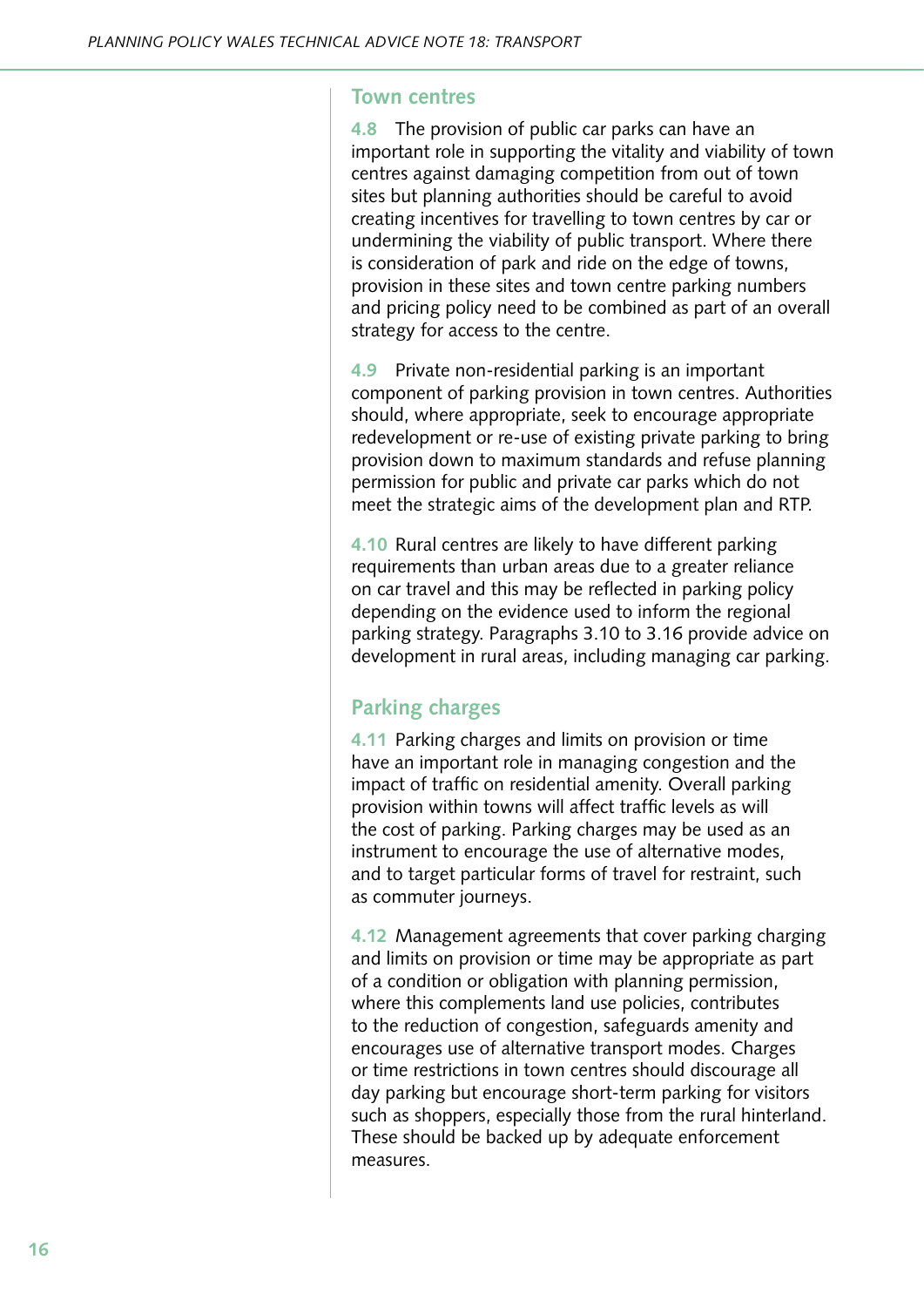**4.12** Parking charges and enforcement of parking restrictions should not appear as policies in development plans unless they relate to the use of planning obligations. However charging and enforcement can be included in the reasoned justification in support of land-use policies and proposals for the management of traffic. They should be incorporated with any local parking strategy that is adopted as SPG.

### **Implementation of parking within new developments**

**4.13** Where appropriate, the local parking strategy should link parking levels on new development sites with either the existence or introduction of on-street control regimes. Maximum parking standards should not be applied so rigidly that they become minimum standards. Maximum standards should allow developers the discretion to reduce parking levels. However, a particular concern with reduced on-site parking is the potential for problems associated with 'over-spill' parking. Local planning authorities when developing the local strategy or applicants when undertaking a transport assessment should assess the extent of existing on-street parking pressures and the impact of new development. Where on street space is at a premium, local planning authorities could seek contributions from developers towards the implementation of on-street parking controls or refuse permission for developments where despite controlled parking, unacceptable road safety or congestion issues will probably remain.

**4.14** Planning obligations are likely to play a key role in managing on- and off-site parking, for example securing shared use. (The basis for planning obligations should be set out in the development plan and should satisfy the relevant policy tests<sup>19</sup>. Paragraphs 9.20 to 9.24 offer further advice on their application to transport.) Where the introduction of controlled parking or its amendment is required to facilitate development, local authorities should be supportive of developers' requests to make or amend Road Traffic Regulation Orders where this is appropriate.

## **Residential car parking**

**4.15** Some car free housing development may be appropriate in locations with good walking, cycling and public transport links and in areas where parking is controlled. On-site cycle and parking provision for those with disabilities will be required if such on-street parking cannot be provided. Planning obligations will have a role

19 Welsh Office Circular 13/97 'Planning Obligations'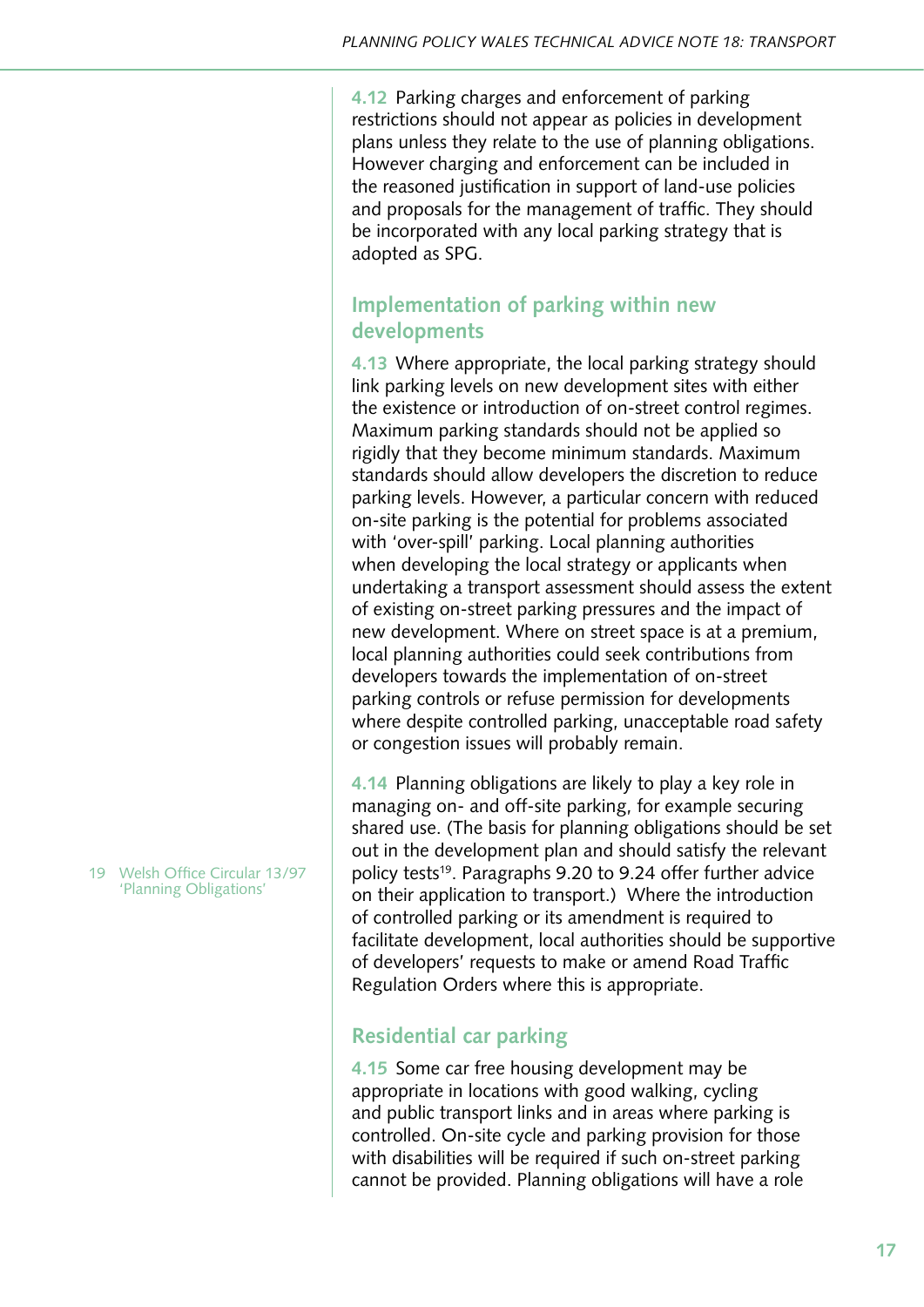20 MODUS is an initiative by Traveline Cymru where it prepares personalised travel plans for all individuals within an organisation

to play in ensuring residents do not own cars in such developments. Purpose-built student accommodation is an example where such agreements can be effective. It is essential that, prior to occupation, the future residents should be made aware of the car free status of the development. To ensure this, the role of travel plans, including personal travel planning initiatives such as MODUS20 should be considered by planning authorities.

**4.16** Local planning authorities should give greater weight (than if considering non-residential uses) to the potential adverse impacts likely to result from on-street parking when the design and layout of the street is unlikely to satisfactorily cope with additional residential parking pressures. A site's location and its relative accessibility should inform guidance on maximum standards and the potential lifestyle of occupants should be considered, both at the forward planning and development control stages. A mix of housing types with a similar mix of parking provision should be provided across the plan area to cater for anticipated differences in lifestyle. The two key points that local planning authorities should consider are the accessibility of the housing site by modes of travel other than the car and ensuring that quality is achieved in the design of the street layout (see paragraphs 3.4 and 5.4).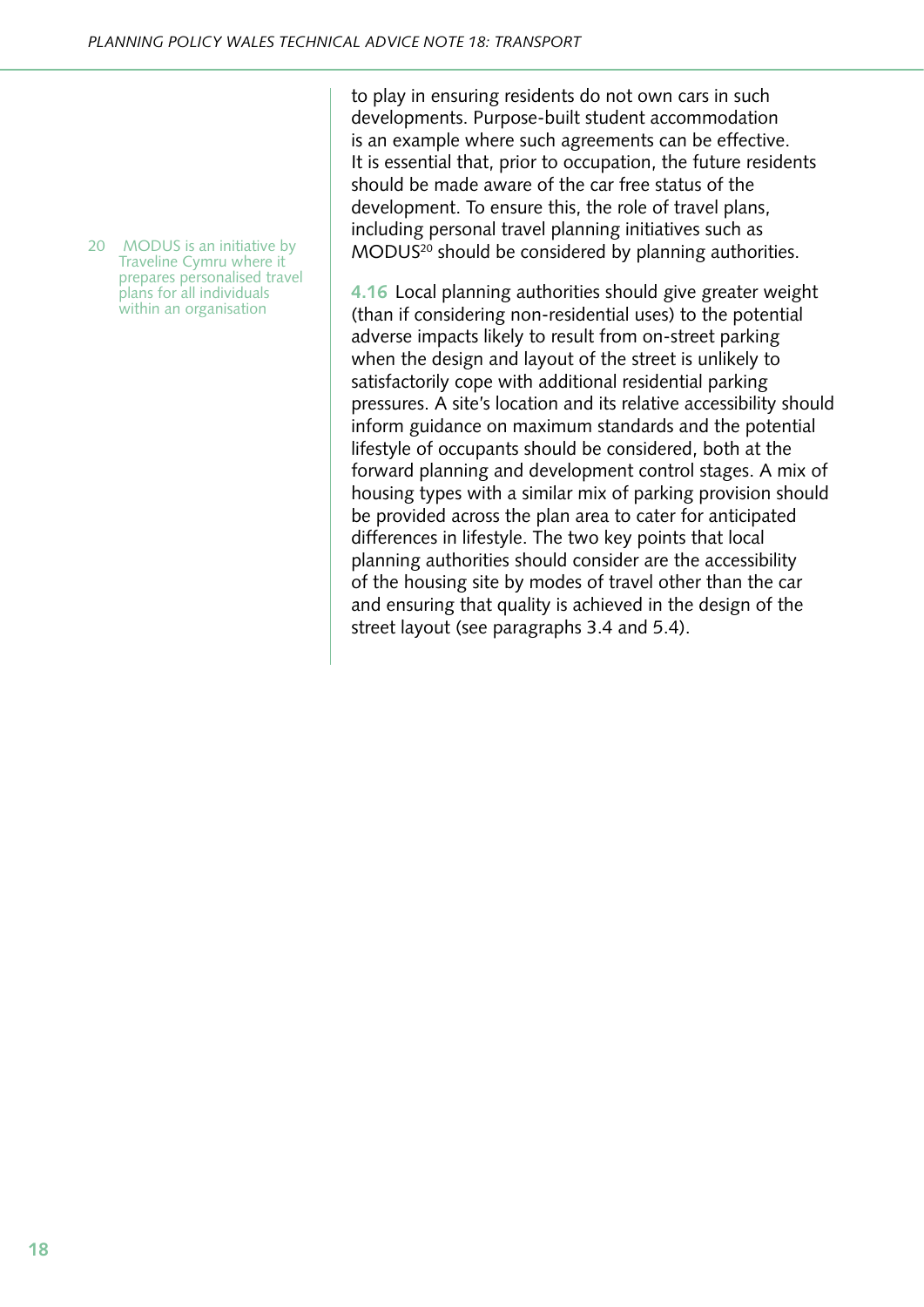- 21 Disability Discrimination Act 1995 (c. 50) (as amended)
- 22 Reducing Mobility Handicaps - Towards a Barrier Free Environment, Institute of Highways and Transportation, 1991
- 23 Traffic Advisory Leaflet 5/95, 'Parking for Disabled People'
- 24 'Accessible Public Transport Infrastructure: Guidelines for the Design of Interchanges, Terminals and Stops', 1994
- 25 'Inclusive Mobility: A Guide to Best Practice on Access to Pedestrian and Transport Infrastructure', Department for Transport, 2002
- 26 Planning and Access for Disabled People: A Good Practice Guide, Office of the Deputy Prime Minister, 2003

- 27 Inclusive Projects: A guide to best practice on preparing and delivering project briefs to secure access. Disabled Persons Transport Advisory Committee 2003.
- 28 SI 1995/419 The Town and Country Planning (General Development Procedure) Order 1995 – Article 4D (inserted by SI 2006/3390 (w.310))

# **5. Design of Development**

## **Inclusive Mobility and Access for Disabled People**

**5.1** The Disability Discrimination Act 1995 (as amended)<sup>21</sup> requires that people with all types of disability should be treated no less favourably than others. Public transport and the pedestrian environment should be accessible to people with disabilities, however it must be recognised that for some disabled people, if mobility is to be retained, there is no substitute for the private car<sup>22 23 24</sup>. Adopting an inclusive culture helps to ensure that access issues are taken into account at an early stage<sup>25</sup>. Local planning authorities should incorporate inclusive design and access considerations in the preparation of development plans by consulting disability interest groups, possibly through formal access panels<sup>26</sup>. Development plan policies (or supplementary planning guidance) that identify local design and access statement requirements with regard to access and transport matters should be included for consideration. Where there are no such groups, local authorities should encourage their formation to ensure effective consultation.

**5.2** Local authorities, developers and transport providers should work together to meet the needs of all people, including those with disabilities, for equality of access by:

- identifying their needs in terms of parking, in particular ensuring that adequate numbers of suitably designed parking spaces are provided in appropriate locations;
- ensuring that their needs are taken into account in the layout, physical conditions and interrelationship of land uses. Particular care needs to be paid to town centres where shop mobility schemes could be considered and to public spaces to ensure that they are well designed and safe for all pedestrians, especially those who are blind or partially sighted $27$ ; and
- ensuring that transport infrastructure and interchanges, are designed and located to be safe, accessible and functional for all.

**5.3** Access Statements are required to accompany all planning applications except householder applications and changes of use28. Design Statements to accompany some applications will become a legal requirement in 2007. Specific guidance on the content of design and access statements will be issued by the Assembly Government by the end of 2007 and will provide further advice on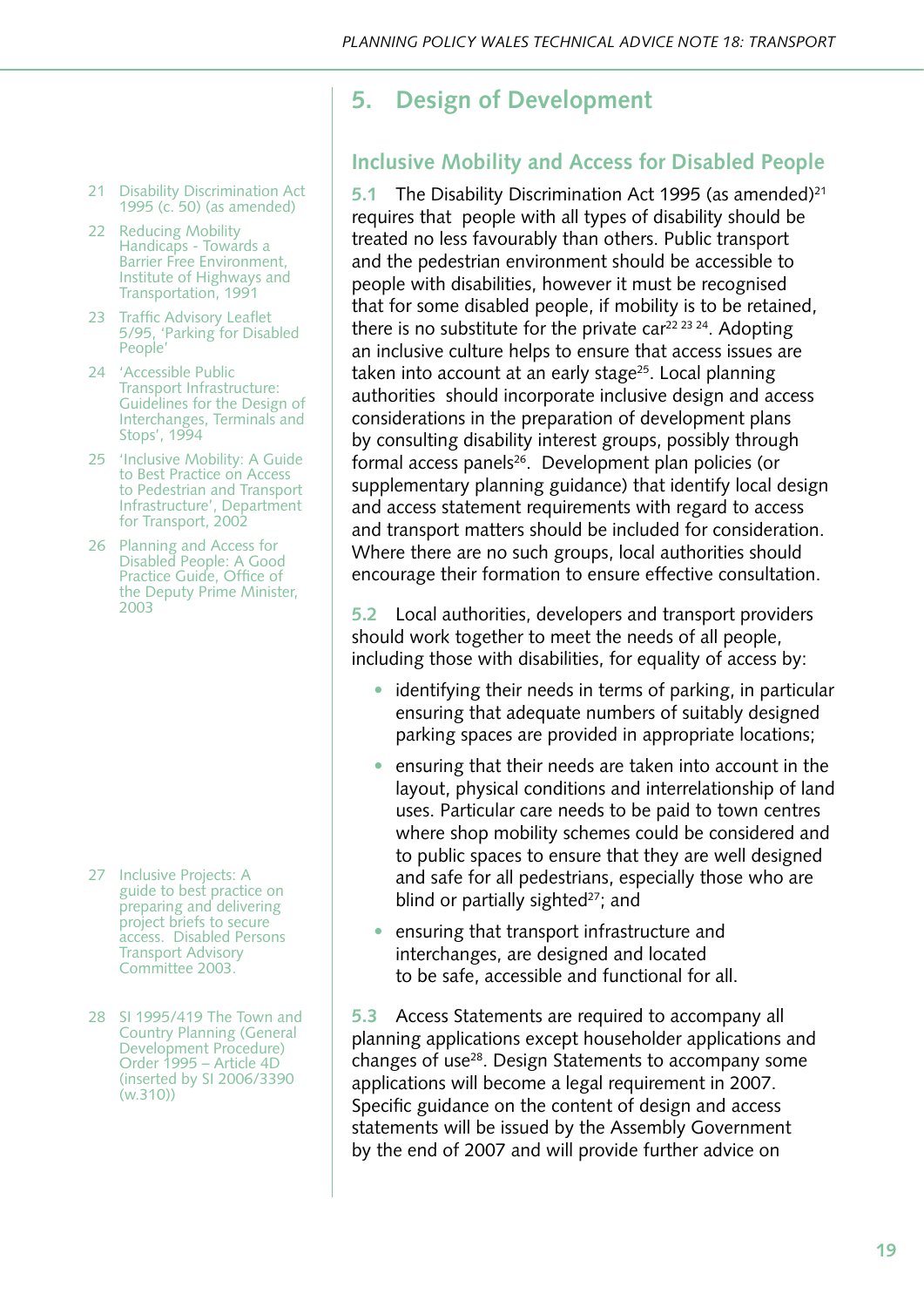these issues. Where both a design and access statement and a transport assessment is required to accompany an application, the design and access statement should cross refer to the design aspects of the Transport Implementation Strategy produced as part of the Transport Assessment. Paragraph 9.1 provides guidance on Transport Assessment.

#### **Street design**

**5.4** The layout and detailed design of development can be critically important in providing genuine alternatives to car travel and achieving quality in the environment as a whole. Transport infrastructure should contribute to a sense of place and community within a development and the design of streets has a crucial role in this regard. A distinction can be made between roads and streets. Roads are essentially highways whose main function is accommodating the movement of traffic. Streets are typically lined with buildings and public spaces, and whilst movement is still a key function, the place function is the most important. Streets have five principle functions:

- place;
- movement:
- access:
- parking; and
- utilities (including drainage and street lighting).
- **5.5** Streets should be designed to:
	- help to build the communities they serve;
	- meet the needs of all, by embodying the principles of inclusive design;
	- form part of a well-connected network;
	- be attractive and have their own distinctive identity;
	- be cost-effective to construct and maintain; and
	- be safe.
- **5.6** Streets should not be:
	- primarily designed to meet the needs of motor traffic;
	- bland and unattractive:
	- unsafe and unwelcoming to pedestrians and cyclists;
	- difficult to serve by public transport; and
	- poorly designed and constructed.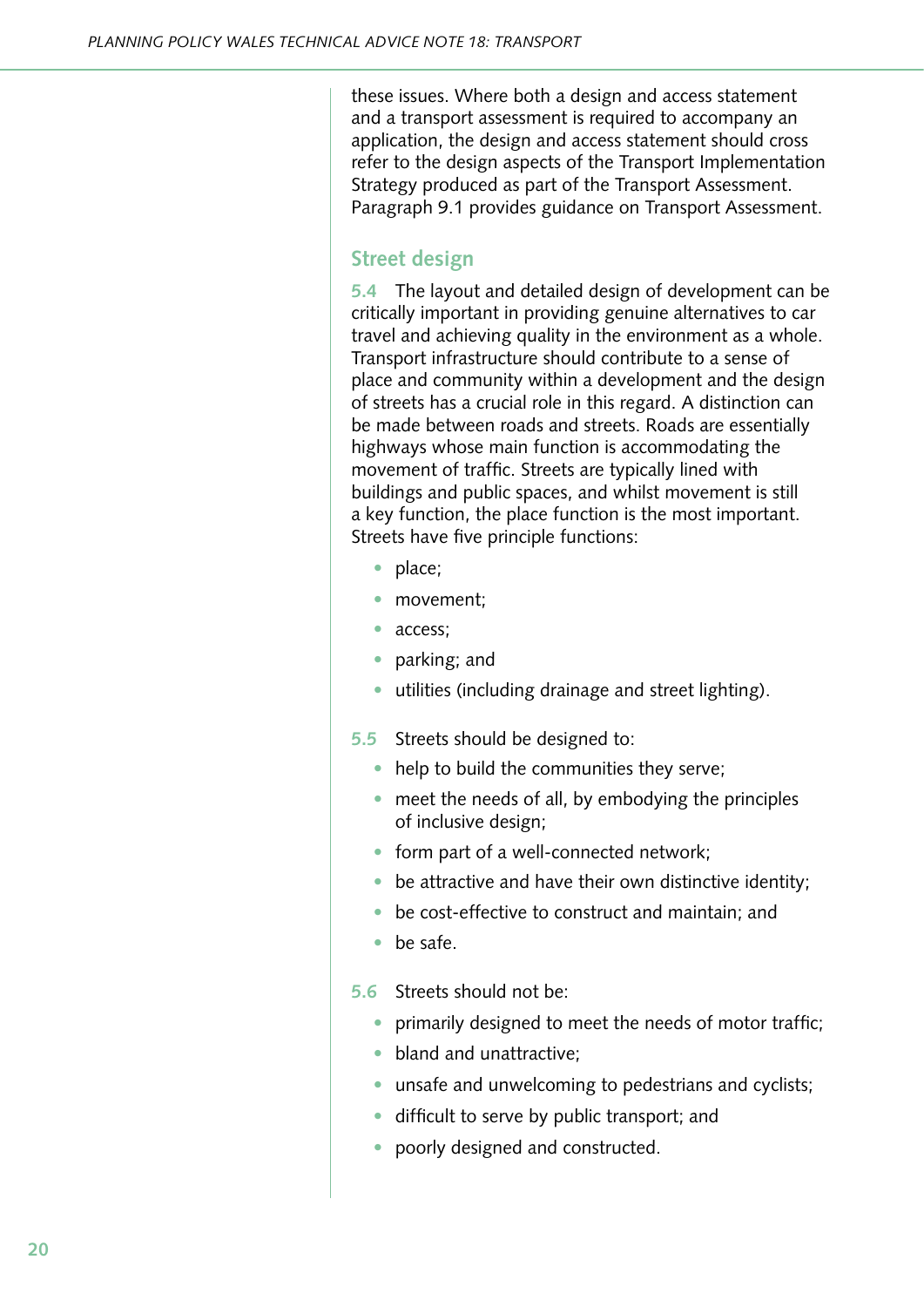29 Manual for Streets (England and Wales) published in March 2007

#### 30 Traffic Management Act 2004

**5.7** Technical Advice Note 12: Design (TAN 12) provides overall guidance on the design of new development and the need for design statements. It should be read in conjunction with the Manual for Streets (MfS) 2007, which replaces Design Bulletin 32 and provides technical guidance on street design and should be referred to by all organisations and professions engaged in designing new development, which includes streets<sup>29</sup>. There is a place for local standards and design guidance, particularly in respect of creating and preserving local distinctiveness and these should be reviewed in light of MfS and incorporated in local guidance on the content of design statements. The relevant design standard applicable to Trunk Roads remains the Design Manual for Roads and Bridges (DMRB).

**5.8** Highway authorities normally undertake an assessment of the relative importance of particular urban routes in terms of movement<sup>30</sup>. Ideally, planning authorities should collaborate with highway authorities to combine this movement assessment with an assessment of place. The resulting matrix can be used to set policies or objectives for different parts of the network and to set appropriate design criteria for new streets within that network. The resulting matrix, objectives and design criteria could be set out in SPG or through individual site briefs for use by developers.

**5.9** Joint working between all organisations and professions involved in street design is the only way that quality places will be achieved. Using a multidisciplinary approach, planning authorities should consider how walkable neighbourhoods can be achieved within settlements through new development. This approach should also be used to consider how to ensure effective access for public transport. Guidance on what contributes to a walkable neighbourhood can be found in MfS. Direct linkages are important but must be achieved in a way that minimises the possibility of crime and disorder. Other important neighbourhood design objectives include residential amenity, accommodating parking, and enabling safe cycling.

**5.10** The design of new streets should be considered in the context of the particular location. Carriageway widths should be appropriate to the particular context and the street character. Tracking should be used to ensure vehicles (including emergency and service vehicles) can move within streets while enabling the space between kerbs or buildings to be varied. Shared surfaces and home zones should be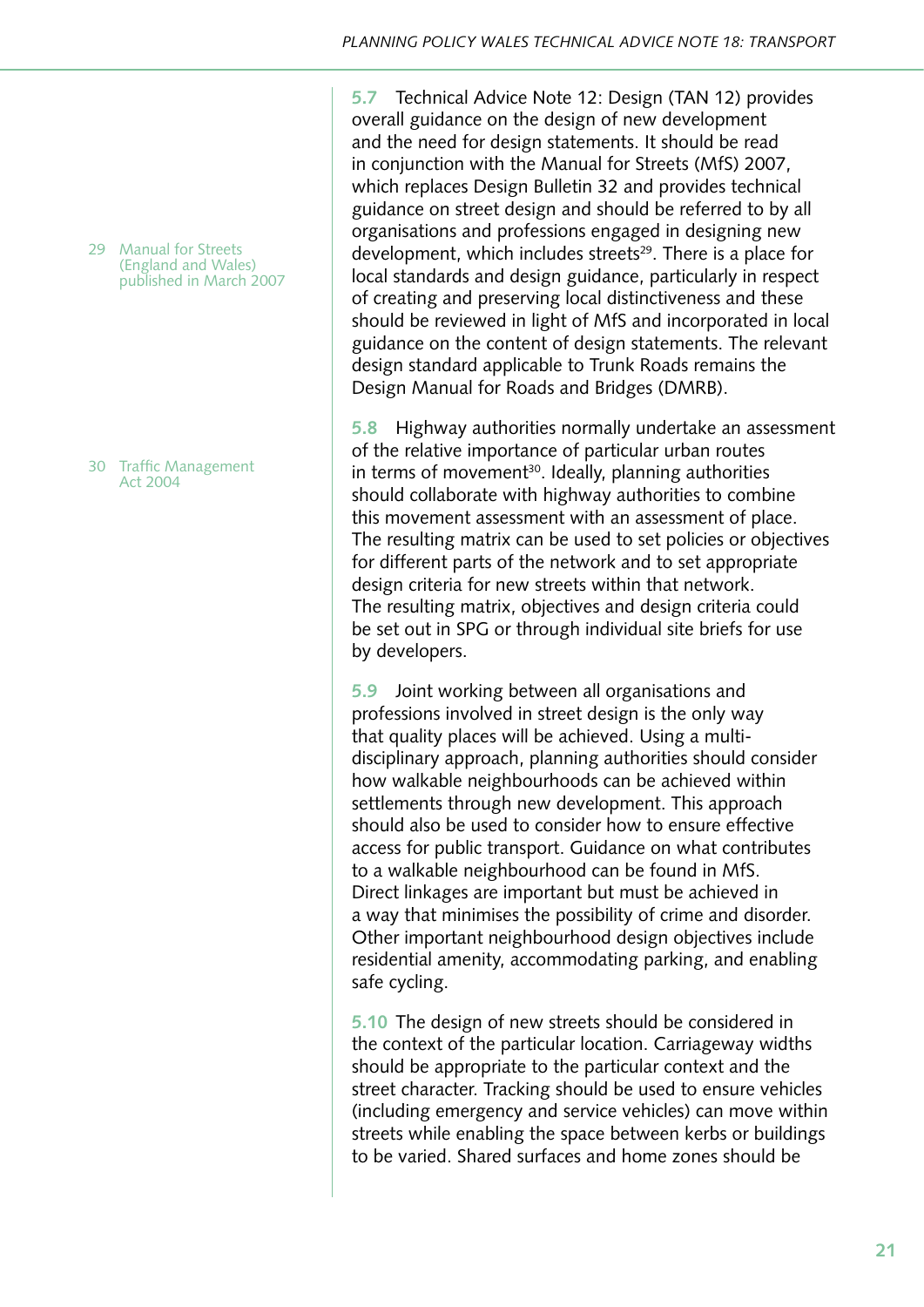used with great care to avoid problems and concerns over safety for those with disabilities. Streets should be designed to control vehicle speeds naturally rather than having to rely on traffic calming measures that involve vertical deflection.

**5.11** New junctions must have adequate visibility and further advice is set out in Annex B.

**5.12** Connected street networks should generally eliminate the need for drivers to make three point turns. Where this is required, the turning space provided must relate to the environment within which it is placed. To keep the vehicle track clear of parked vehicles, adequate parking should be provided in suitable locations if controlled parking is not in operation.

**5.13** The location of both on- and off-street car parking spaces will be critical to the design quality of streets $31$ . Where on-street car parking is not controlled planning authorities should recognise that residents will seek to park as close to their homes as possible and should ensure the street layout mitigates against inappropriate parking and avoids the obstruction of pedestrians or emergency access. The following key principles need to be followed when considering the design and location of car parking:

- The important role of the street in creating a liveable neighbourhood;
- There is no single best solution; a combination of onplot, off-plot and on-street will often be appropriate;
- The street can provide a very good car park. On-street parking is efficient, understandable and can increase vitality and reduce speeds;
- Parking in the back of a block is recommended only the after provision of parking at the front and onstreet has been fully considered. Rear courtyards need to support on-street parking, not replace it; and
- Car parking needs to be designed with security in mind. Advice on this issue is contained in 'Safer Places'.<sup>32</sup>

## **Traffic Management**

**5.14** Traffic management measures should complement locational policies and support other transport policies. Without such measures, policies to reduce the need to travel, for example mixed-use development and increased urban densities, may have the effect of increasing traffic congestion within existing urban areas. Local authorities

31 'Car Parking: What works where'. English Partnerships, 2006

32 ODPM, Home Office (2004) Safer Places: The Planning System and Crime Prevention. London: Thomas Telford Ltd and JMP research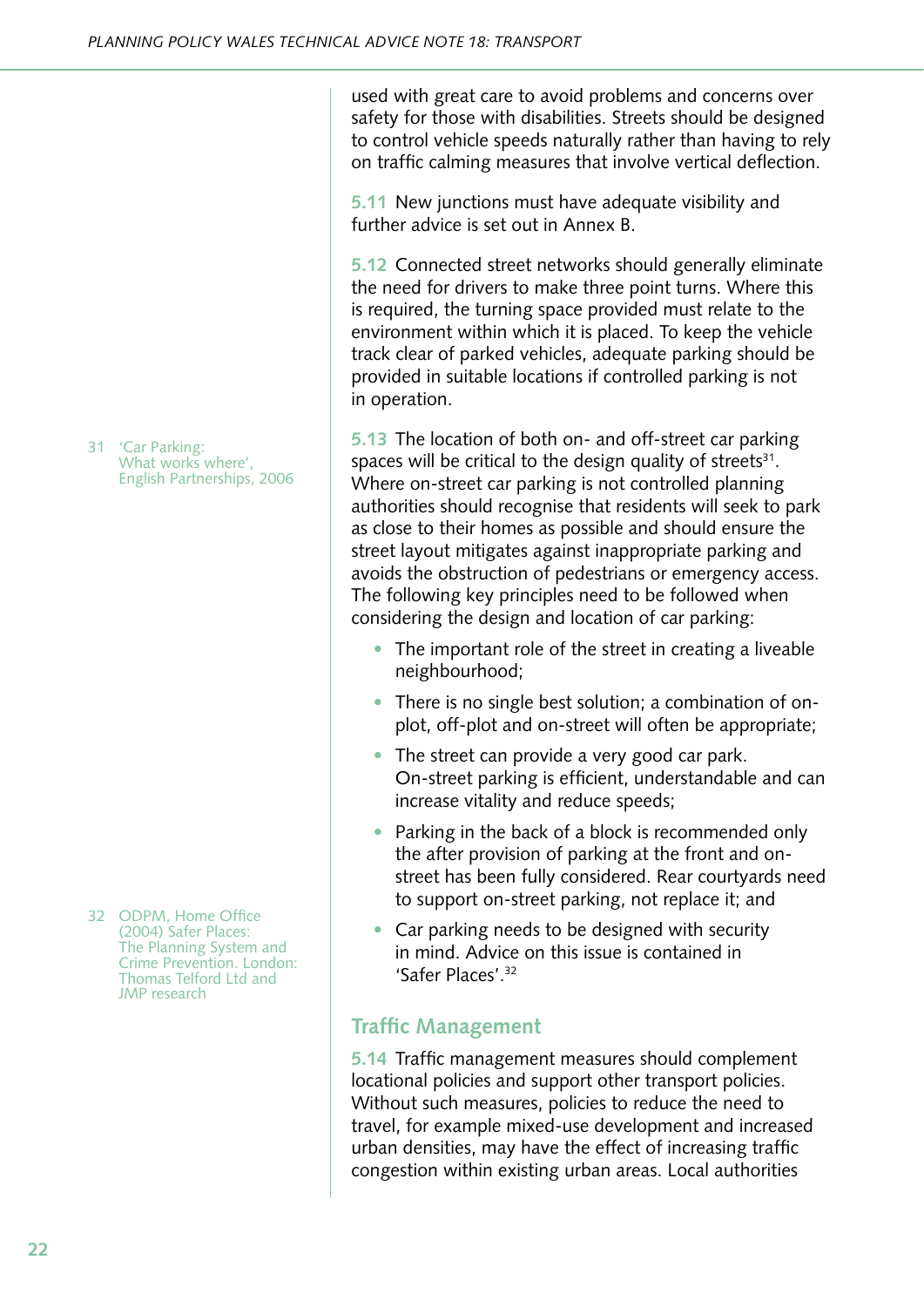- 33 Part 2 of the Traffic Management Act 2004 (c. 18) places a duty on local traffic authorities to secure expeditious movement of traffic
- 34 'Air Quality and Transport, LAQM.G3(00), DETR/ NAfW, 2000
- 35 Traffic Advisory Leaflet 4/96 'Traffic Management and Emissions', Department for Transport, 1996

should adopt an integrated approach to traffic management in RTPs and their development plans. They should consider how different measures can complement each other and contribute to the achievement of wider planning and transport objectives including their network management duty $3333435$ .

**5.15** Well designed and implemented traffic management measures can help to secure planning objectives in a number of ways, including:

- reducing community severance, noise, local air pollution and traffic accidents;
- promoting safe walking, cycling and public transport;
- improving the attractiveness of urban areas by helping to avoid or manage congestion;
- controlling on street parking (including resident parking schemes) in areas of high parking demand;
- promoting safer road conditions leading to improved opportunity for children's safety and play; and
- promoting safer road conditions in rural areas and reducing the impact of roads on the environment whilst maintaining access for rural businesses.

**5.16** Within town centres and other mixed-use locations, priority should be given to maximising the opportunities for creating safe, attractive and accessible pedestrian environments. Local authorities should consider schemes, which reduce the impact of vehicles and reallocate road space to encourage walking and cycling and give priority to public transport.

**5.17** Accommodating pedestrians, cyclists and public transport within or adjacent to business or industrial development is just as important as designing efficient arrangements for deliveries and freight movements if employees are to be encouraged to travel to work by non-car modes.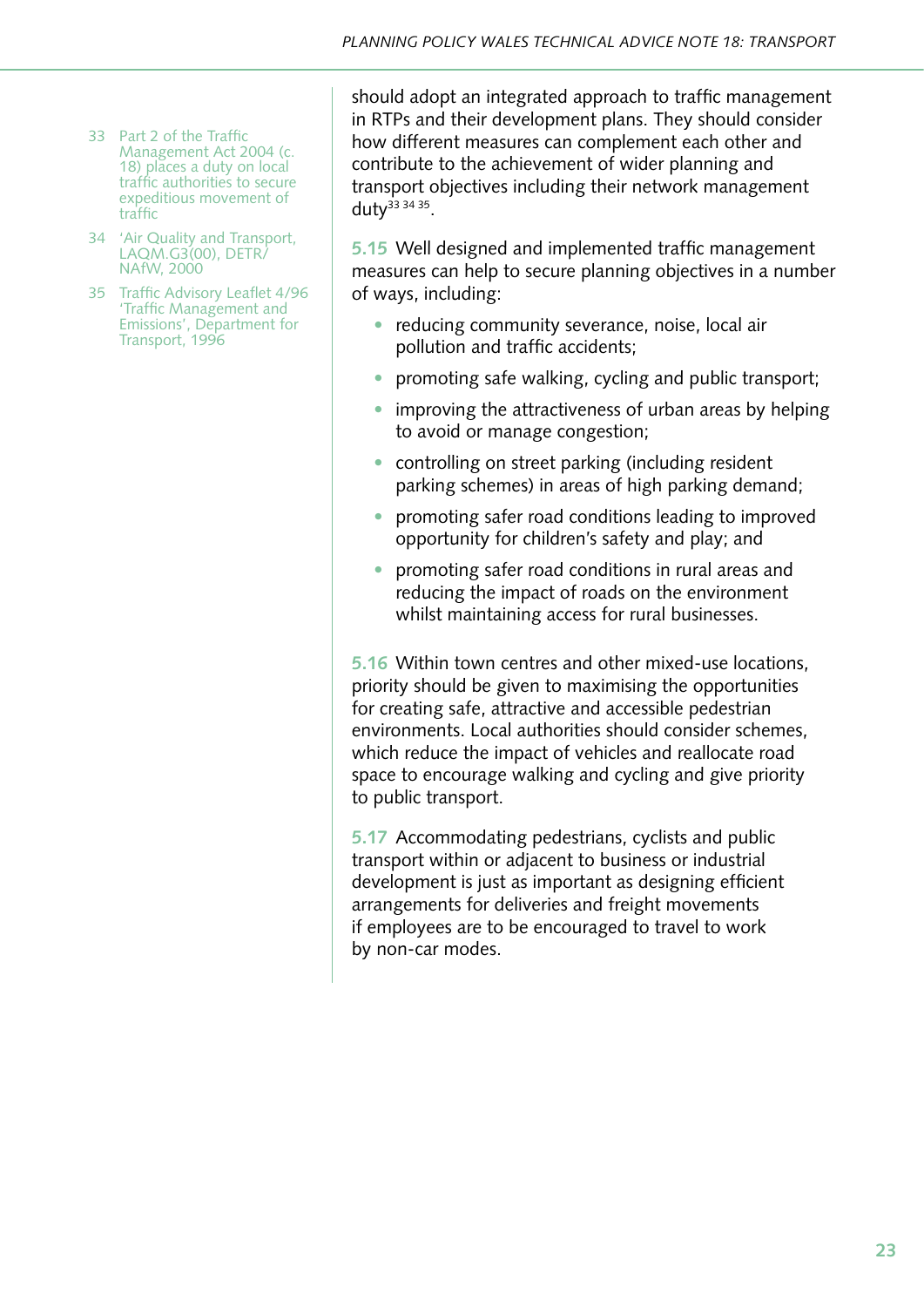36 Walking and Cycling Strategy for Wales. Welsh Assembly Government 2003

- 37 'PPG13: A Guide to Better Practice: Reducing the Need to Travel Through Land Use and Transport Planning', DoE/DoT, HMSO, 1995
- 38 'Encouraging Walking: Advice to Local Authorities', DETR, 2000

# **6. Walking and Cycling**

**6.1** It is imperative that local authorities take into consideration the needs of walkers and cyclists in all development planning decisions, in line with the Assembly Government's strategy for Walking and Cycling<sup>36</sup>. Development plans should integrate policies and objectives for walking and cycling, with policies for development design, traffic management, protecting and enhancing green spaces, and safeguarding routes in urban and rural areas for walkers, cyclists and horse-riders.

## **Walking**

**6.2** Local authorities should promote walking as the main mode of transport for shorter trips through the use of their planning and transport powers. Consideration should be given to ways in which areas and developments can be made more attractive and safer for pedestrians through the arrangement of land uses and design policy<sup>37 38</sup>. When preparing development plans, design guidance, master plans and in determining planning applications authorities should:

- ensure that new development encourages walking as a prime means for local journeys by giving careful consideration to location, access arrangements and design, including the siting of buildings close to the main footway, public transport stops and pedestrian desire lines;
- ensure that pedestrian routes provide a safe and fully inclusive pedestrian environment, particularly for routes to primary schools;
- ensure the adoption of suitable measures, such as wide pavements, adequate lighting, pedestrian friendly desire lines and road crossings, and traffic calming;
- promote the reallocation of road space to pedestrians;
- consider the needs of all pedestrians in the design of town environmental improvement schemes, which may involve pedestrianisation and restricted access schemes;
- support the use of public rights of way for local journeys; and
- identify and protect existing and proposed routes suitable for the use of cyclists and walkers. These may include recreational or commuter routes alongside river banks, canal towpaths and disused railway lines.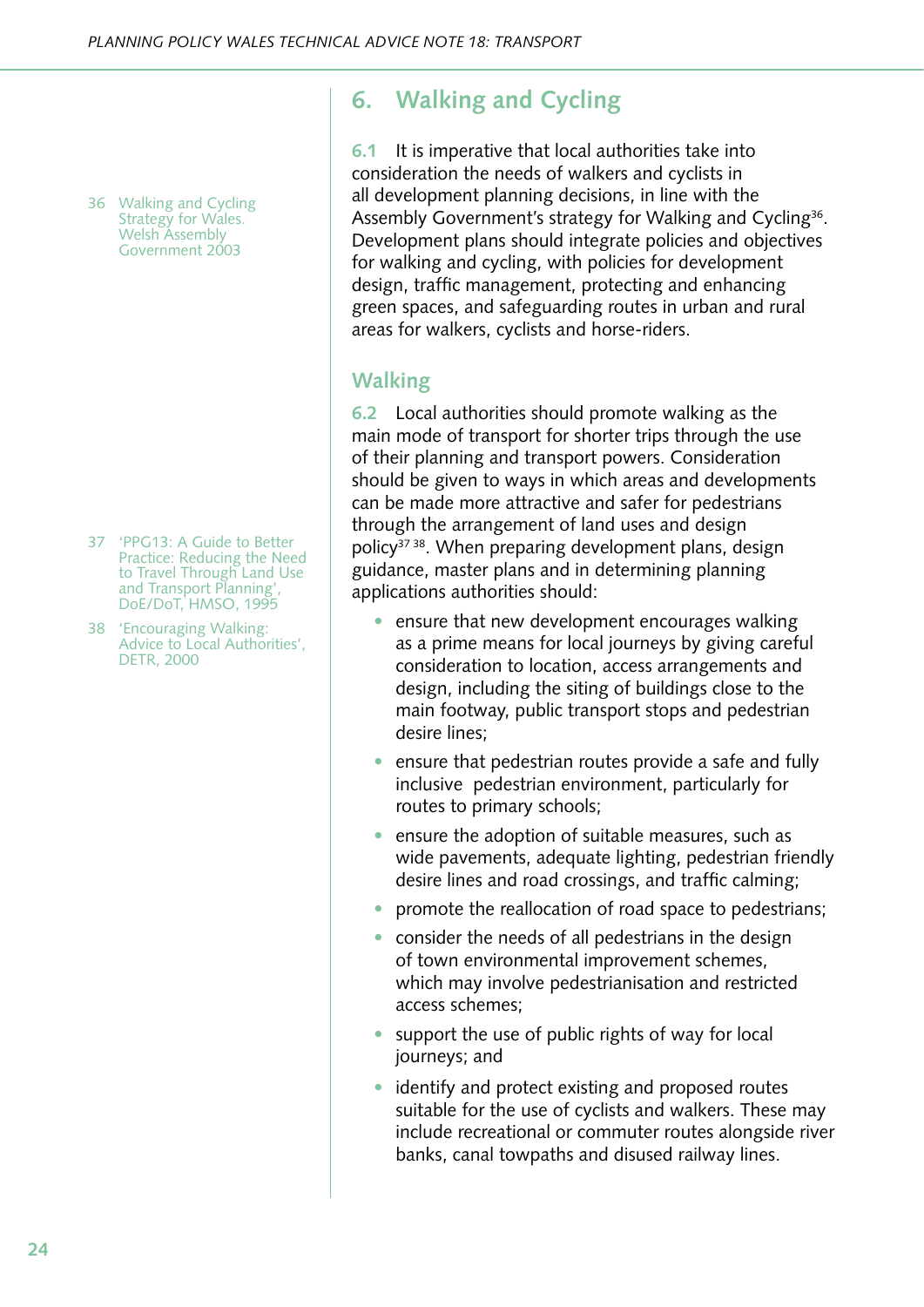- 39 'Guidance on Local Transport Plans in Wales', The National Assembly for Wales, 1999
- 40 'Cycle Audit and Cycle Review Guidelines' Institution of Highways and Transportation, 1998
- 41 'Cycle -Friendly Infrastructure: Guidelines for Planning and Design', DoT, Bicycle Association, Cyclists' Touring Club, The Institution of Highways and Transportation, 1996
- 42 Traffic Advisory Leaflet 3/05 'Cycling Bibliography', Department for Transport, 2005

# **Cycling**

**6.3** Cycling has potential to act as a substitute for shorter car journeys in urban or rural areas, or form part of a longer journey when combined with public transport. The Walking and Cycling Strategy sets a target to triple (based on 2000 figures) the number of cycle trips in Wales by 2010. At the local level, local authorities have been required to produce a local cycling strategy as part of the LTP<sup>39</sup>. RTPs will include a regional walking and cycling strategy. Local planning authorities will need to contribute to its development and assist in its implementation.

**6.4** Local authorities should aim to develop an effective network of cycle routes, including safe routes to schools. Development plans, design guidance, and master plans should include encourage cycling through<sup>40 41 42</sup>:

- identification of new cycle routes utilising existing highway (including public rights of way where appropriate), disused railway lines, space alongside rivers and canals, parks and open space;
- ensuring that new development encourages cycling by giving careful consideration to location, design, access arrangements, travel 'desire lines' through a development, and integration with existing and potential off-site links;
- securing provision of secure cycle parking and changing facilities in all major employment developments, including retail and leisure uses, town centres, transport interchanges, educational and health institutions;
- securing provision of cycle routes and priority measures in all major developments;
- adopting minimum cycle parking standards within their parking strategies - for commercial premises these standards should include cycle parking for both employees and visitors; and
- ensuring new residential developments provide storage for bicycles so they are easily available for everyday use while secure enough to be left unattended for long periods of time.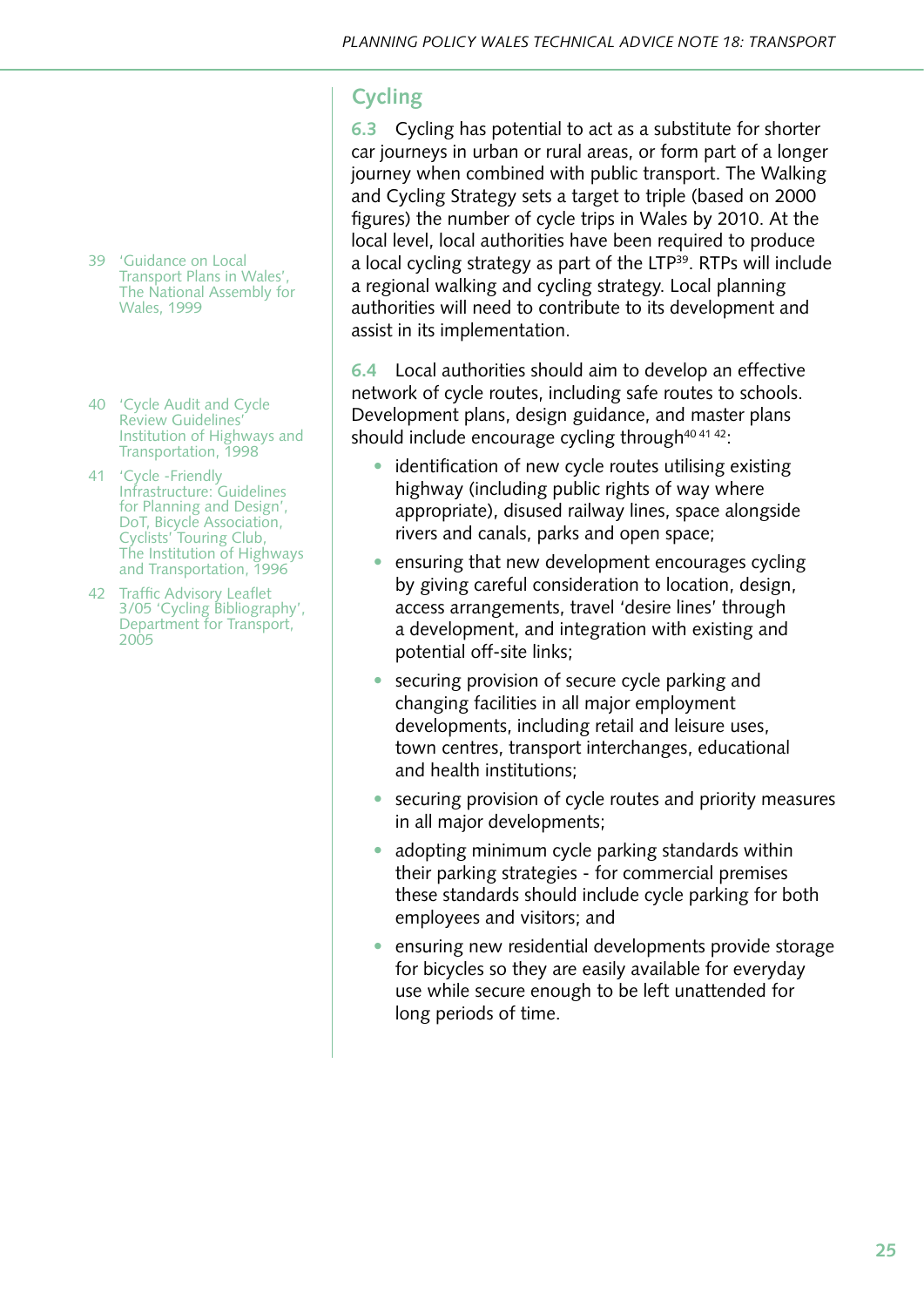- 43 'From Workhorse to Thoroughbred', DETR 1999
- 44 'Road Based Public Transport - Best Practice Guidance Note 1 Welsh Transport Advisory Group 1999
- 45 'Providing for Public Transport in Developments', Institute of Highways and Transportation, 1999

# **7. Public Transport**

**7.1** New or improved public transport provision has the potential to provide alternatives to private vehicle use and to change existing travel demands. Where enhanced public transport services or infrastructure is necessary to serve new development, but provision on a commercial basis is not viable, a contribution from developers towards an agreed level of service or infrastructure provision may be appropriate. In most cases where new public transport provision is required, it should be in place before the development is occupied. Where major development has been permitted in phases, reasonable public transport provision should be in place before occupation of each phase to ensure travel by car is not necessary at the outset.

**7.2** Local authorities should use their planning and transport powers in co-operation with public transport providers and operators to improve public transport provision in ways, which reinforce the effectiveness of locational policies in the development plan<sup>43 44 45</sup>. Public transport providers and operators need to be involved at early stages of the planning process so that proposed developments are suitably located and designed to ensure public transport routes are viable.

**7.3** When preparing development plans or supplementary planning guidance, and in determining planning applications, planning authorities should where appropriate:

- indicate where buses will be given priority and the measures which will be taken to support this;
- consider the potential, and identify any proposals, for new routes, including the new opening and reuse of rail lines, or creation of additional stations on existing lines, light rail or guided bus routes;
- provide for interchange facilities with bus, rail and taxi services located close together;
- establish and apply design principles for transport infrastructure and associated links that will ensure all can access the facilities and feel safe;
- establish and apply design principles to ensure buildings are sited to provide convenient access to local public transport whether walking or cycling;
- consider the need for better or new public transport access to new development areas;
- consider the role of any waterways for public transport purposes; and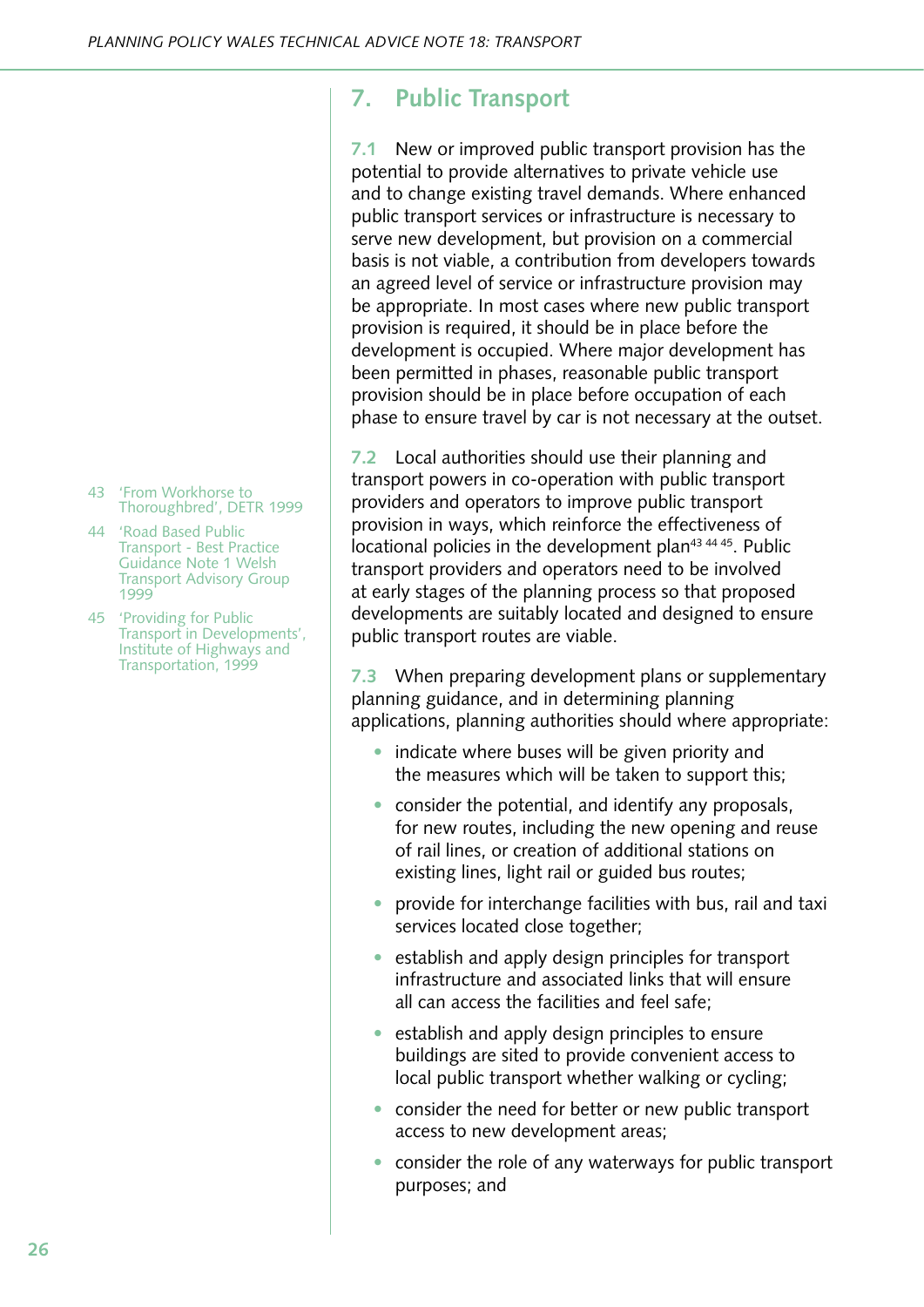• consider the need for local community transport operations.

## **Transport interchange**

**7.4** The development of safe and efficient public transport facilities where different modes of transport intersect, including cycling, is essential for the integration of transport provision. These may be identified as part of the RTP. Concentrating development around existing interchanges, or creating new interchanges, can provide a focus for development that is accessible and sustainable<sup>46</sup>. When preparing development plans and in determining planning applications, planning authorities should where appropriate:

- consider the need for additional transport interchange locations, ensuring that proposed sites are well related to travel intensive uses;
- identify improvements that need to be made to existing public transport interchanges that could improve their use; and
- in rural areas, identify key local service centres and appropriate locations within them, as locations for transfer between local and long distance public transport services.

## **Park and ride**

**7.5** Where the RTP has identified a requirement for park and ride facilities, planning authorities should include proposals for them in the development plan. Carefully planned park and ride facilities can encourage the use of public transport and improve the accessibility of urban areas but park-and-ride should not be considered in isolation. It forms one element of a comprehensive planning and transport strategy designed to improve the relative attractiveness of public transport and reduce congestion in town and city centres. Park and ride schemes must be supported by parking restraint policies and traffic management measures to help maximise their effectiveness. The potential impact of increased traffic flows to and from park and ride facilities on surrounding access routes, particularly through routes, needs to be assessed when identifying suitable locations for park and ride facilities. Park and ride facilities should be carefully designed and sensitively landscaped to help to reduce their visual impact<sup>47</sup>.

46 'Accessible Public Transport Infrastructure Guidelines for the Design of Interchanges, Terminals and Stops' DETR 1994

47 'PPG13: A Guide to Better Practice: Reducing the Need to Travel Through Land Use and Transport Planning', DoE/DoT, HMSO, 1995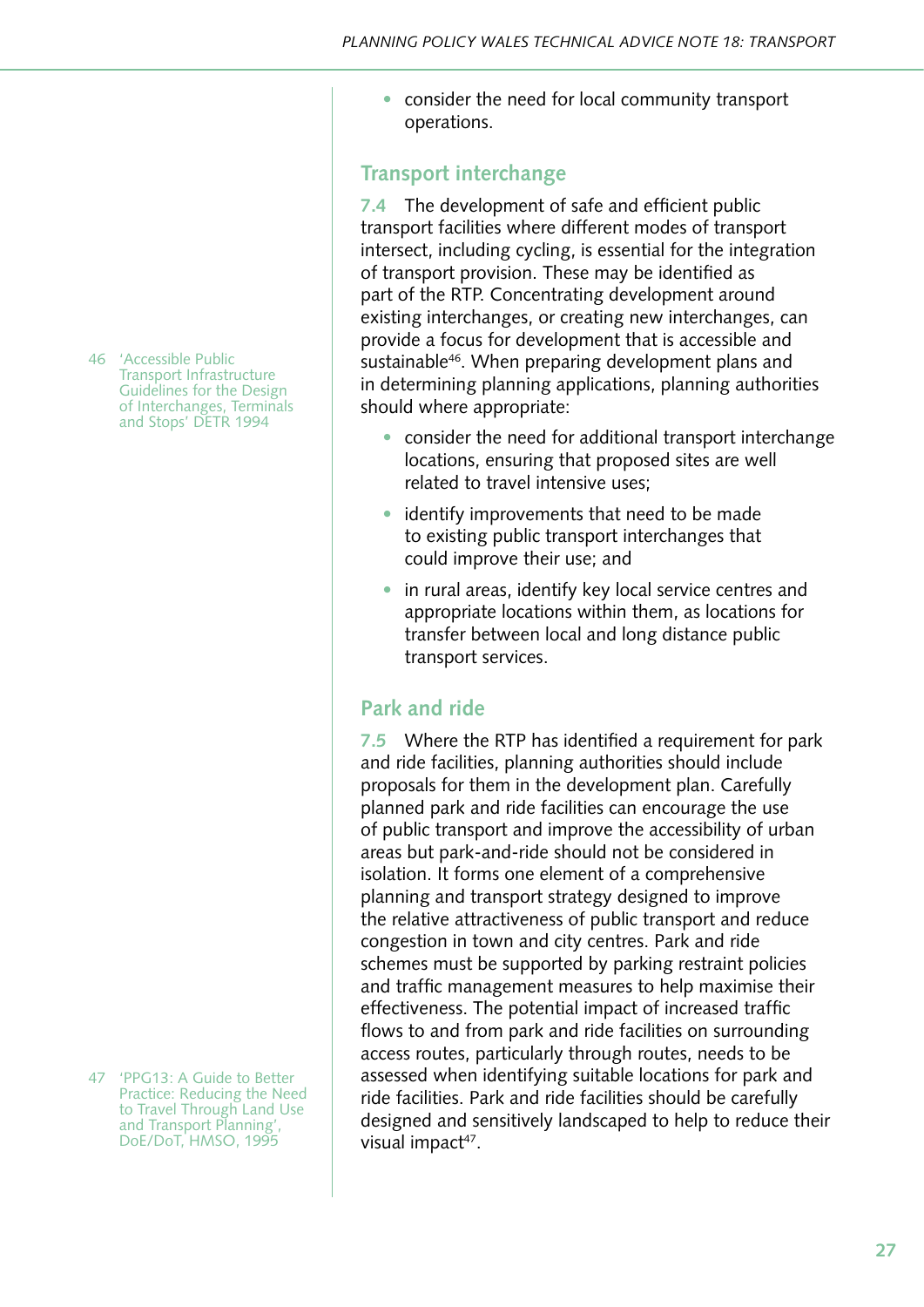There are traditionally two types of scheme:

- those providing parking at railway stations on routes serving town or city centres; and
- those providing parking on the fringe of towns or cities for bus routes to the town centre.

**7.6** The first type can have the effect of reducing the amount of travel undertaken by car, though by improving access by longer distance rail commuting it may increase travel distances. In these cases it is important to ensure that parking is secure and that the location of the car park does not deter easy pedestrian or cycle access to the station, or remove the possibility for high density housing or employment development adjacent to it.

**7.7** The second type of scheme is usually designed to avoid traffic congestion and might increase the total public parking stock. The siting, design and security of such schemes should be considered in any planning proposal. To ensure their effectiveness, such schemes should be accompanied by public transport priority measures and high quality service provision, such as regular services, comfortable buses, short waiting times, and quick access to the town or city centre. However, care should be taken (for example through tariff structures) to avoid generating additional commuting travel by car. Sites that encourage flows both into and out of town centres are advantageous to successful operations. For this reason, if development requiring car parking is exceptionally permitted in edge of town or edge of centre locations, consideration should be given to using the car park as a park and ride location where this is supported by the RTP.

**7.8** Encouragement should be given to the development of new forms of park and ride schemes, which maximise the opportunity for achieving accessibility in a sustainable manner in rural and urban areas. For example, new park and ride schemes may seek to maximise the opportunities presented by bus and water bus interchanges. 'Park and share' sites where car users can meet and leave cars, continuing the journey in a shared vehicle, is another example where sustainability benefits are gained through reducing single occupancy journeys.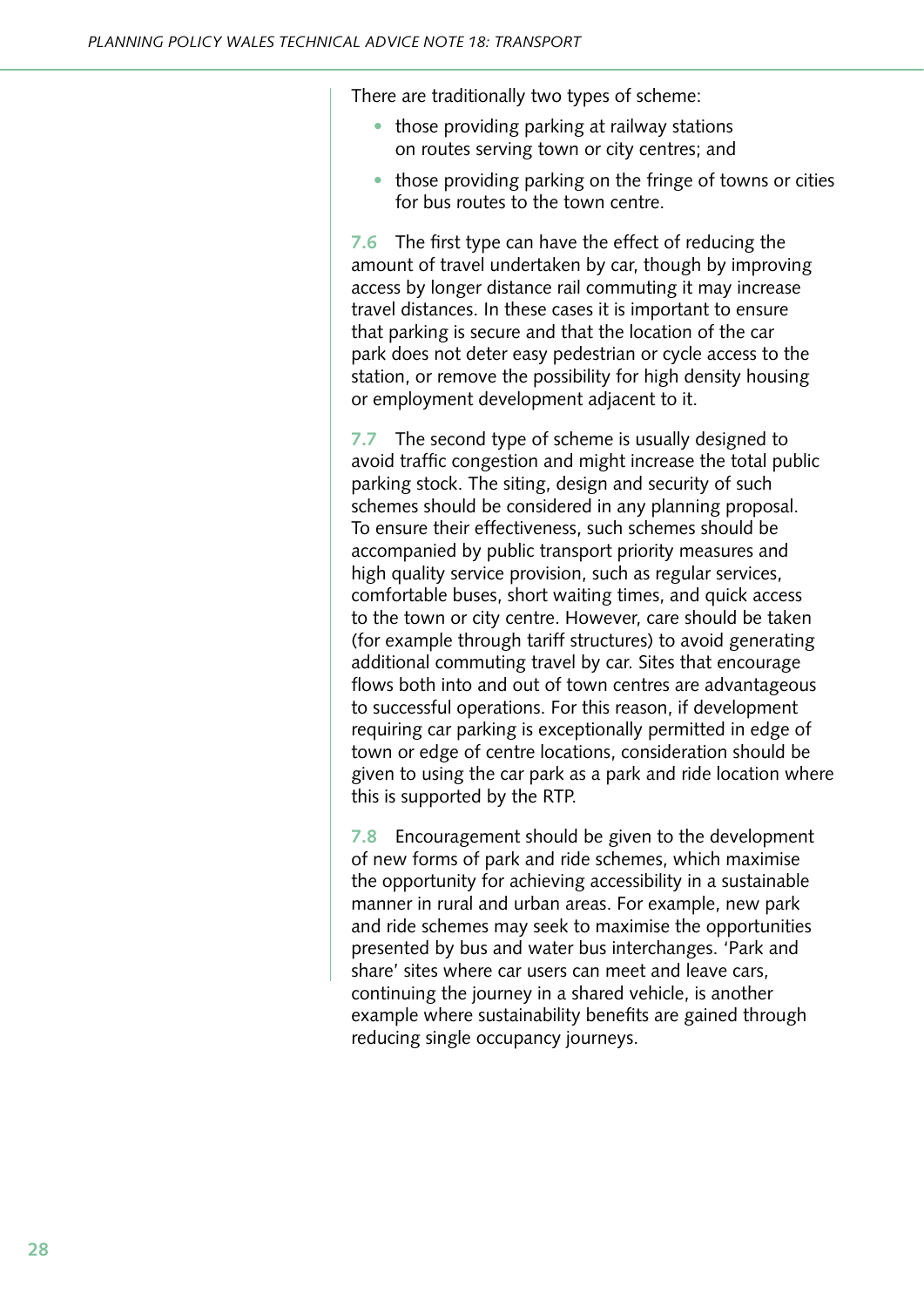# **8. Planning for Transport Infrastructure**

#### **Roads**

**8.1** The Assembly Government is responsible for trunk roads in Wales, which consist of a core network of nationally important strategic trunk roads and other trunk roads. Strategic trunk roads and motorways have a national and international role, providing a network of high quality roads carrying long distance traffic between major centres. The highway authority for other roads is the unitary authority, referred to as the "local highway authority".

**8.2** In national parks, land use planning is the responsibility of the national park authority while the highway authority remains the unitary authority. Close co-operation is required between the planning and highway authorities to ensure the efficient operation of the road network is maintained while the environmental impacts of traffic and road improvements are minimised and the purposes of the national park designation respected<sup>48</sup>.

**8.3** Planning authorities should use development plan policies and development control decisions to reduce the need to use trunk roads and other through routes for short local journeys, particularly where they form part of the strategic network. Development plans should specify the primary route network, including trunk roads and separately identify the core network. Annex C provides further advice on the definitions of highway routes. Developments in the vicinity of trunk roads and local roads of strategic importance, or their junctions, can add significantly to local traffic movements and reduce the effectiveness of the road network. Planning authorities should identify these through routes as corridors for movement adjacent to which development will be resisted<sup>49</sup>.

**8.4** The Highways Act 1980 provides the statutory framework for the consideration of proposed trunk road and motorway schemes<sup>50</sup>. Such proposals should be included in development plans as they can have an important influence on patterns of development. Plans should include all schemes in the published trunk road programme giving an indication of their timing, where known. Development plans should address any land use pressures created by these routes, including those associated with environmental protection and mitigation requirements. However, examinations of development plans should not duplicate debate possible under the 1980 Act about trunk roads and motorway proposals. Circumstances

48 Section 11A, National Parks and Access to the Countryside Act 1949 (Ch. 97)

- 49 'Driving Wales Forward A Strategic Review of the Welsh Trunk Roads Programme' Welsh Office, 1998
- 50 Highways Act 1980 (c. 66)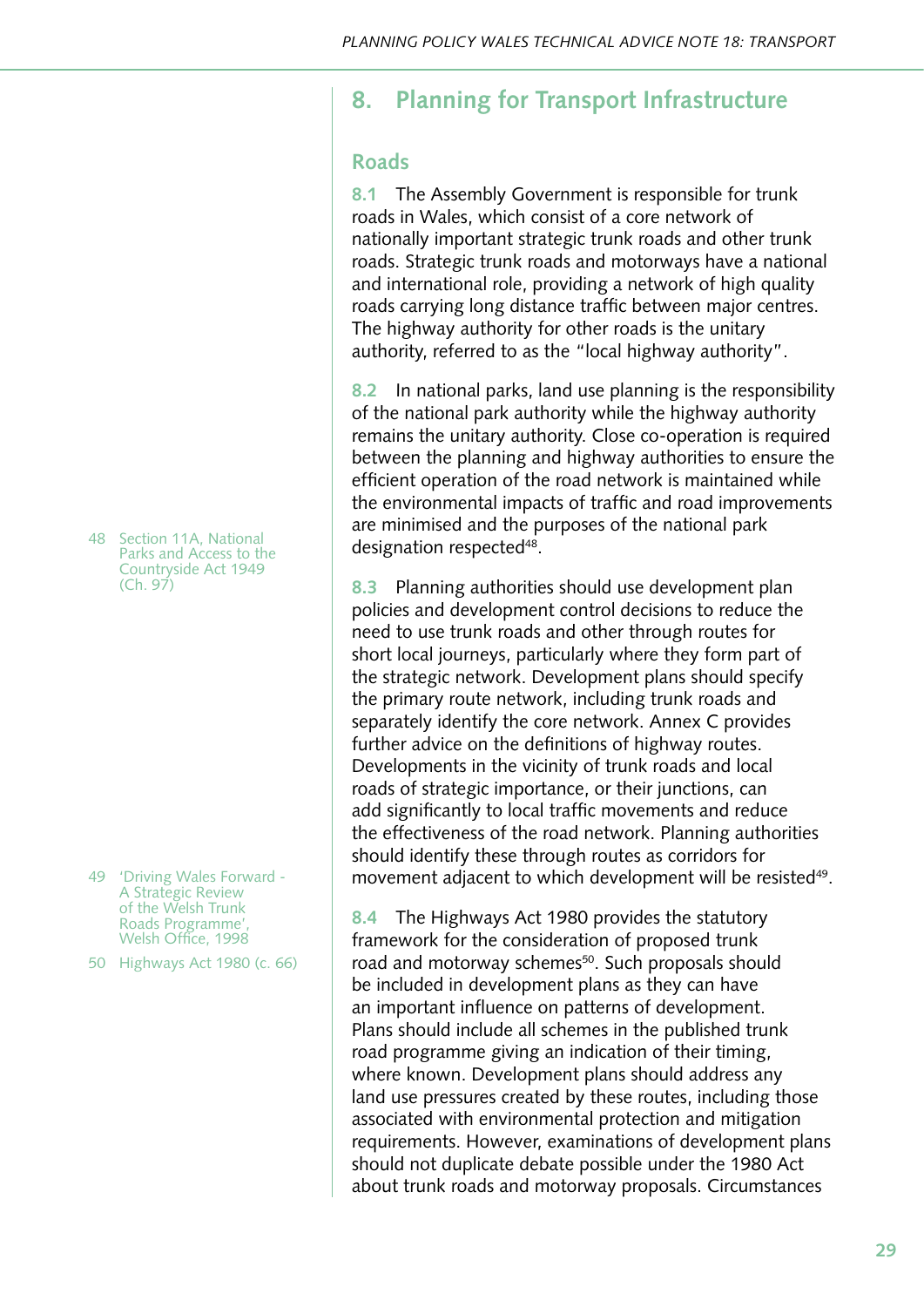51 Planning and Compulsory Purchase Act 2004<sup>'</sup> (c. 5)<sup>'</sup>, Section 73

- 52 Town and Country Planning General Regulations 1992 (SI No 1992/1492)
- 53 Welsh Office Circular 39/92, 'Town and Country Planning (Development Plans and Consultation) Directions 1992'
- 54 Notifications should be sent to: Decisions Branch, Planning Division, Welsh Assembly Government, Cathays Park, Cardiff, CF10 3NQ
- 55 Welsh Office Circular 34/94, 'Motorway Service Areas'
- 56 Transport and Works Act 1992 (c. 42), Part I
- 57 'A Guide to TWA Procedures - 2006', Department for Transport, 2006

where objections to trunk road and other schemes may be disregarded by the planning authority are defined in the Planning and Compulsory Purchase Act 2004<sup>51</sup>.

**8.5** Schemes which already have planning permission may not be the subject of development plan objections. Consideration of schemes during preparation of a plan is therefore confined to local highway schemes, which have not yet received planning permission. However, if planning permission for a scheme has expired then the proposal should be assessed through the development plan process, unless the scheme is abandoned.

**8.6** Local authorities must apply for planning permission for their own development proposals such as road schemes. Such applications must be published and where they affect existing or proposed trunk roads local authorities should consult Transport Wales within the Assembly Government. Where local highway authorities seek to grant themselves planning permission for development that consists of, or includes, the construction of a new road scheme, which:

- has not been subjected to development plan procedures; or
- is in conflict with the development plan,

they are required to notify it to the Assembly Government in accordance with The Town and Country Planning (Development Plans and Consultation) Directions 199252 53 54.

**8.7** The need for motorway and roadside service areas should be addressed within the development plan, and clear criteria should be set out against which applications will be assessed. This may require co-operation between neighbouring authorities to determine optimum locations. Guidance on minimum facilities, access and the spacing of motorway service areas is given in Welsh Office Circular 34/9455.

#### **Major transport infrastructure projects**

**8.8** Certain major transport infrastructure projects (other than roads), such as schemes relating to the construction or operation of railways, tramways and other guided transport systems, inland waterways, and works interfering with navigation rights, may be authorised through an Order made under Sections 1 and 3 of the Transport and Works Act 1992 (the 1992 Act)<sup>5657</sup>. Orders may provide for the carrying out of works, land acquisition and ancillary matters. The promoter should apply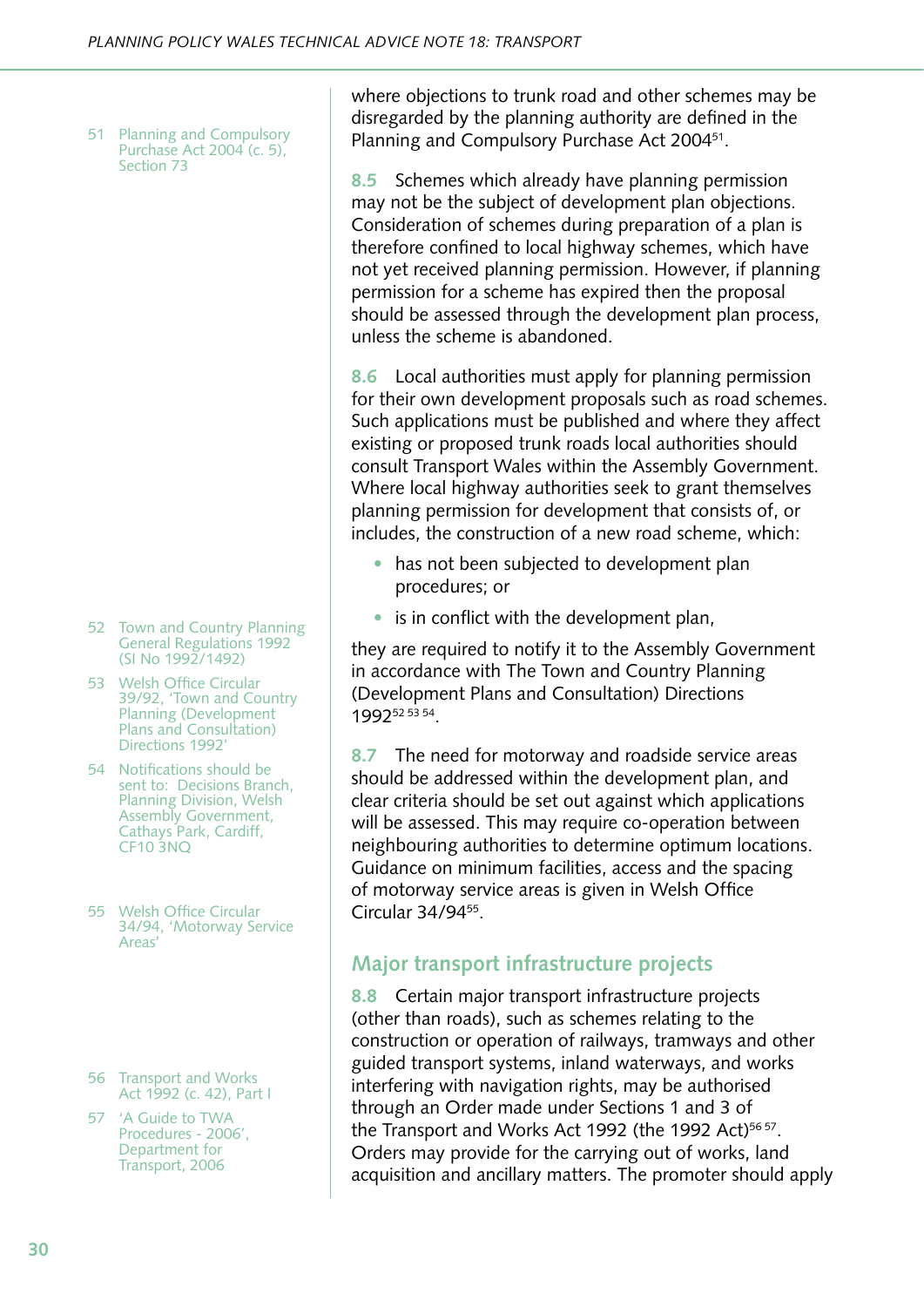58 Section 90(2A) Town and Country Planning Act 1990 (c. 8) inserted by section 16 Transport and Works Act 1992 (c. 42)

59 Transport and Works (Applications and Objections Procedure) (England and Wales) Rules 2006 (SI No 2006/1466)

60 'Sustainable Distribution: A Strategy', DETR, 1999

to the Assembly Government for an Order via the Transport and Works Processing Unit in the Department for Transport. Any planning consent, which is required may be sought separately by the promoter of the Order. However, if the promoter seeks planning consent when applying for the Order, the Assembly Government can if it makes the Order, direct that planning permission is deemed to be granted<sup>58</sup>. Once the Order is made, the proposed route should be shown in any adopted development plan.

**8.9** Depending on the range and nature of objections, schemes may be considered at a public inquiry, at which the planning aspects can be fully considered before any Order is made. Where the scheme is of UK significance, the Transport and Works Act provides for Parliament to debate the principle of the application. The Assembly Government may not make an Order to authorise a scheme of national significance unless both Houses of Parliament have passed a resolution approving the proposals in principle.

**8.10** Procedure rules made under the 1992 Act require an Environmental Statement to accompany applications for Orders to carry out works of a type in respect of which the European Council Directive on Environmental Impact Assessment applies<sup>59</sup>. The applicant for an Order may ask the Assembly Government for a decision on whether an environmental statement is required or for an opinion on the scope of an environmental statement.

# **Freight**

**8.11** Land use planning can have a significant impact on distribution, through policies and decisions on patterns of development and transport infrastructure. RTPs will develop regional actions to implement the Wales Freight Strategy. Such work may assist planning authorities in considering the strategic significance of freight access to industry and commerce when reviewing development plans and determining planning applications. Wherever possible, planning authorities should promote the carriage of freight by rail, water or pipeline rather than road where it forms a feasible alternative for part or all of the journey. Specific advice on freight transport by rail or water is provided in the sections on railways (paragraphs 8.13 and 8.14), shipping (paragraph 8.15) and inland waterways (paragraphs 8.16 and  $8.17$ )<sup>60</sup>.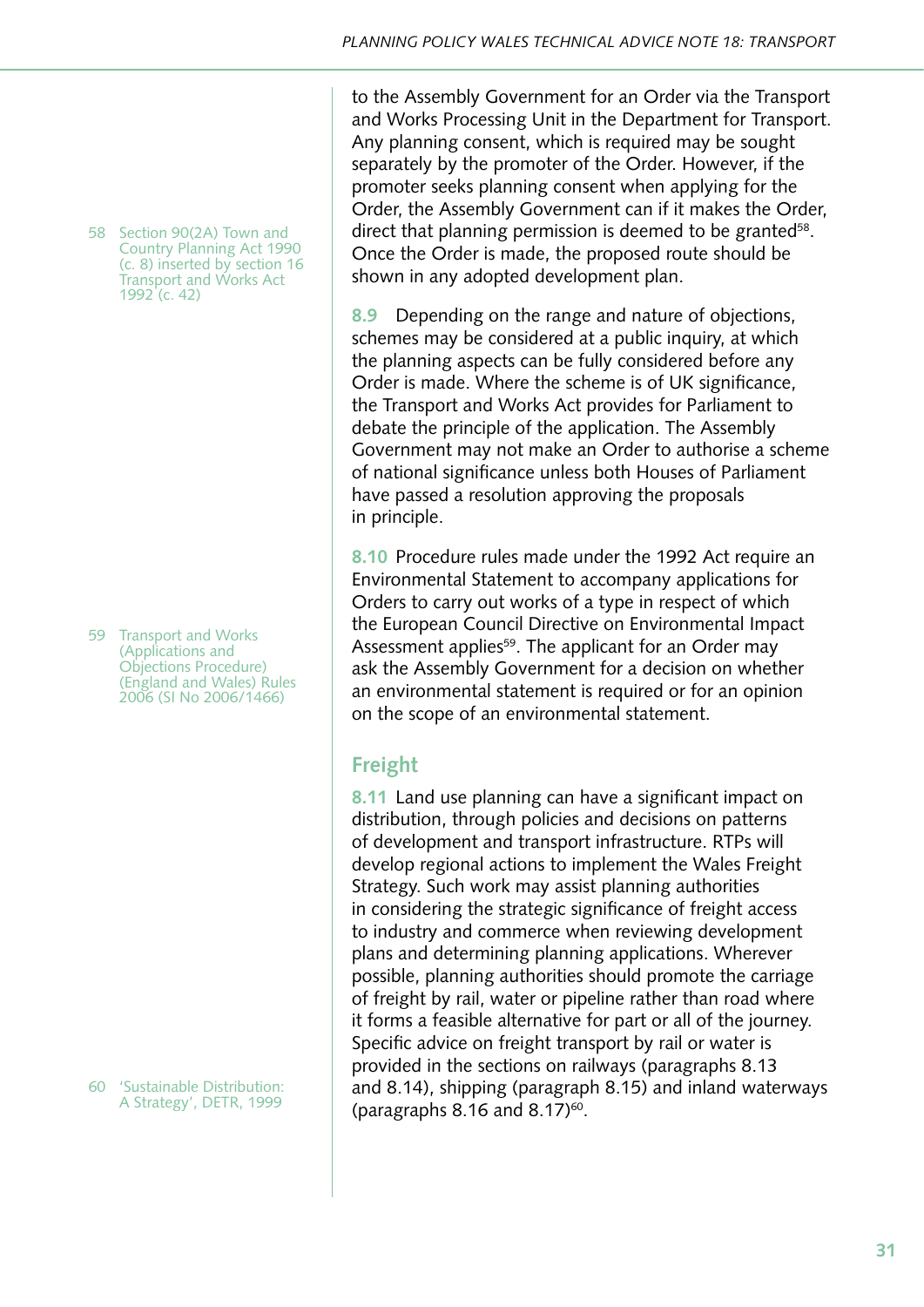**8.12** Development which attracts substantial movements of freight (including large scale warehousing, distribution and manufacturing which uses bulky raw materials or produces bulky products) should be located away from congested inner areas and residential neighbourhoods. Development plans should identify and allocate sites for distribution, warehousing and bulk-consuming/ producing manufacturing which have direct access to the rail network and/or to the local distributor road network, trunk or principal road network. Wherever possible new freight facilities should be located adjacent to railways and/or ports to promote modal transfer of freight. Smaller scale freight movements, particularly those serving developments near residential areas or in town centres, need to strike a balance between the need to protect the vitality of the local economy, and the overall quality of life for local residents. Local authorities may wish to consider the potential for attaching conditions restricting hours of access when determining such applications.

### **Railways**

**8.13** Local authorities, when preparing development plans and RTPs, should consider the potential for promoting increased use of the railways for both passenger and freight movement. Where development plan/RTP proposals identify a need to open new stations or routes or improve the frequency of services, local authorities will have to negotiate with Network Rail, the train operating company, the Department for Transport and the Assembly Government's Rail Division.

**8.14** When preparing development plans and where appropriate in determining planning applications, planning authorities should:

- allocate land for rail infrastructure including new or enhanced stations, park and ride, and public transport interchange facilities;
- avoid permitting development that would prejudice programmed improvements to rail infrastructure;
- consider the need for multi-modal transfer facilities between rail, sea and road freight and where appropriate identify sites in development plans;
- where possible locate employment and distribution sites adjacent or close to the rail network to maximise the potential for carriage of freight by rail;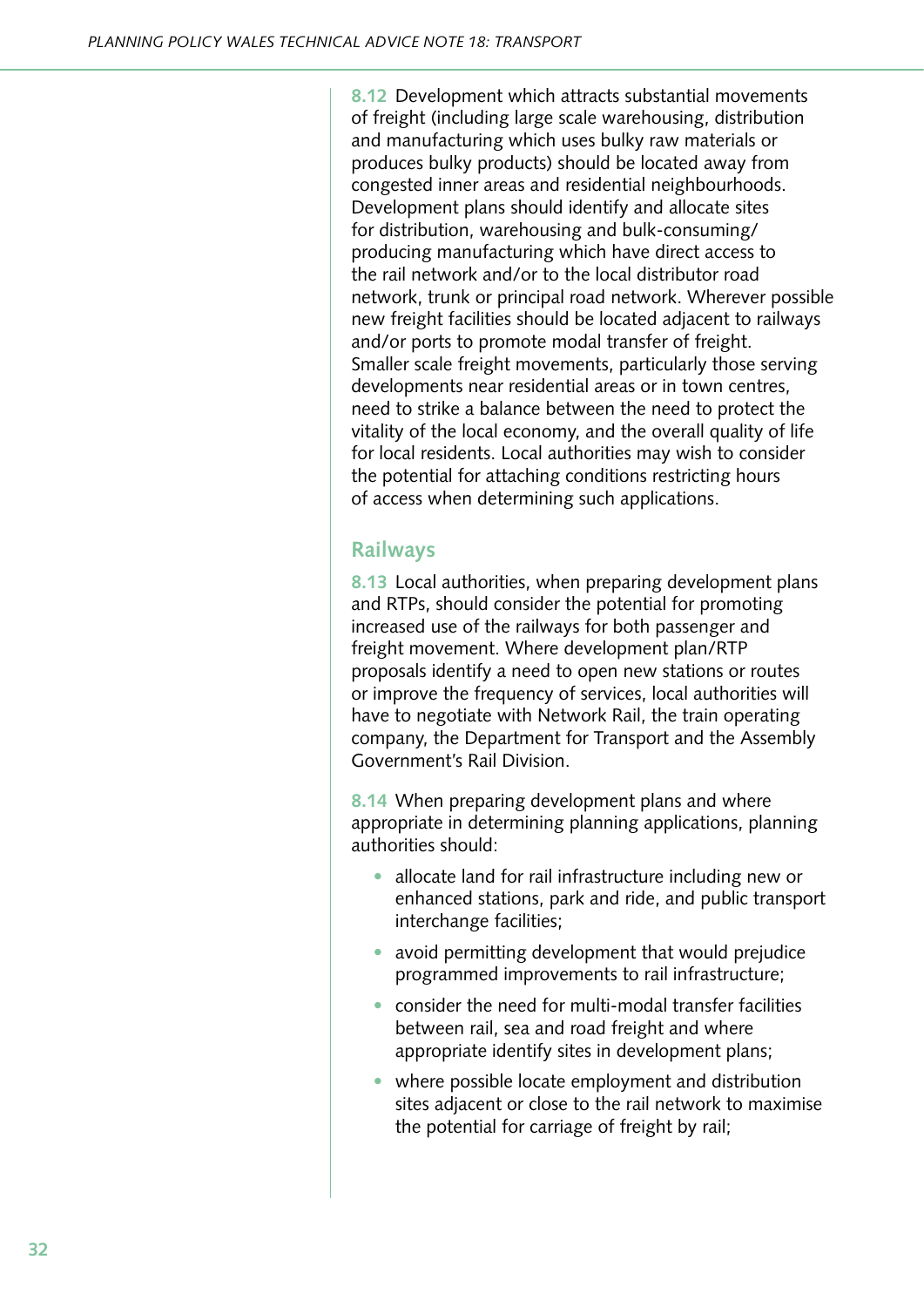- safeguard from development unused or underused rail sidings and access to them where there is a possibility that they could be used for transport purposes in the future;
- ensure that disused railways are not severed by new development and that essential structures such as bridges and tunnels and line-side clearances, are retained if there is a realistic prospect for their use for transport purposes in the future; and
- make provision for the interim use of disused rail alignments as open space corridors for walking and cycling routes.

# **Shipping**

**8.15** Coastal shipping in conjunction with the major navigable waterways provides an environmentally friendly means of moving freight. This is dependent on the provision of wharves and harbour facilities able to handle and distribute the goods. Planning authorities should work with the port and shipping industries when preparing development plans and determining planning applications. They should seek to retain or provide appropriate wharf and harbour facilities for such developments and protect or provide rail and/or road access to them, by designating sites in development plans. The provision of these facilities needs to be weighed against environmental considerations, such as the loss or erosion of estuarine habitats. Where sites are no longer required for port uses, including former rail yards, local authorities and developers should initially consider sustainable transport uses and only if not required for this purpose consider other uses which will promote regeneration. Local authorities should take care to ensure that developments intended to regenerate ports are not incompatible with any nearby port operations<sup>61 62 63</sup>.

#### 61 'British Shipping: Charting a New Course', DETR, 1998

- 62 'Modern Ports A UK Policy', DETR, 2000
- 63 Planning Guidance (Wales) Technical Advice Note (Wales) 14 'Coastal Planning'

## **Inland waterways**

**8.16** Inland waterways are used widely for recreation and are important for their heritage and environmental value, for water supply and flood defence. In some areas they may also offer potential for freight transport. Development plans should include policies and proposals for developing the potential of any inland waterways and disused docks in the plan area, subject to consideration of flood risk and the potential impact on the local environment and the need to secure adequate road and rail access. Authorities should consider the value of retaining boatyards used in connection with water-based recreation and to protect and enhance the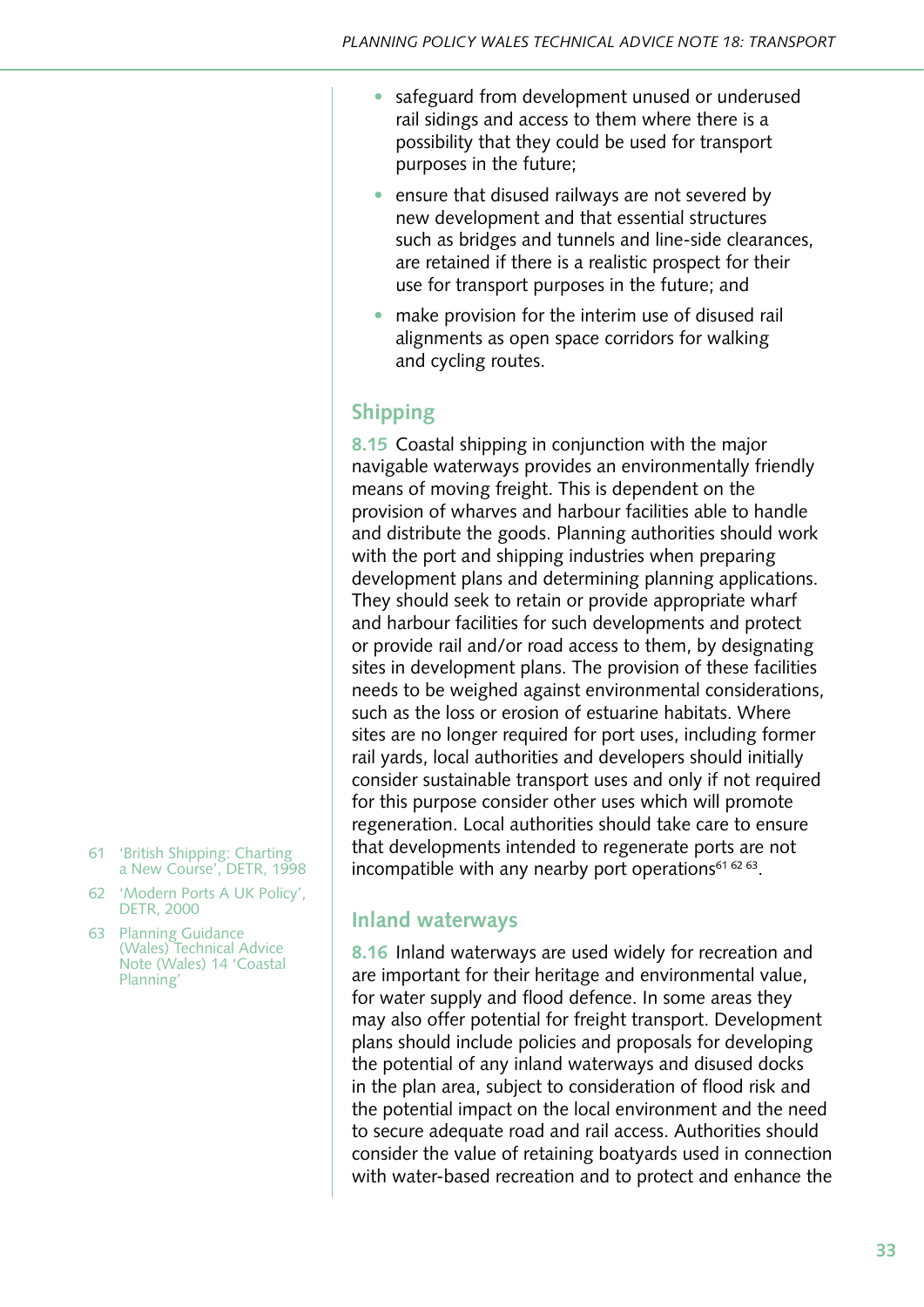64 Waterways for Tomorrow, DETR, 2000

65 'The Future of Air Transport', Department for Transport, 2003

66 Welsh Office Circular 35/95 'The Use of Conditions in Planning Permissions'

waterway. Proposals for waterside development should seek to enhance the use, enjoyment and setting of the adjacent waterway<sup>64</sup>.

**8.17** Development proposals, development plan policies, or the construction or improvement of infrastructure including roads should be assessed for any impacts on inland waterways. In particular, care should be taken to avoid severing or adversely affecting inland waterways. Local authorities should, where appropriate, consult the British Waterways Board (BWB), or other relevant navigation authority. They should also consult the Environment Agency, local waterway interest groups and the Inland Waterway Association (IWA).

#### **Aviation**

**8.18** Airports range in scale from large regional airports, such as Cardiff International Airport with scheduled commercial services, to smaller General Aviation (GA) aerodromes in more rural areas, serving local business needs, the training of pilots and recreational flyers. The Aviation White Paper identified Cardiff as an airport of national significance<sup>65</sup>.

**8.19** Development plans should take into account the contribution of air traffic to the local and Welsh economy and the benefits of having suitable ancillary or dependent facilities. However this should be balanced against the environmental impact on surrounding areas in terms of road and rail access, traffic and noise generation or floodplain protection. Existing sites, including redundant military airfields and airfields with established uses, will often present the best opportunities for acceptable aviation related facilities in so far as neighbouring development has reflected the existing use. Planning conditions may be necessary to limit use of sites to acceptable levels, and this should be made clear in the development plans where appropriate<sup>66</sup>.

**8.20** Airports can also become major generators of traffic and attract a range of unrelated developments. When preparing development plans and in determining planning applications planning authorities need to give careful consideration to the extent to which proposed development is related to the operation of the airport, and is sustainable given the existing and planned levels of public transport. The Department for Transport can assist planning authorities, and should be consulted on development plan proposals relating to airports and aerodromes.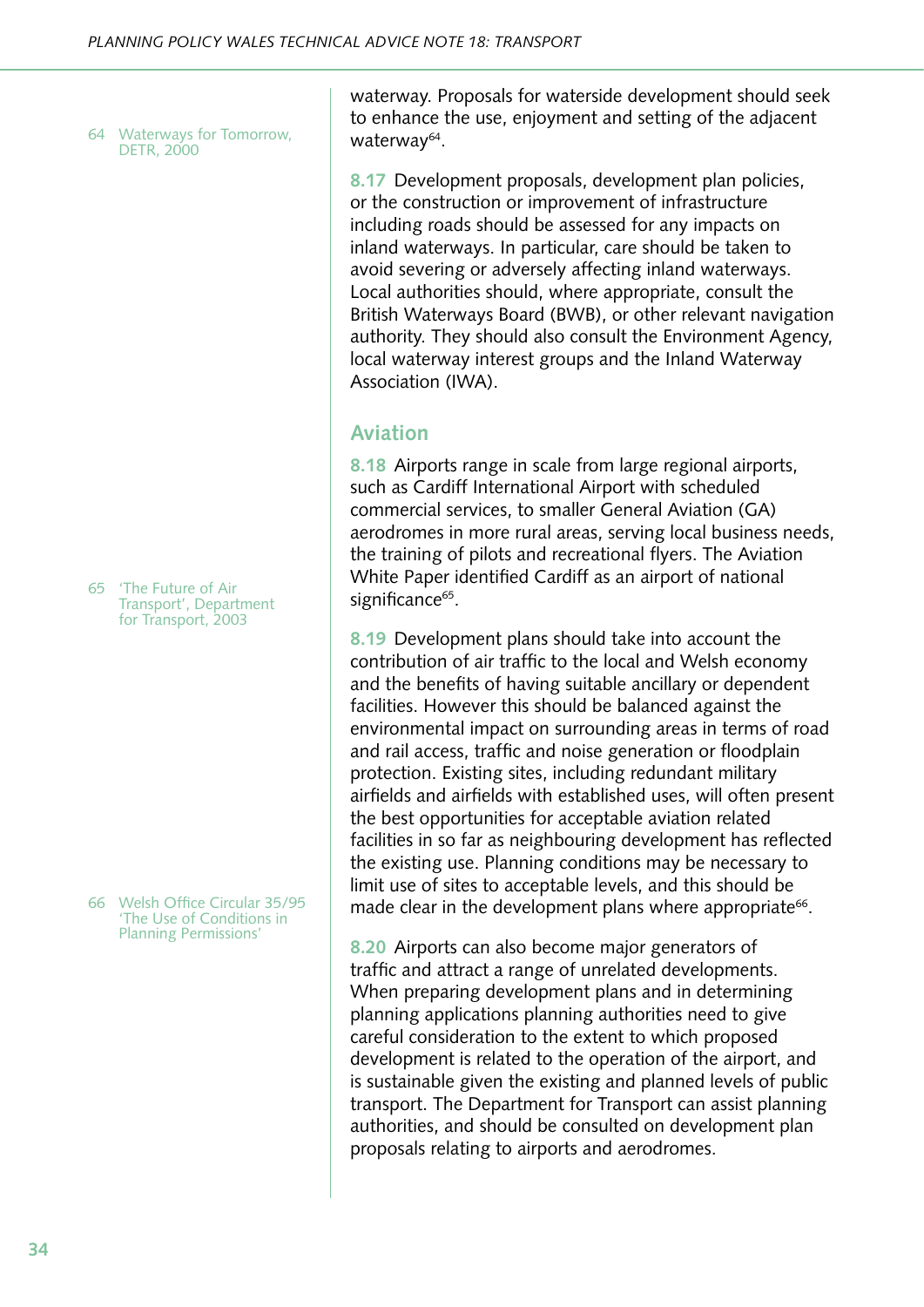**8.21** When determining planning applications, planning authorities should also have regard to the need to consult the Ministry of Defence (MOD) on any specified categories of development located within designated safeguarding areas. Where the planning authority propose to grant planning permission against the advice of the MOD, or not to attach conditions which they have recommended, the planning authority must notify the MOD in sufficient time to enable them to request that the Assembly Government call-in the planning application for determination<sup>67</sup>.

## **Safeguarding land and planning blight**

**8.22** Where local planning authorities wish to safeguard land for particular transport proposals, including road, rail, light rail or interchange schemes, they should do so through a proposal in the development plan. When the precise route of a proposed new or improved road is known at the time of preparation of development plans, this should be shown on the proposals map as the route to be safeguarded. When the precise route is not known, but where proposals are sufficiently advanced the authority may define on the proposals map the area of land over which it intends to apply a safeguarding policy. The use of diagrammatic lines on the proposals map to illustrate the route should not be used where it would be misleading.

**8.23** Blight should be kept to a minimum by including in plans only firm schemes on which work will commence within the plan period<sup>68</sup>. Planning authorities should consult with the relevant transport infrastructure authorities to ensure the feasibility of a scheme commencing within the lifetime of a plan. This timescale limitation does not apply to the safeguarding of disused railway lines or disused inland waterways where their re-use for transport purposes may be a realistic possibility after the end of the plan period. The process of preparing or amending development plans should review transport proposals and remove or revise proposals, which have previously been safeguarded and are now revised or abandoned.

67 Welsh Office Circular 2/92 'Safeguarding Aerodromes, Technical Sites and Military Explosives Areas: Town and Country Planning (Safeguarding Aerodromes, Technical Sites and Military Explosives Storage Areas) Direction 1992'

68 Town and Country Planning Act, 1990, Schedule 13 (as amended)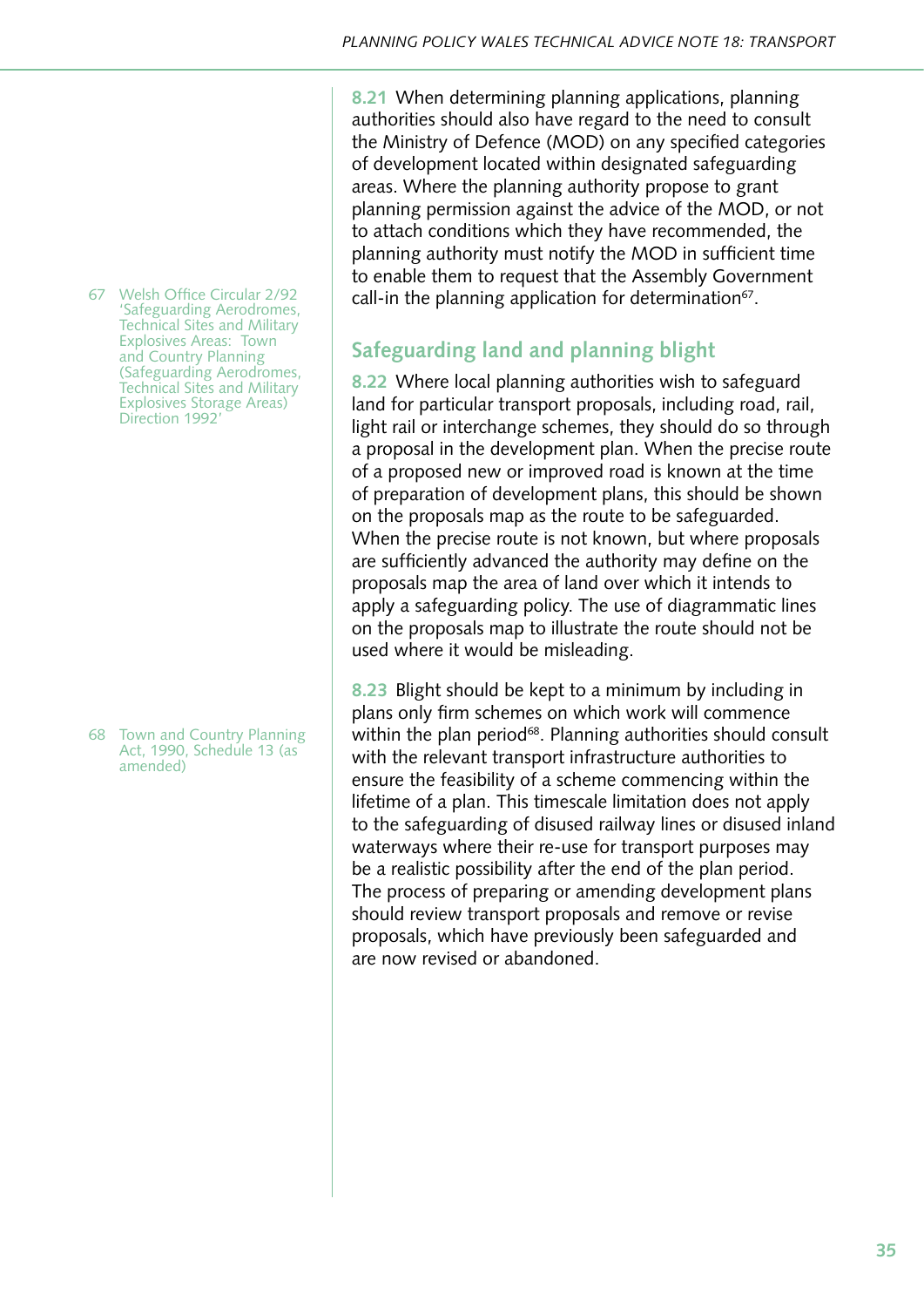# **9. Assessing Impacts and Managing Implementation**

#### **Transport assessment (TA)**

**9.1** Transport assessments provide the information necessary to assess the suitability of an application in terms of travel demand and impact. The transport assessment process should include the production of a 'Transport Implementation Strategy' (TIS) for the development. This should set objectives and targets relating to managing travel demand for the development and set out the infrastructure, demand management measures and financial contributions necessary to achieve them. The TIS should set a framework for monitoring the objectives and targets, including the future modal split of transport to development sites. Annex D sets out more detail on TAs.

**9.2** Developers should be required by local authorities to submit transport assessments to accompany planning applications for developments that are likely to result in significant trip generation (see Annex D for suggested thresholds). This requirement should be defined and secured through a policy in the development plan with relevant detail in SPG. The precise scope and content of each TA will depend upon the scale, travel intensity and characteristics of the proposal. In general TAs should, as a minimum, provide information on the likely modal split of journeys to and from the site. The TIS should detail the measures proposed to improve access by public transport, walking and cycling and reduce the number and impacts of motorised journeys associated with the proposal.

**9.3** Early discussions between developers and the relevant planning and highway authorities are essential before planning applications are submitted, to ensure agreement is reached on the scope of the TA, including geographical extent, and to establish what data exists or what surveys are required. Annex D provides additional guidance on the application and scope of transport assessments.

**9.4** TIS objectives should be based on development plan policies and strategy relating to movement. The objectives should also support the overall plan strategy, transport and parking policies as well as other relevant plans and strategies such as the RTP or the Health, Social Care and Well-being Strategy. Planning authorities may want to provide guidance on how TIS objectives are likely to vary depending on the location of the development within the plan area, for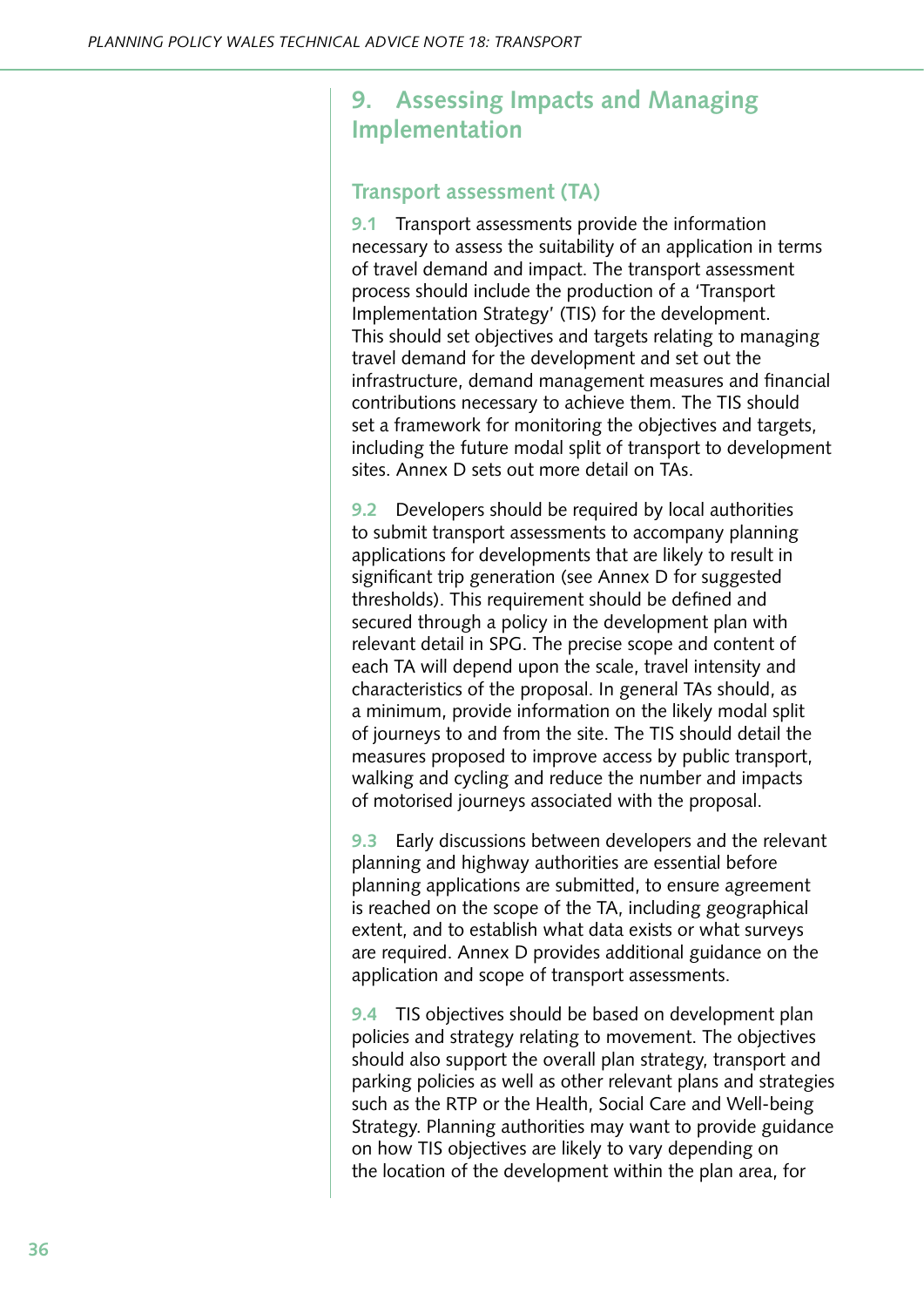example to reflect the different needs of urban and rural areas. This could be highlighted within the development plan but any matters of detail should be incorporated within SPG.

**9.5** The monitoring and enforcement of TISs is an important element that should be achieved through the appropriate use of planning conditions and obligations.

**9.6** The submission of TIS with a planning application does not necessarily mean the development is acceptable. The inherent sustainability of the location should be the primary consideration, prior to considering the achievement of sustainable movement patterns through the application of the TIS.

**9.7** TISs resulting from the TA process are intended to incorporate all the components of a travel plan and ensure these are integrated with design elements of the new development. Various best practice guidance on travel plans<sup>69 70 71 72 73</sup> can be used to inform TIS production in addition to best practice guidance on urban design and traffic management (see paragraphs 5.4 to 5.13).

#### **Environmental Assessment**

**9.8** Strategic Environmental Assessment is required for future RTPs and Local Development Plans<sup>74</sup>. Environmental Impact Assessment (EIA) is required for major transport proposals, such as motorways, long-distance rail lines and most aerodromes. For other transport proposals, EIA is required if the particular development would be likely to have significant environmental effects. Where EIA is required for local road schemes, the local highway authority must prepare an environmental statement (ES) and submit it with the planning application. The ES and representations from consultees and the public must be taken into account before planning permission is granted.

**9.9** EC Directive 85/337/EEC, as amended by Directive 97/11/EC and Directive 2003/35/EC is implemented in Wales by the Town and County Planning (Environmental Impact Assessment) (England and Wales) Regulations 1999. Additional guidance is provided by Welsh Office Circular 11/99 Environmental Impact Assessment<sup>75 76 77 78</sup>. TAs should be incorporated into an ES where the transport impacts of an application are 'significant' within the scope of the EIA regulations.

- 69 'Using the planning process to secure travel plans: Best practice guidance for local authorities, developers and occupiers', ODPM/ DfT, 2002
- 70 'Preparing Your Organisation For Transport in the Future: The Benefits of Green Transport Plans', DETR, 1999
- 71 'School Travel Strategies and Plans: A Best Practice Guide for Local Authorities', DETR, 1999
- 72 'Green Transport Plans Best Practice Guidance Note 2', Welsh Transport Advisory Group, 1999
- 73 'Smarter Choices Changing the way we travel', DfT, 2004
- 74 The Environmental Assessment of Plans and Programmes (Wales) Regulations 2004 (S.I. 2004/1656)
- 75 EC Directive 85/337/EEC
- 76 EC Directive 97/11/EC
- 77 The Town and Country Planning (Environmental Impact Assessment) Regulations 1999 (S.I. 1999/293) as amended by S.I. 2000/2867
- 78 Welsh Office Circular 11/99 'Environmental Impact Assessment (EIA)'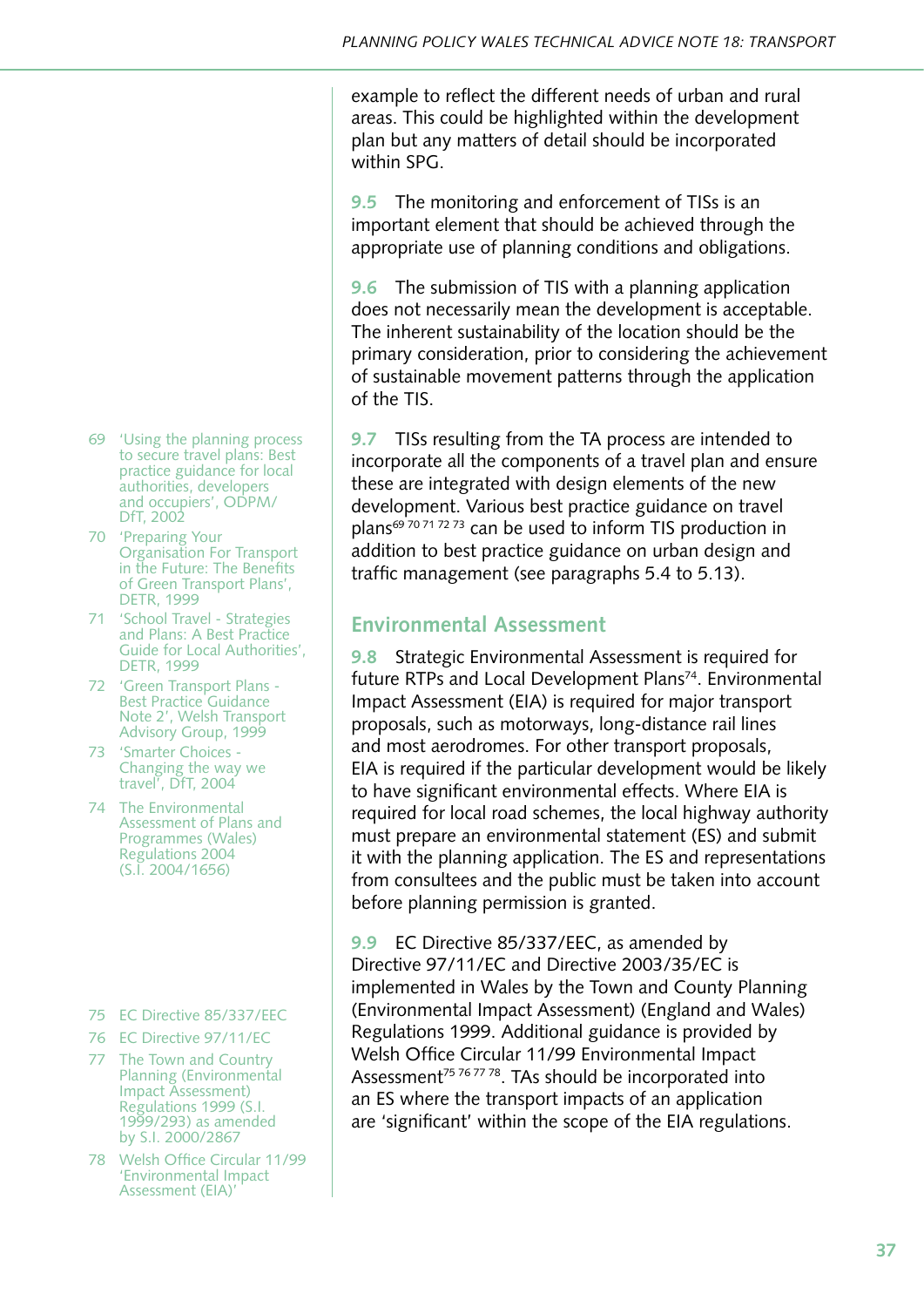79 'Mitigation Measures in Environmental Statements', Department of the Environment Transport and Regions, 1996

- 80 'Roads in Upland Areas', Welsh Office 1990
- 81 'Roads in Lowland Areas', Welsh Office 1994

#### **Mitigation of environmental impacts**

**9.10** Adverse impacts associated with transport infrastructure projects, on the natural, historic and built environment should be minimised<sup>79</sup>. Wherever possible new routes should follow existing gradients, using existing landforms and landscape features to reduce noise and visual impact, subject to safety environmental and economic considerations. Transport schemes should where necessary provide mitigation measures to minimise the impacts caused by the construction and operation of transport infrastructure. Such mitigation measures should be secured by the use of planning conditions or obligations. Specific advice has been provided on the construction and maintenance of roads in upland and lowland areas of Wales, which should be taken into account when considering the choice of route and design of road proposals<sup>80 81</sup>.

**9.11** The adverse impact of transport infrastructure on the environmental, social and economic wellbeing of urban areas, towns, and villages also requires careful consideration. Local authorities should provide developers and others with information on the standards of design, layout and construction which they would expect new roads to follow, especially where the road is to be adopted. Over-engineered access standards should be avoided where possible. The design and standard of such access roads should have regard to the local surroundings, and to fitness of purpose so that developers and future users are not unreasonably burdened with costly and/or inappropriate access roads.

#### **Travel Plans**

**9.12** A travel plan may already be in operation by the occupiers at a site where there are proposals to extend or redevelop. The existing travel plan should therefore be integrated into the TA process where significant additional trips are likely or significant effects on the surrounding transport networks could occur. The existing travel plan would therefore contribute to the baseline assessment.

**9.13** Developers may voluntarily submit a travel plan with a planning application, for example to illustrate existing promotion of sustainable travel activity at the site. However, in order to determine the necessity and effectiveness of the travel plan, it is preferable that a TA is undertaken and the travel plan developed as a component of the TIS. The weight to be attached to a travel plan when determining a planning application will depend upon the extent to which it (or parts of it) can be secured through a planning condition or obligation and the extent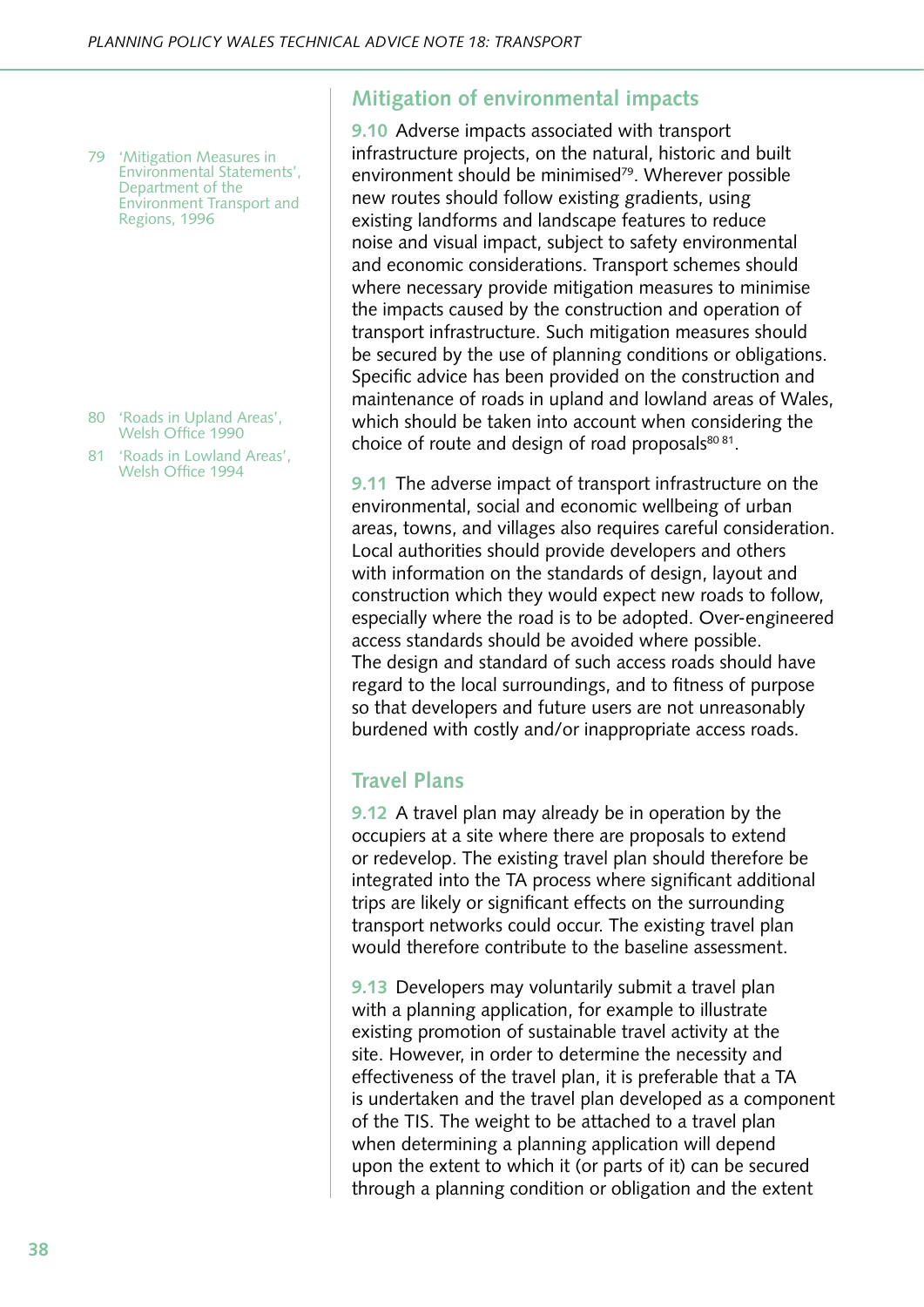to which it affects the acceptability of the development proposed. Development that is unacceptable should never be permitted because of the existence of a travel plan if the implementation of that plan cannot be enforced.

**9.14** Travel plans not linked to planning applications remain an important tool to raise the awareness of the impacts of travel decisions. The Assembly Government wishes to promote the widespread adoption of travel plans by businesses, schools, hospitals, tourist attractions and other significant travel-generating uses. In order to demonstrate the benefits to sustainable transport that can be achieved by the adoption of travel plans, local authorities should consider producing their own plans. Travel plans should relate to targets for the reduction of road traffic and the promotion of walking, cycling and public transport contained in the local RTP.

**9.15** Travel plans may be prepared, individually or jointly, by the owners and operators of existing or proposed developments. Joint travel plans can be part of a TIS, and both travel plans and TISs should set out proposals for the delivery of more sustainable travel patterns.

### **Access to roads**

**9.16** Many proposed developments will require access to the existing highway network. The number of accesses permitted will depend upon the type and nature of the road. Similarly, the type of access provided should reflect the type of road and the volume and character of traffic likely to use the access and the road (taking into account the street design guidance in paragraphs 5.4 to 5.13). It may be appropriate to require major road or junction improvements if the volume or character of traffic or type of road warrants it. Other options may include traffic calming or other traffic management measures. The combining of individual access points along a road should be encouraged to help improve road safety. Whatever the access, good visibility is essential for drivers and non-drivers alike. Technical advice on visibility can be found in Annex B.

**9.17** As the highway authority for trunk roads, the Assembly Government requires that works to a trunk road resulting from a development are constructed to the standards applied to its own schemes. Local highway authorities are free to adopt their own policies in respect of non-trunk roads<sup>82</sup>. Consultation procedures to be adopted when dealing with planning applications affecting roads are contained in Annex E.

82 'Design Manual For Roads and Bridges 'DETR, HMSO, 2001.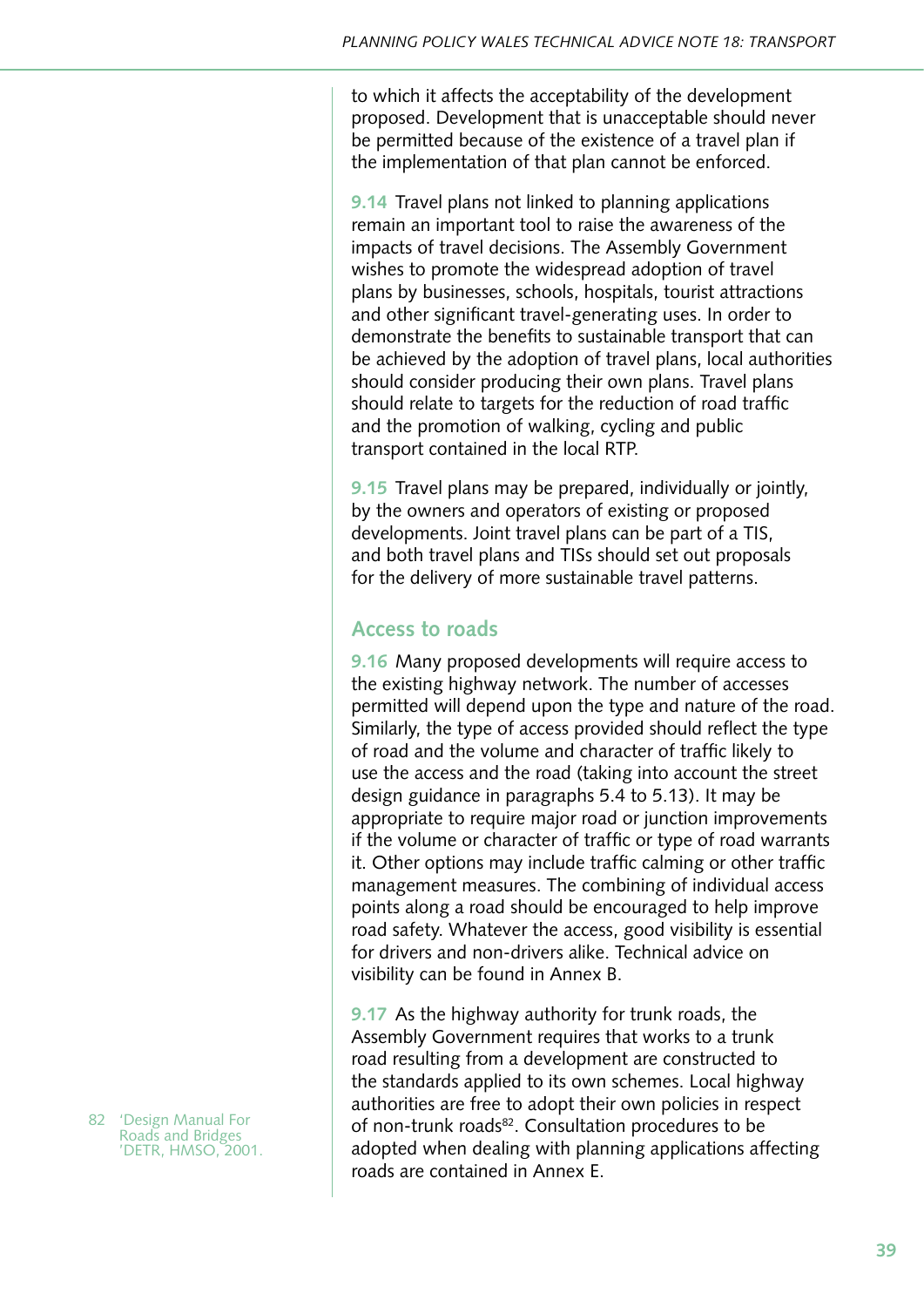83 Highways Act 1980 (c. 66)

84 Welsh Office Circular 35/95 'The Use of Conditions in Planning Permissions'

**9.18** The extra trips generated by a proposed development may bring forward the need for transport improvements in the vicinity of the scheme, and beyond. To the extent that highway improvement works are necessary to enable a proposed development to go ahead, conditions may be imposed on the permission, making its commencement/ occupation subject to completion of those highway works. Alternatively, a developer may be invited to conclude an agreement under section 278 of the Highways Act 1980 for the provision of highway works $83$ . In some circumstances the use of planning obligations may be appropriate to ensure improved transport provision. Annex F gives more details of appropriate conditions for works in the highway.

## **Planning conditions**

**9.19** Planning conditions may legitimately be imposed on the grant of planning permission to secure transport measures and facilities as part of the proposed development. All conditions must be clearly justified and be in accordance with the policy tests<sup>84</sup>. Some examples of matters that can be covered by conditions include:

- the provision of safe and convenient cycle and pedestrian routes both on and off site, where the need for off-site routes arises from the development;
- secure cycle storage and changing facilities on site;
- on site or off site infrastructure for public transport including bus stops, lay-bys, and real time passenger information systems;
- the provision of information to promote access to the development by public transport, walking and cycling;
- inclusive access arrangements on or off site;
- mitigation of environmental impacts, including agreements and engineering details;
- the supply, management or use of car parking spaces (on site);
- details on deliveries to the site which may include vehicle specification, hours of operation, lorry parking and turning spaces;
- junction and road layouts (see also Annex F); and
- TISs and travel plans.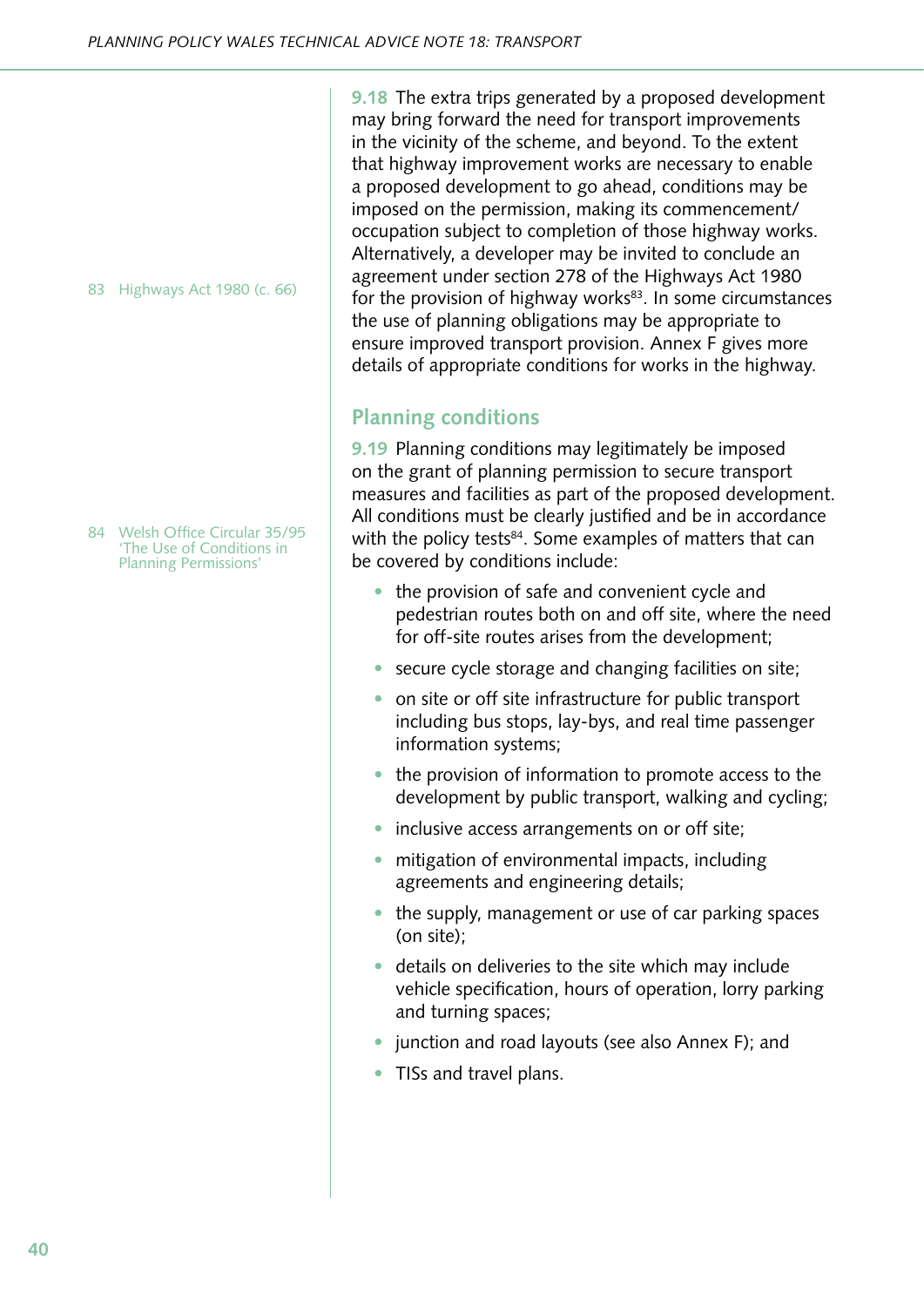85 At the time of writing, the UK Government was considering the use of a Planning Gain Supplement, which could be introduced from 2009 and which could have an impact on the scope of planning obligations.

86 Welsh Office Circular 13/97 'Planning Obligations'

## **Planning obligations**85

**9.20** Planning authorities may use planning obligations to secure improvements in roads, walking, cycling and public transport, whether as a result of a proposal on its own or cumulatively with other proposals and where such improvements would be likely to influence travel patterns, either on their own or as part of a package of measures. Development plans or SPG should identify the likely nature and scope of transport contributions that would be expected as part of the development of key sites in the plan, linked to the transport priorities of the area and referring to the RTP where appropriate. Pooled contributions towards infrastructure capacity issues may be appropriate when a number of individual developments create a combined need or an unacceptable cumulative impact. Such requirements should be set out in advance through the development plan.

**9.21** Circular 13/97 sets out the way in which planning obligations can be applied, but practical examples relating to influencing movement to a site include the funding of additional or improved bus services, commuted sums towards new or improved bus and rail interchanges, and improvements to pedestrian or cycle routes which go near the site or make it easier to access the site<sup>86</sup>. The TIS produced through TA will provide an integrated approach to addressing movement to a site and its implementation, enforcement and monitoring may be secured through planning obligations. Paragraphs 9.1 to 9.7 provide further guidance on TA.

**9.22** The links between the development and the need for infrastructure should be demonstrated and contributions should be fair and reasonable in scale relative to the infrastructure required. This will provide developers with greater certainty as to what will be expected as part of development proposals and provide a firmer basis for investment decisions.

**9.23** The objective of using planning obligations in relation to transport should be to secure satisfactory accessibility to sites by all modes with the greatest degree of access being achieved by public transport, walking and cycling. Where improvements to off site transport are necessary before development can take place, a contribution from the developer (payable to the local authority) may be appropriate.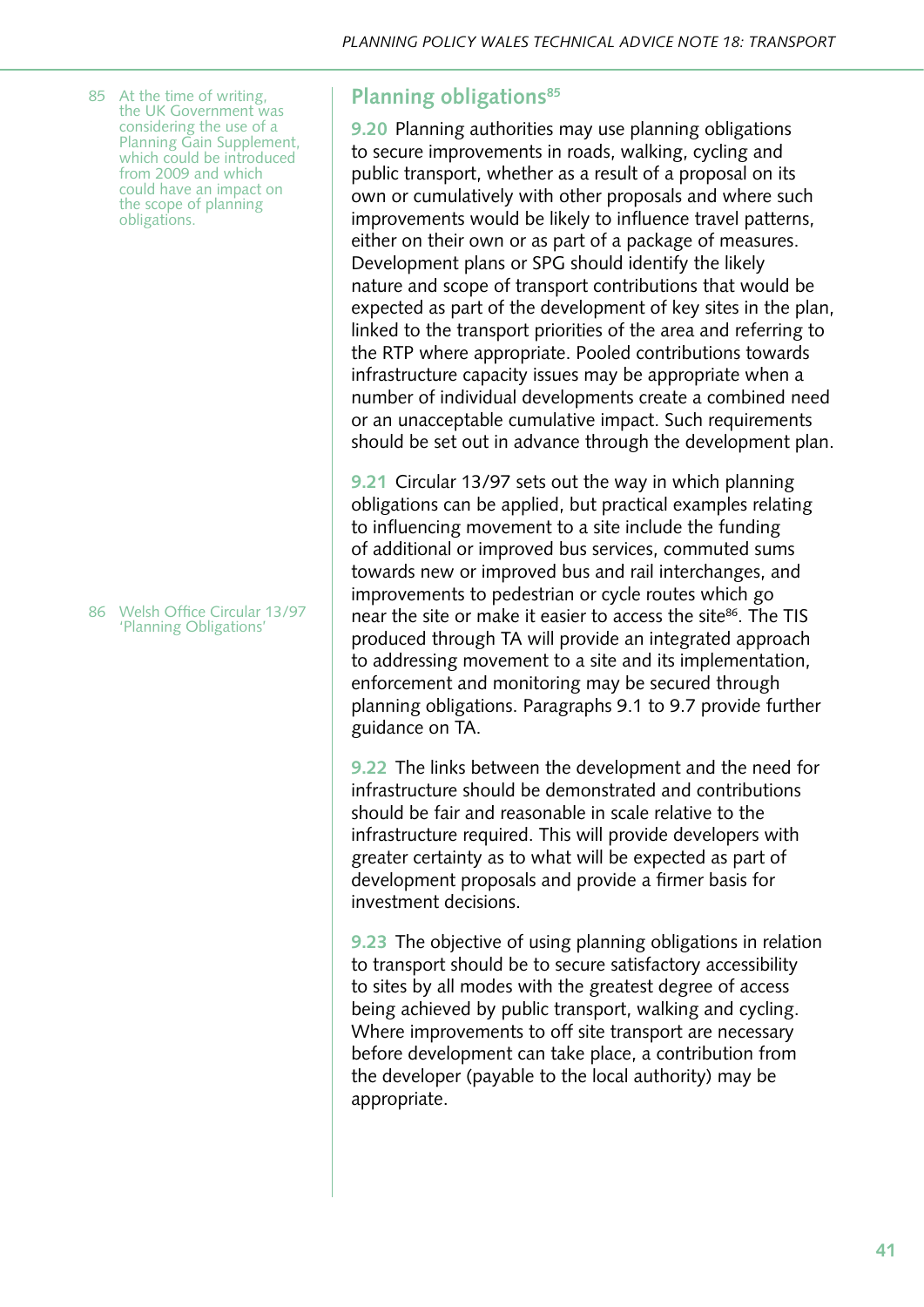**9.24** Maximum parking standards mean it is inappropriate for commuted sums to be required in lieu of reduced levels of parking at a site without establishing that harm would be caused by lower provision of parking. However, planning obligations do have a role in managing any off-site impacts resulting from displaced or 'over-spill' parking. Obligations can fund mitigation measures such as controlled parking where over-spill may otherwise unacceptably affect amenity or facilitate joint use of car parks to complement local strategies. Where access or parking problems may result from a development, contributions could be sought for park and ride schemes, including public transport routes still in the planning stage but intended to be brought into operation during the life of the development plan.

# **10. Cancellations**

10.1 Technical Advice Note (Wales) 18: 'Transport', (July 1998) is hereby cancelled.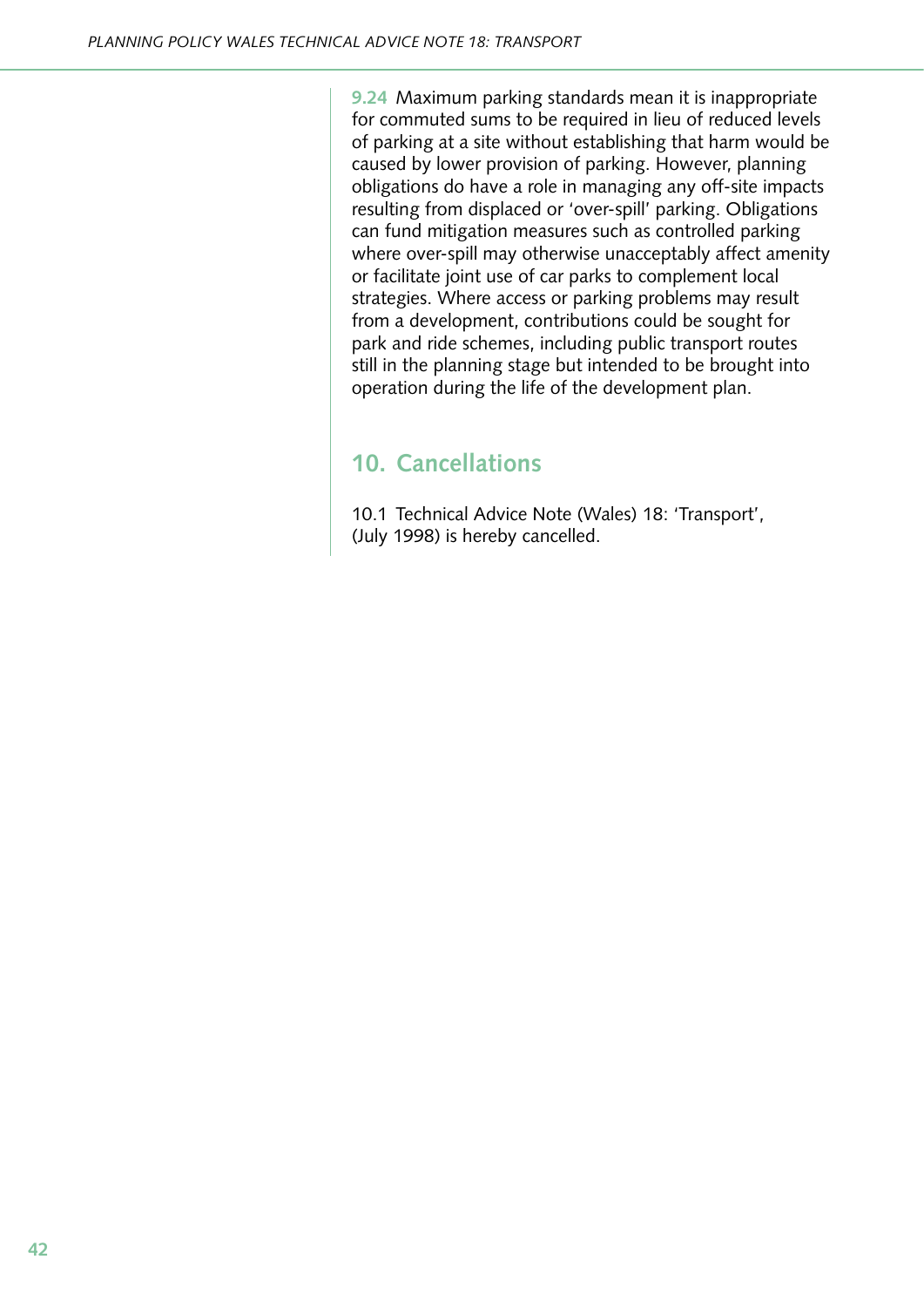## **Annex A**

# **Accessibility**

**A.1** Accessibility planning has the potential to contribute to a number of Assembly Government priorities including addressing climate change and social exclusion, ensuring sustainable development and contributing to the health and wellbeing of the population of Wales. In order to contribute to these priorities, accessibility planning is not something that should be confined to land use or transport planning but should be incorporated into service planning by a wide range of service providers. The Wales Spatial Plan provides a suitable framework to support this work and RTPs will include accessibility planning. Local planning authorities will need to engage with its public sector partners to ensure its success.

**A.2** Accessibility can be measured in respect of reaching many destinations from a given origin, (origin accessibility), or the ease with which a given destination can be reached by potential visitors (destination accessibility). Different accessibility measuring techniques may be appropriate depending upon local circumstances and the nature of the plan proposal or planning application. Techniques include simple measures of travel time, Geographic Information System (GIS) based tools and complex calculations of accessibility based on transport models. Detailed advice on measuring accessibility has been issued by the DfT and similar guidance for Wales is likely to be part of the RTP guidance<sup>87</sup>. Accessibility planning undertaken for the RTP will be useful to inform planning policies and decisions.

**A.3** Accessibility profiles may be prepared for people and freight for all modes to determine whether a location has the potential to minimise travel particularly by private car. The profiles should relate to both access from housing and access to employment and other destinations. The profiles should reflect the catchment area served and the quality of service resulting in relative indicators of accessibility for different sites. Accessibility profiles are a useful tool in sifting candidate sites in development plans and planning authorities may choose to undertake such work themselves or require it from promoters of sites. If the latter approach is taken then clear methodology should be provided by planning authorities, to ensure consistency and enable comparison. Accessibility profiles should be included as part of transport assessment accompanying a planning application. Methodology should be agreed in the scoping discussions between the applicant, planning and highway authorities.

<sup>87</sup> 'Guidance on Accessibility Planning in Local Transport Plans', DfT, 2004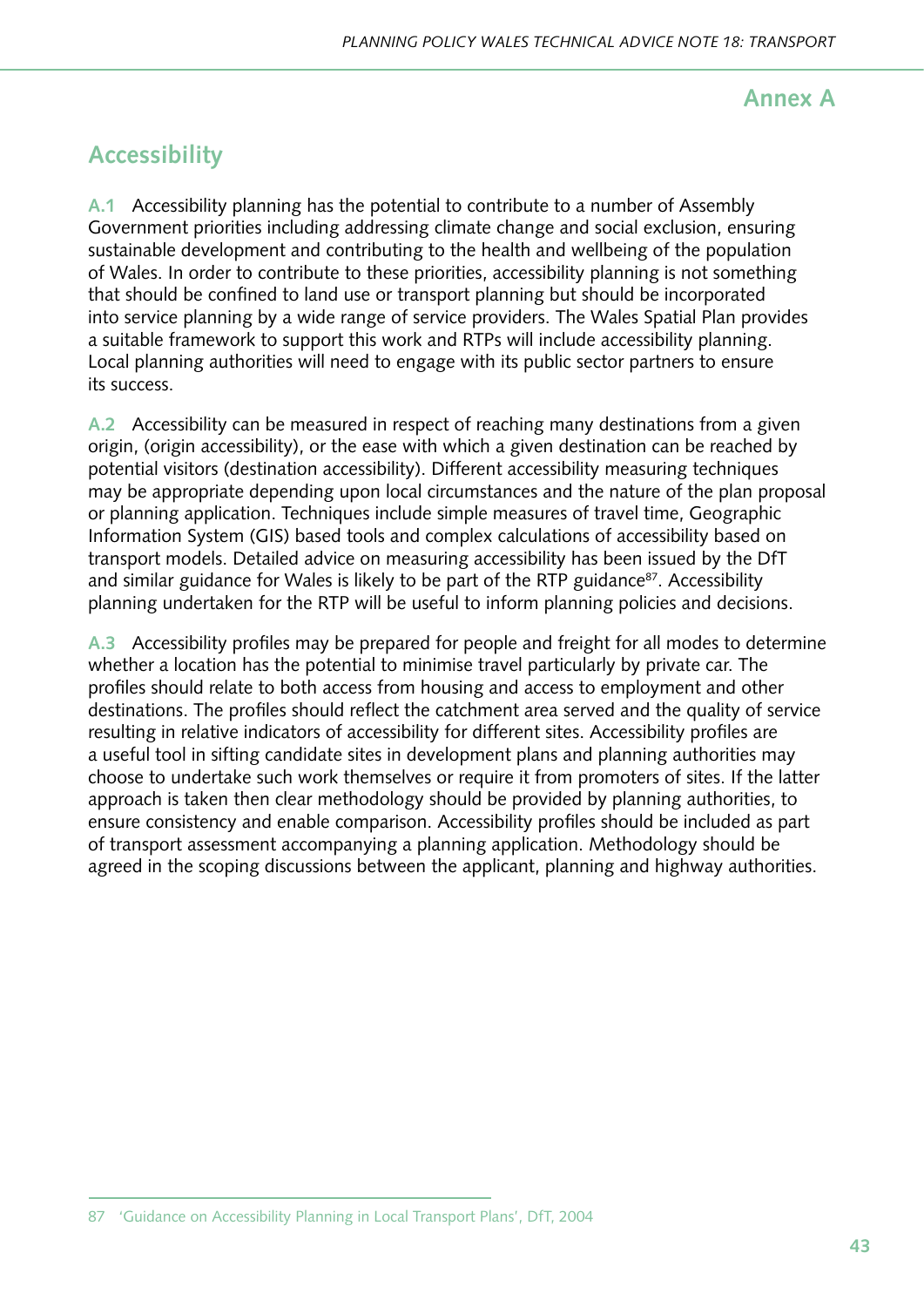# **Visibility Standards**

**B.1** The visibility provided along a link will affect the speed at which drivers choose to travel. Therefore the prevailing traffic speed can be influenced by the design of the environment.

### **Stopping sight distance**

**B.2** Stopping sight distance (SSD) is defined as the minimum distance that drivers need to be able to see ahead of themselves, in order to stop if confronted by a hazard. SSD is usually related to the actual (for existing streets) or design (for new streets) 85th percentile wet weather speed of vehicles on the major link.

**B.3** Recommended SSD are included in Tables A and B. Table B is designed for roads in built up areas where actual or design speeds are 60km/h or below (not applicable to trunk roads). Figures in Table B may be interpolated from this table or calculated as in Manual for Streets. SSD will be affected by gradient and should be adjusted accordingly.

#### **Table A**

| <b>Where road traffic speed known:</b> (85th percentile wet weather)            |     |     |     |     |       |       |  |
|---------------------------------------------------------------------------------|-----|-----|-----|-----|-------|-------|--|
| Observed traffic speed (kph)<br>85<br>120<br>70<br>100<br>60<br>50              |     |     |     |     |       |       |  |
| (mph)                                                                           | 75  | 62  | 53  | 44  | 37    | 30    |  |
| SSD (metres)<br>215<br>295<br>160<br>70<br>120<br>90                            |     |     |     |     |       |       |  |
| Where road traffic speed not known:                                             |     |     |     |     |       |       |  |
| Speed limit (mph)                                                               | 70  | 60  | 50  | 40  | 30    | 20    |  |
| SSD (metres)                                                                    | 295 | 215 | 160 | 120 | $90*$ | $45*$ |  |
| *Includes an allowance for motorists travelling at 10 kph above the speed limit |     |     |     |     |       |       |  |

#### **Table B**

| 85th percentile<br>wet weather | (kph) | 60 | 50 | 48 | 45 | 40 | 32 | 30 |    |  |  |
|--------------------------------|-------|----|----|----|----|----|----|----|----|--|--|
| speed                          | (mph) |    |    | 30 | 28 | つに | 20 | 10 |    |  |  |
| SSD (metres)                   |       | 56 | 43 | 40 | 36 |    | າາ | າດ | 16 |  |  |

*Source: Manual for Streets*

## **Visibility splays at junctions**

**B.4** Visibility splays at priority junctions and crossroads enable drivers and other road users to see one another at points of conflict. The visibility splay is formed from two right-angled triangles of X and Y dimensions, defined as follows: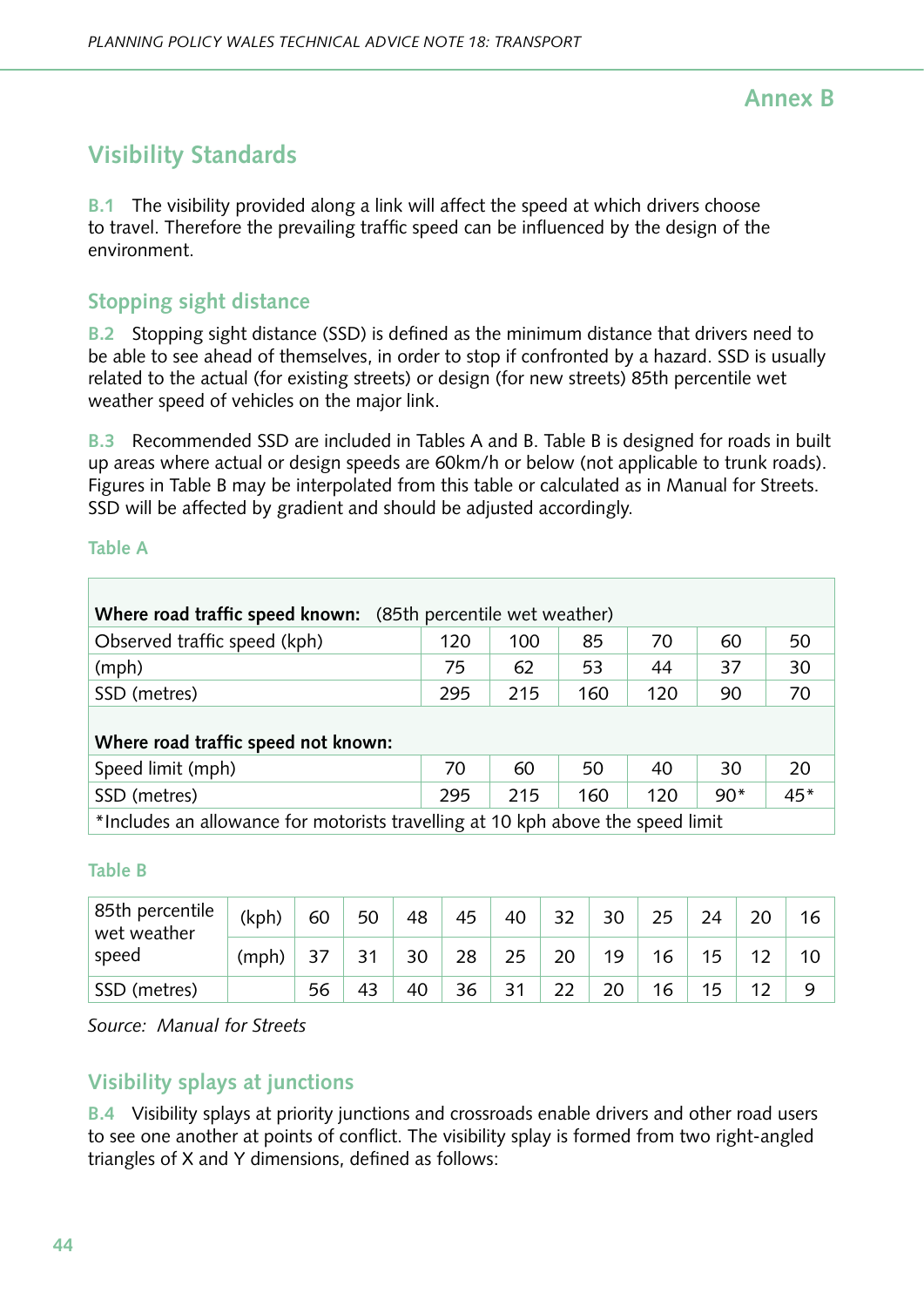- the **X-distance** is the distance back along the minor arm of a junction. It is generally measured from the give way line (or the point where the line would be placed if no line markings are actually provided). The X-distance is normally measured at the centreline of the minor arm, but in some circumstances (for example where there is a wide splitter island on the minor arm) it will be more appropriate to measure it from the actual position of the driver.
- **Y-distance** represents the distance that a driver who is about to exit from the minor arm can see to the left and right along the main alignment. For simplicity it is measured along the nearside kerb line of the main arm, although vehicles will normally be travelling a distance from the kerb line of the main arm. The measurement is taken from the point where this line intersects the centreline of the minor arm (unless, as above, there is a splitter island in the minor arm).

When the main alignment is curved and the minor arm joins on the outside of a bend, another check is necessary to make sure that an approaching vehicle on the main arm is visible over the whole of the Y distance. This is done by drawing an additional sight line which meets the kerb line at a tangent.

Some circumstances make it unlikely that vehicles approaching form the left on the main arm will cross the centreline of the main arm - opposing flows may be physically segregated at that point, for example. If so, the visibility splay to the left can be measured to the centreline of the main arm.

#### *X-Distance*

**B.5** A minimum X-distance of 2.4 metres should normally be used in most situations, as this represents a reasonable maximum distance between the front of the car and the driver's eye.

**B.6** A minimum figure of 2m may be considered in some very lightly trafficked and slow speed situations, but using this value will mean that the front of some vehicles will protrude slightly into the running carriageway of the major street. The ability of drivers and cyclists to see this overhang from a reasonable distance, and to manoeuvre around it without undue difficulty, should be considered.

**B.7** Using an X-distance in excess of 2.4m is not generally required in built-up areas or other areas in circumstances when junction capacity is not a relevant consideration. X-distances on non-trunk roads should be kept to the minimum necessary for safe operation where harm is likely to be caused to the landscape or historic environment, especially in National Parks, Areas of Outstanding Natural Beauty and conservation areas.

**B.8** Longer X-distances are not safety critical. They enable drivers to look for gaps as they approach the junction. This increases junction capacity for the minor arm, and so may be justified on this basis in some circumstances, but it also increases the possibility that drivers on the minor approach will fail to take account of other road users, particularly pedestrians and cyclists. Longer X-distances may also result in more shunt accidents on the minor arm<sup>88</sup>.

<sup>88</sup> Summersgill L, Kennedy J and Baynes D (1996) Accidents at three-arm priority junctions on urban single-carriageway roads TRL 184 Crowthorne: TRL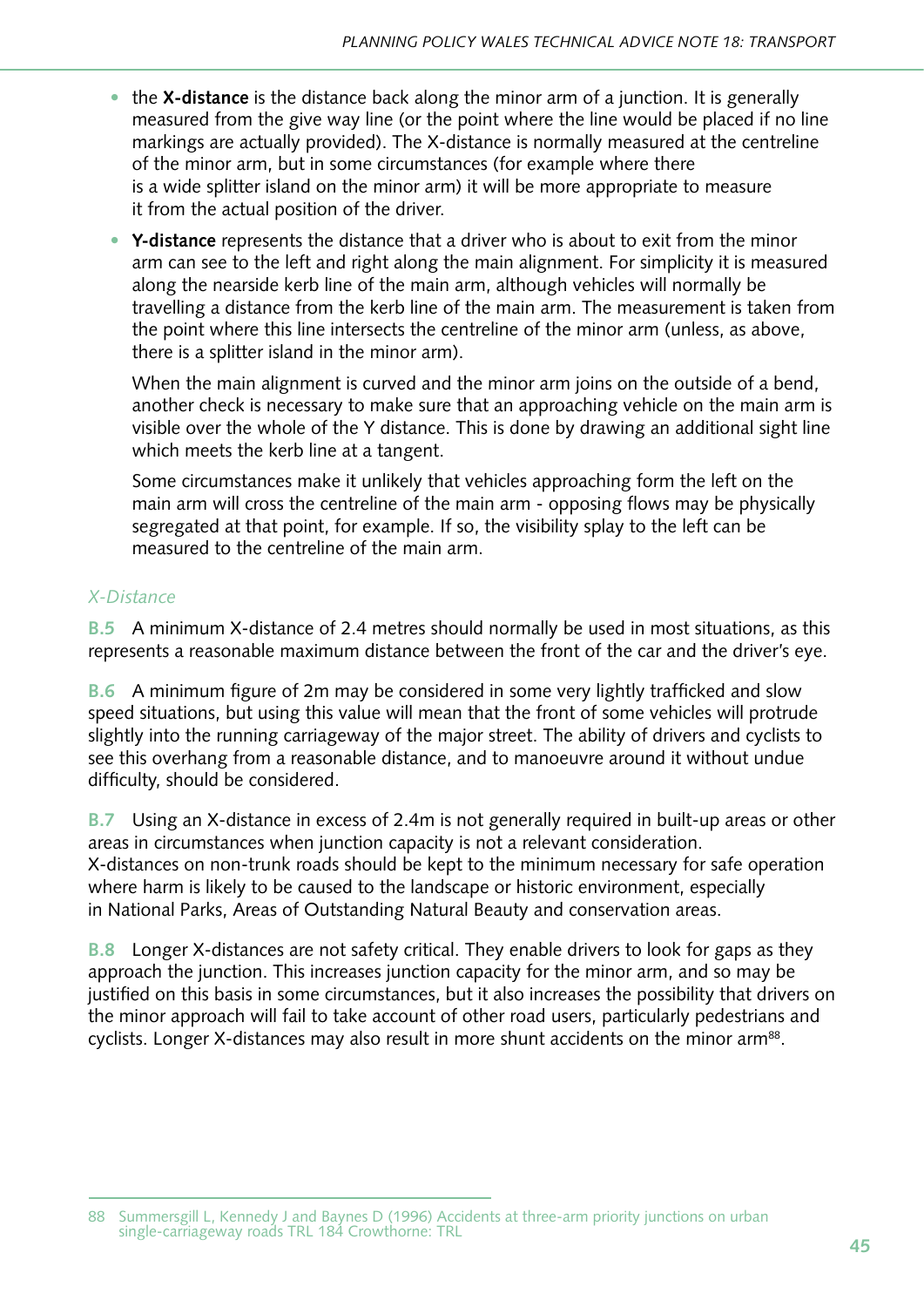#### *Y-Distance*

**B.9** Requirements for Y-distance should be based on SSD criteria. Recommended values for SSD on streets in built-up areas are given in Tables A and B above.

#### *Obstacles to Visibility*

**B.10** Defined parking bays should be provided outside the visibility splay. The impact of other obstacles, such as street trees and street lighting columns, should be assessed in terms of their impact on the overall envelope of visibility. In general, occasional obstacles to visibility that are not large enough to fully obscure a whole vehicle or a pedestrian, including a child or wheelchair user, will not have a significant impact on road safety.

**B.11** Where planning applications are submitted within an existing development site and served by an existing substandard access, there should be scope for a limited redevelopment that incorporated a substantial access improvement, even though the improved access would still be below standard.

### **Visibility along the Street Edge**

**B.12** Vehicle exits at the back edge of the footway mean that drivers emerging from properties will have to take account of people on the footway. The absence of wide visibility splays at private driveways will encourage drivers to emerge more cautiously. Consideration should be given to whether this will be appropriate, taking into account the following:

- the frequency of vehicle movements;
- the amount of pedestrian activity; and
- the width of the footway.

**B.13** When it is judged that footway visibility splays are to be provided, consideration should be given to the best means of achieving this in a manner sympathetic to the visual appearance of the street. This may include:

- use of boundary railings rather than walls; and
- omission of boundary walls or fences at the exit location.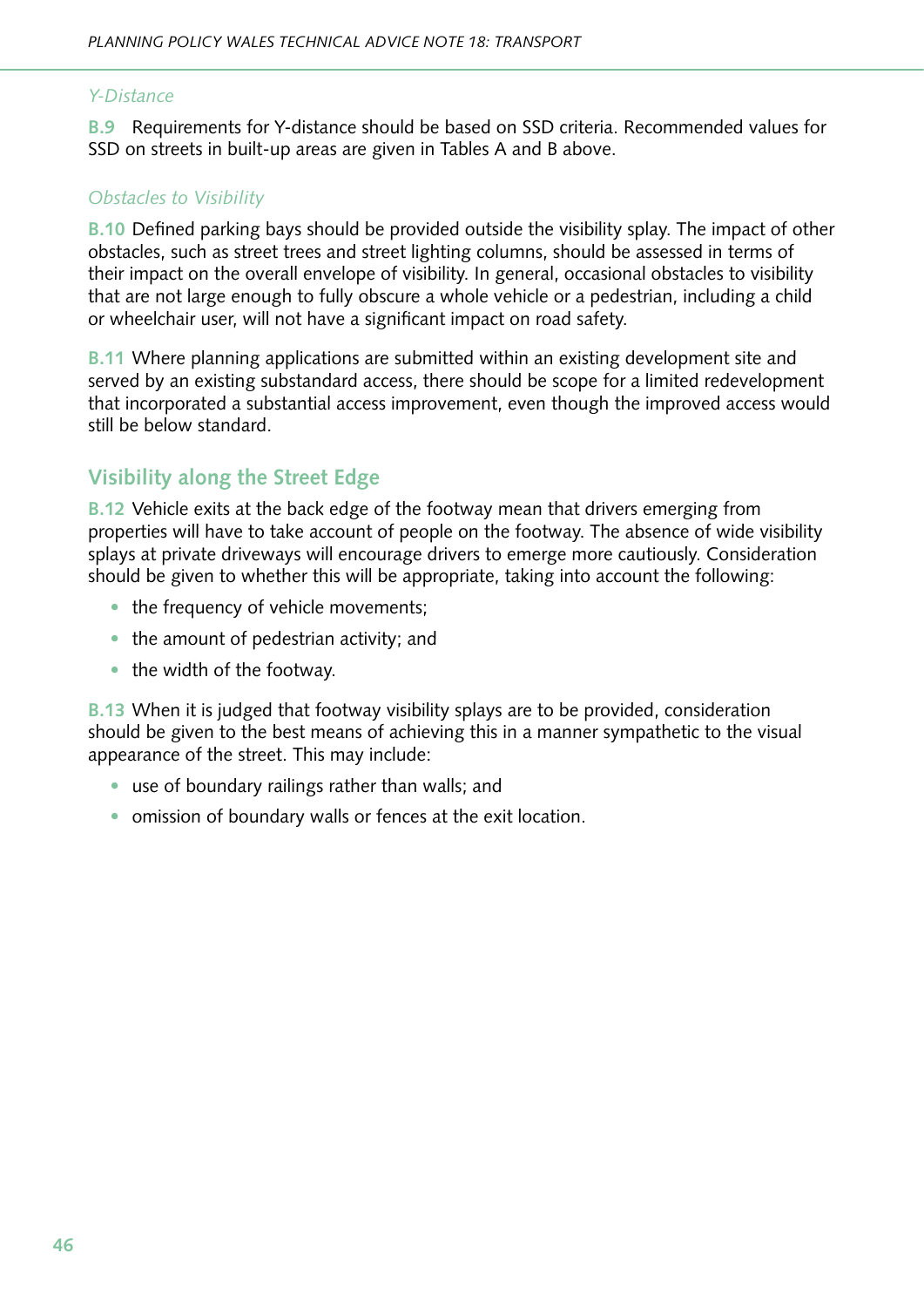# **Annex C**

# **Definitions of Highway Routes**

## **Trans European Transport Network (TEN-T)**

**C.1** A network of European highways, the 'E' routes are of international importance and link the principal ports with the major cities. They are made up of selected trunk roads and motorways.

## **Strategic Highway Network**

**C.2** The Strategic Highway Network (SHN) comprises motorways and trunk roads and supporting principal county roads providing main through routes between centres of population, industrial areas, ports and airports, tourism centres, military establishments and agricultural centres.

## **Trunk Roads**

**C.3** The trunk road network is a system of strategic routes of national importance which cater for the through movement of long distance traffic. The network comprises motorways ('M') and all purpose roads ('A'). Where part of an all purpose road is developed to appropriate standards and motorway regulations are applied, the letter 'M' is added to that part of the road e.g. A48(M).

**C.4** A core network of nationally important strategic trunk roads has been identified to help determine future priorities for investment, both in maintaining and improving the network. This core network comprises the key east-west links in North Wales (A55, and A550) and South Wales (M4, M48, A40, A48(M), A465, A477 and A4076) together with vitally important north south links (A470, A449, A483 from Newtown northwards, A487 north of Maentwrog and A4060).

## **Primary Routes**

C.5 The primary route network is made up of the most important traffic routes in urban and rural areas and includes all the trunk roads and a large proportion of principal roads but does not include motorways. The routes are clearly distinguished by directional signs with a green background having white letters and yellow route numbers. These are agreed by the Assembly Government after consultation with the highway authority.

# **Categories of County Roads**

#### *Classified Principal Road Network*

**C.6** These are highways which have more than local importance and are an essential route for traffic, particularly between or off trunk roads. They act as regional and district distributor routes and complement the trunk road network. The network is almost entirely made up of all-purpose roads ('A').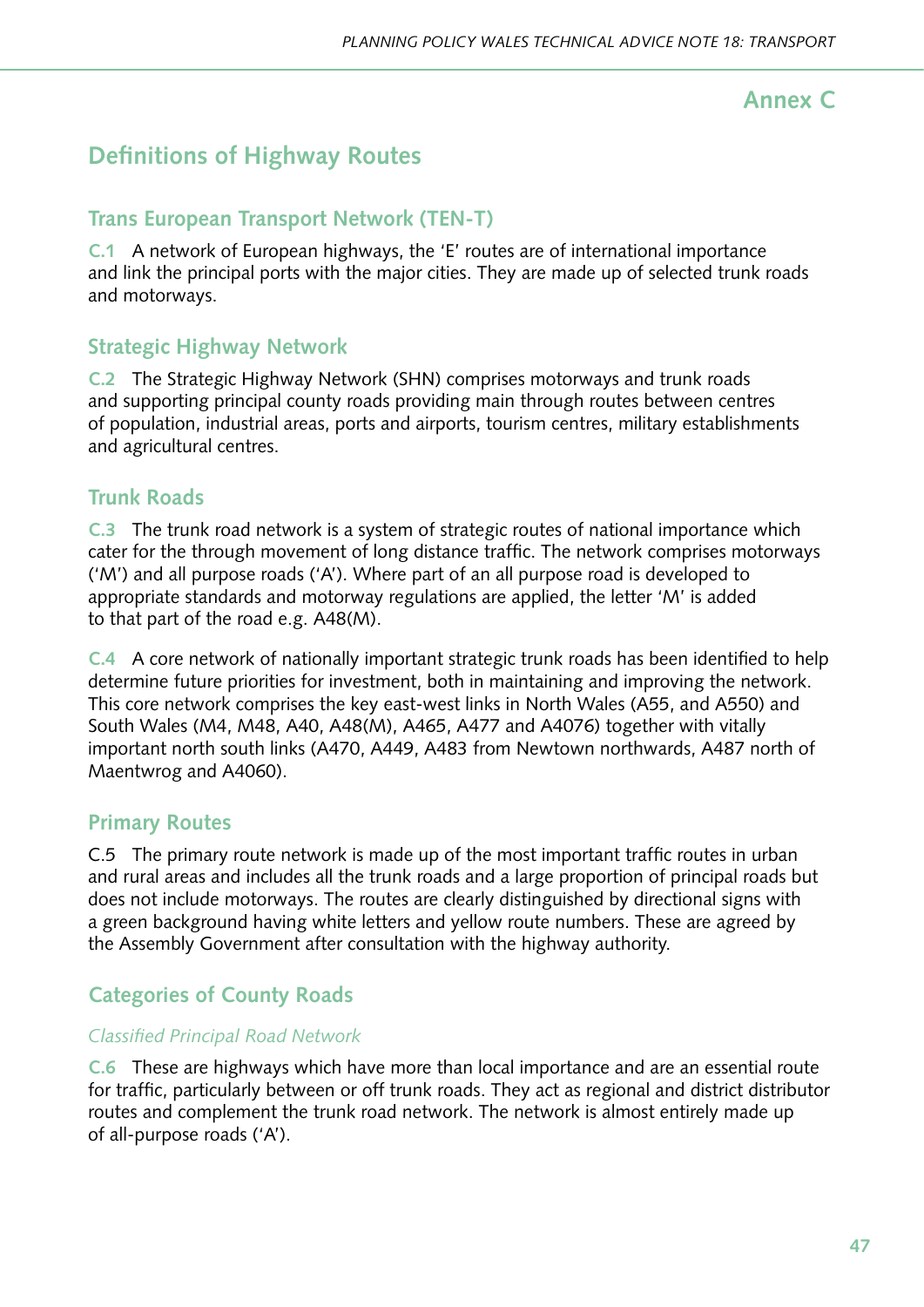#### *Classified Non-Principal Roads*

**C.7** These are a subsidiary system of roads of more localised value giving access to industrial, commercial and residential sectors. Sometimes for ease of traffic direction and route continuity, these are denoted by the letter 'B'.

#### *Unclassified Roads*

**C.8** These are feeder roads comprising minor rural roads as well as urban estate roads.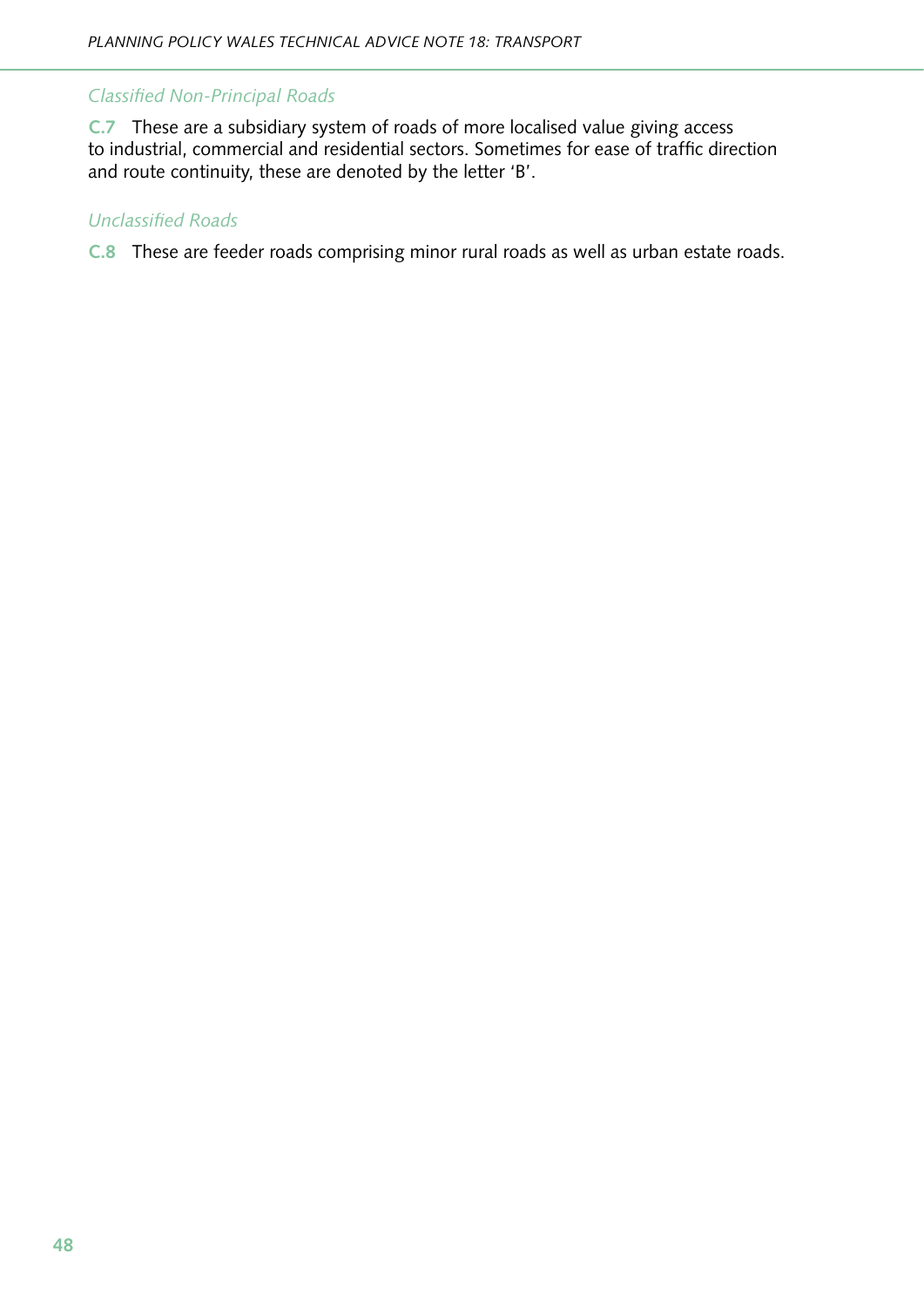## **Annex D**

# **Transport Assessment**

**D.1** Transport assessment (TA) should clearly set out what the impact of a proposed development, or redevelopment, are likely to be so that they are easily understood. It should be based on the person and freight trips generated by the development and include analysis of potential effects on existing movement patterns. The output of the TA should be a Transport Implementation Strategy (TIS) that addresses relevant transport objectives for the site, guided by the development plan and the issues identified in the analysis of person movements.

**D.2** The aims of undertaking the TA and producing a TIS are to:

- understand the transport impacts of the development:
- clearly communicate the impacts to assist the decision making process;
- demonstrate the development is sited in a location that will produce a desired and predicted output (for example in terms of target modal split);
- mitigate negative transport impacts through the design process and secured through planning conditions or obligations;
- maximise the accessibility of the development by non-car modes;
- contribute to relevant development plan and RTP objectives relating to accessibility of services and modal share.

## **Application**

**D.3** Planning authorities should set out in their development plans the circumstances in which TA will be required to accompany planning applications. They may also include policies relating to specific land use types where evidence shows movement patterns are likely to result in significant local impacts.

**D.4** TAs should be secured for developments (including extensions or changes of use) that generate significant levels of movement or are likely to have significant effects on existing patterns of movement. The following table sets out suggested thresholds above which TA should be required, except where planning authorities set out in SPG different 'scale of development' triggers that are locally sensitive, or where they highlight particular locations in the plan area where the transport network is particularly sensitive and consequently thresholds for requirement assessments will be lower.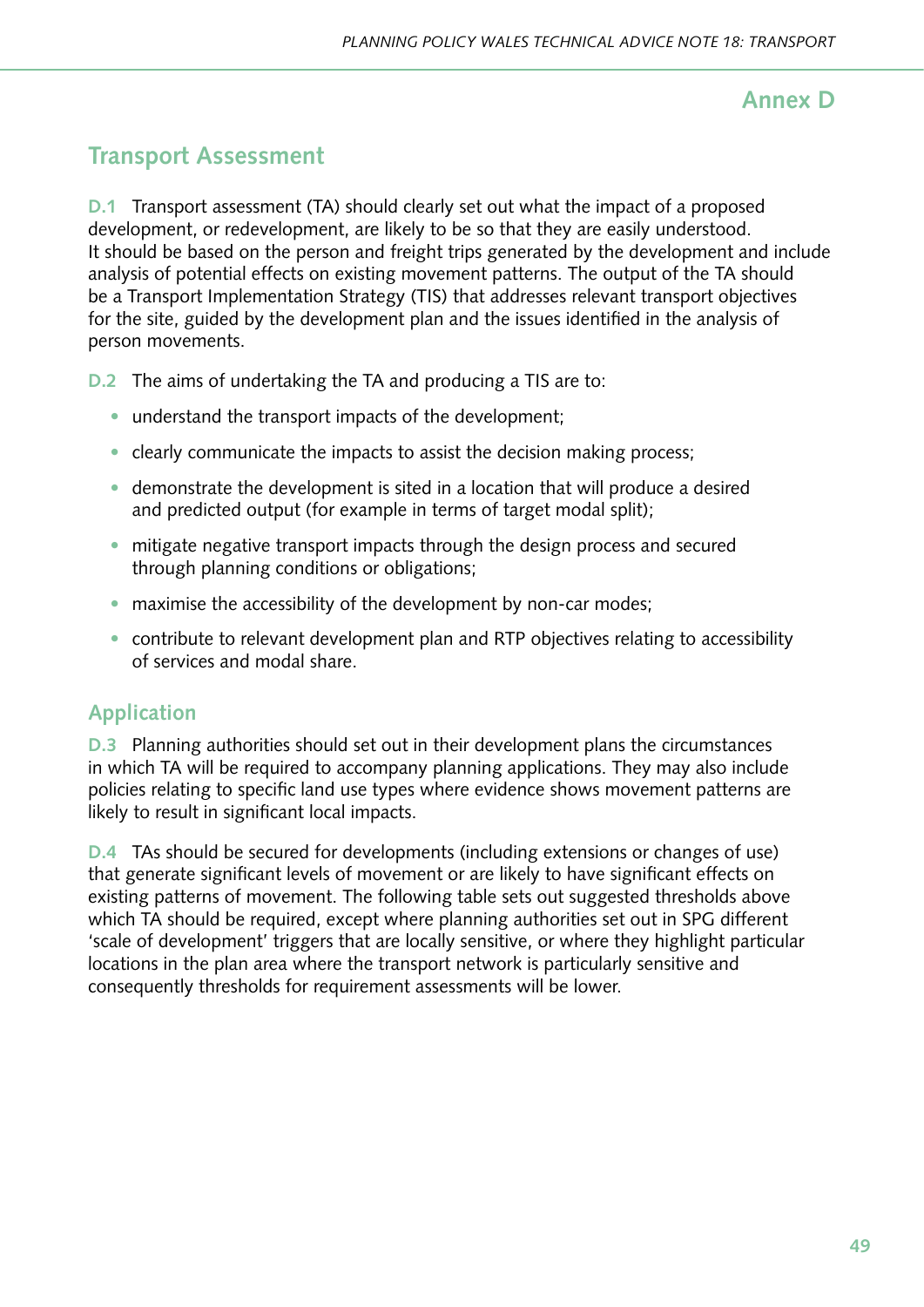| <b>USE</b>                        | <b>Threshold</b>                 |
|-----------------------------------|----------------------------------|
| Food retail                       | $>$ 1,000 $m2$ gross floor area  |
| Non-food retail                   | $>$ 1,000 $m2$ gross floor area  |
| Cinemas and conference facilities | $>$ 1,000 $m2$ gross floor area  |
| Leisure facilities                | $>$ 1,000 $m2$ gross floor area  |
| <b>Business</b>                   | $>$ 2,500 $m2$ gross floor area  |
| Industry                          | $>$ 5,000 $m2$ gross floor area  |
| Distribution and warehousing      | $>$ 10,000 $m2$ gross floor area |
| Hospitals                         | $>$ 2,500 $m2$ gross floor area  |
| Higher and further education      | $>$ 2,500 $m2$ gross floor area  |
| <b>Schools</b>                    | All new schools (see D5 below)   |
| Stadia                            | $> 1,500$ seats                  |
| Housing                           | > 100 dwellings                  |
| <b>Hotels</b>                     | $>$ 1,000 $m2$ gross floor area  |

**D.5** All new schools should be subject to TA. The level of analysis should provide the decision maker with suitable data regarding the accessibility of the site by all modes and the impacts on movement patterns likely to occur. The level of detail should be proportionate to the scale of the development. The objectives of the TIS should as a minimum include the creation or improvement of safe cycling and walking routes, restricting car access around schools, providing adequate cycle storage, and a framework for future school travel planning activity.

**D.6** Hospitals can generate substantial volumes of traffic and it is therefore important to undertake robust transport assessment. For hospitals and other health care facilities the TA should clearly set out how the proposed location meets sustainability principles. The TIS in turn should include measures to promote non-car access to the site especially for staff and visitors and should set out robust access arrangements that are sensitive to the differing needs of its users. For example the access arrangements should cater for varying levels of personal mobility and recognise the different times that access is required such as to cover staff shifts, visiting periods or day patients. The robustness of access arrangements is important to promote non-car access; so for example if a car share scheme is proposed in a TIS then it should be backed up by a 'taxi home scheme'. Early morning or late night access must be given particular consideration and measures considered necessary to permit the development in that location should be secured through planning conditions or obligations.

**D.7** Where a number of small developments are proposed in close proximity to one another it may be more appropriate to undertake one overarching assessment and this could be done as part of a master-planning exercise. Local planning authorities may be able to anticipate such applications and assess the cumulative transport effects through the development plan.

**D.8** All developments will require service access at some time during their operational life. Service access for freight or delivery vehicles should be integrated into the analysis and subsequent implementation strategy. For some industrial and warehousing proposals, freight movement will be more significant than person trips.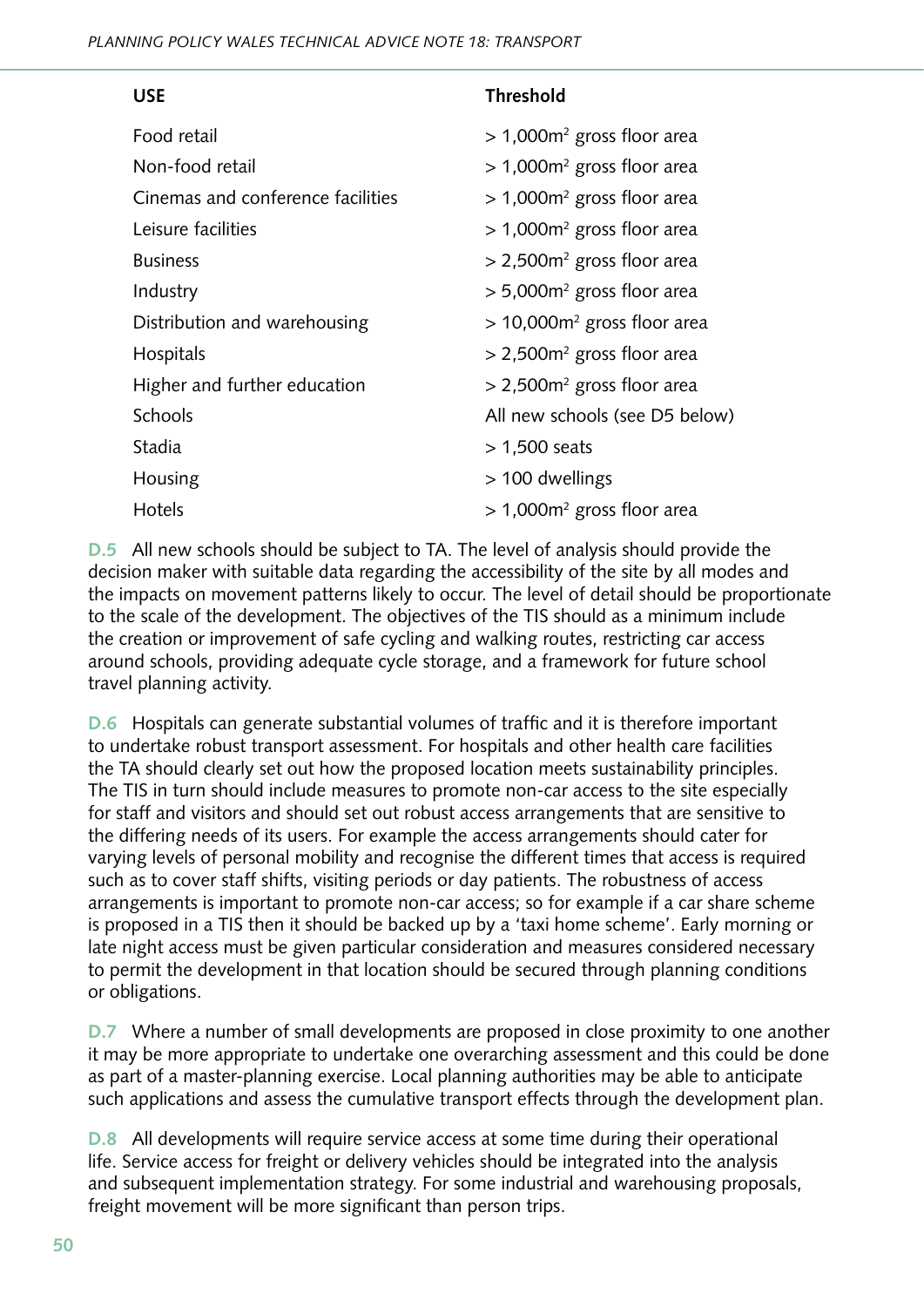#### **Process**

**D.9** The TA process is envisaged to contain 8 elements, four of which should be incorporated into a document to accompany planning applications. The stages are outlined in Figure 1.

## **Scoping**

**D.10** Early discussions between developers and local authorities are essential to agree the scope of the assessment and the data required to inform the assessment in order to avoid delays in determining the application. Discussion should include:

- the location, type and scale of the development:
- whether the development is in line with national guidance and development plan policy;
- whether alternative locations should be considered (or if the developer only has one site, what other type or scale of development may be more appropriate);
- the content and level of detail of the transport assessment;
- any extension of the design assessment date;
- objectives for the TIS;
- data requirements for the assessment and subsequent monitoring arrangements;
- the requirements of any planning obligation.

It may be useful to set arrangements for future contact to discuss any amendments to proposals that emerge.

## **The Transport Assessment Document**

**D.11** The report detailing the TA that accompanies a planning application should be clear and understandable. Appendices should be used for technical evidence backing up the statements made in the main text. The level of analysis and detail included within the report should be proportional to the scale, complexity and potential impact of the development proposals and this should be agreed in the scoping stage. Figure 1 provides an example of what they should contain.

**D.12** Transport evaluation should contain some consideration of site accessibility. General advice on accessibility is set out in Annex A. Guidance on assessing traffic impacts of a development has been set out by the Institute of Highways and Transportation (IHT)<sup>89</sup>. General advice and guidance on the content of transport assessments is contained in Appendix A of 'Transport Assessment and Implementation: A Guide' (2005) produced by the Scottish Executive (Note that this qualifies parts of the IHT Guidance).

<sup>89</sup> 'Guidelines for Traffic Impact Assessment', Institution of Highways and Transportation, 1994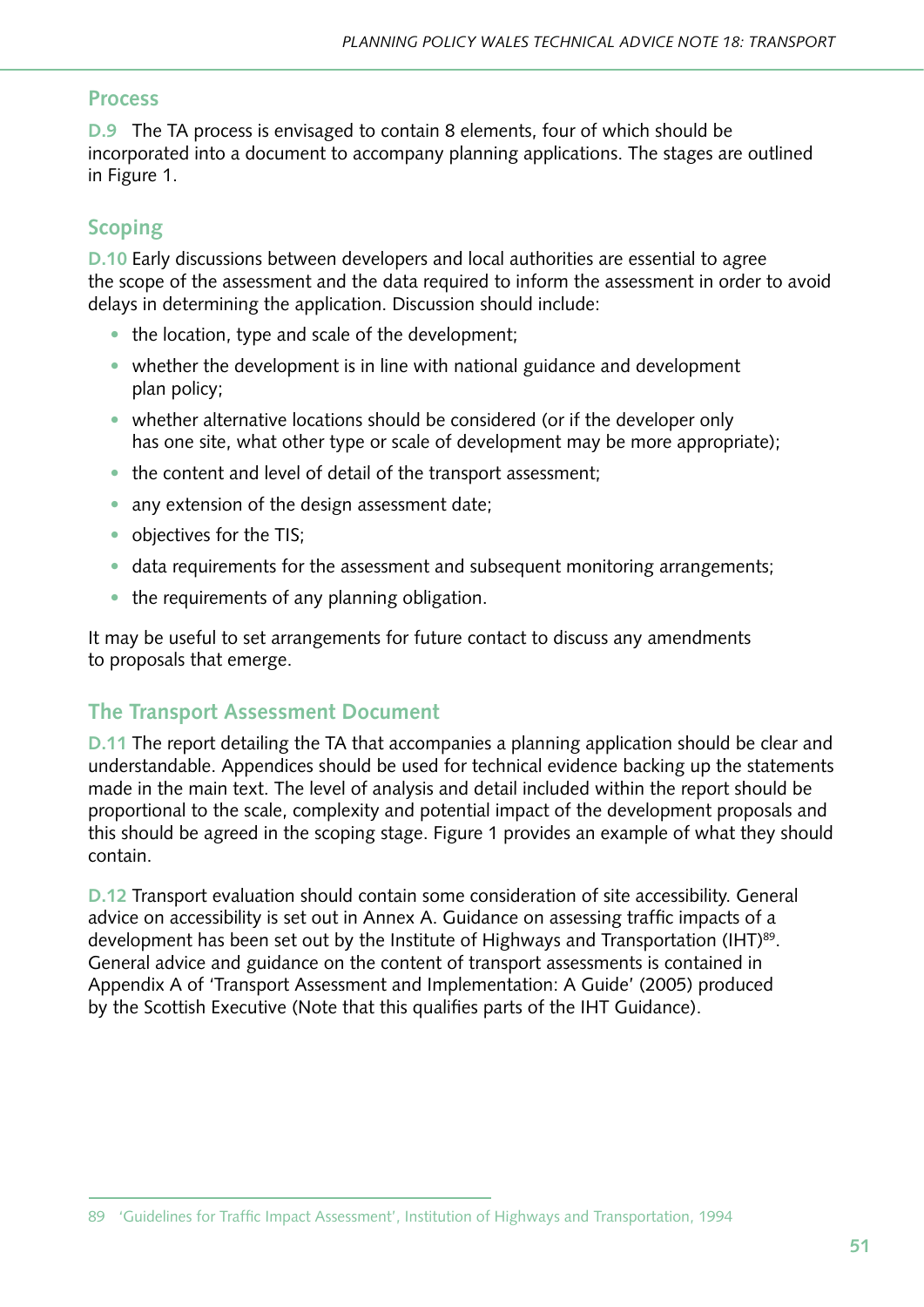#### **Figure 1 - Transport Assessment Process**

#### **Scoping**

Discussions between the applicant, planning and highway authorities clarifying the geographical extent of assessment and data collection requirements.

#### **Baseline surveys**

Collection of relevant survey data either through undertaking site surveys or collating existing survey information.

#### **TA DOCUMENT consists of:**

#### **Development proposals**

Description of the proposed development, including a record of any alterations resulting from iterations of the assessment process.

#### **Transport evaluation**

A brief description of current movement patterns in and around the site including accessibility by different modes, the size and extent of the likely catchment area and a prediction of numbers travelling by each mode.

> **Design alterations**

#### **Transport implementation strategy (TIS)**

Set objectives for the development referring back to the development plan. Set out the measures to achieve those objectives. Identifies the impacts that will be mitigated by the strategy including proposed enforcement through conditions or obligations. Details for monitoring the scheme.

#### **Assessment of TIS**

Consideration of the potential impact of the development against the baseline, and a clear description of the impacts of the development with the TIS against the baseline.

#### **Decision making process**

Formal determination of planning application.

#### **Monitoring**

Monitoring undertaken with regular reporting to the local planning authority on performance against TIS objectives.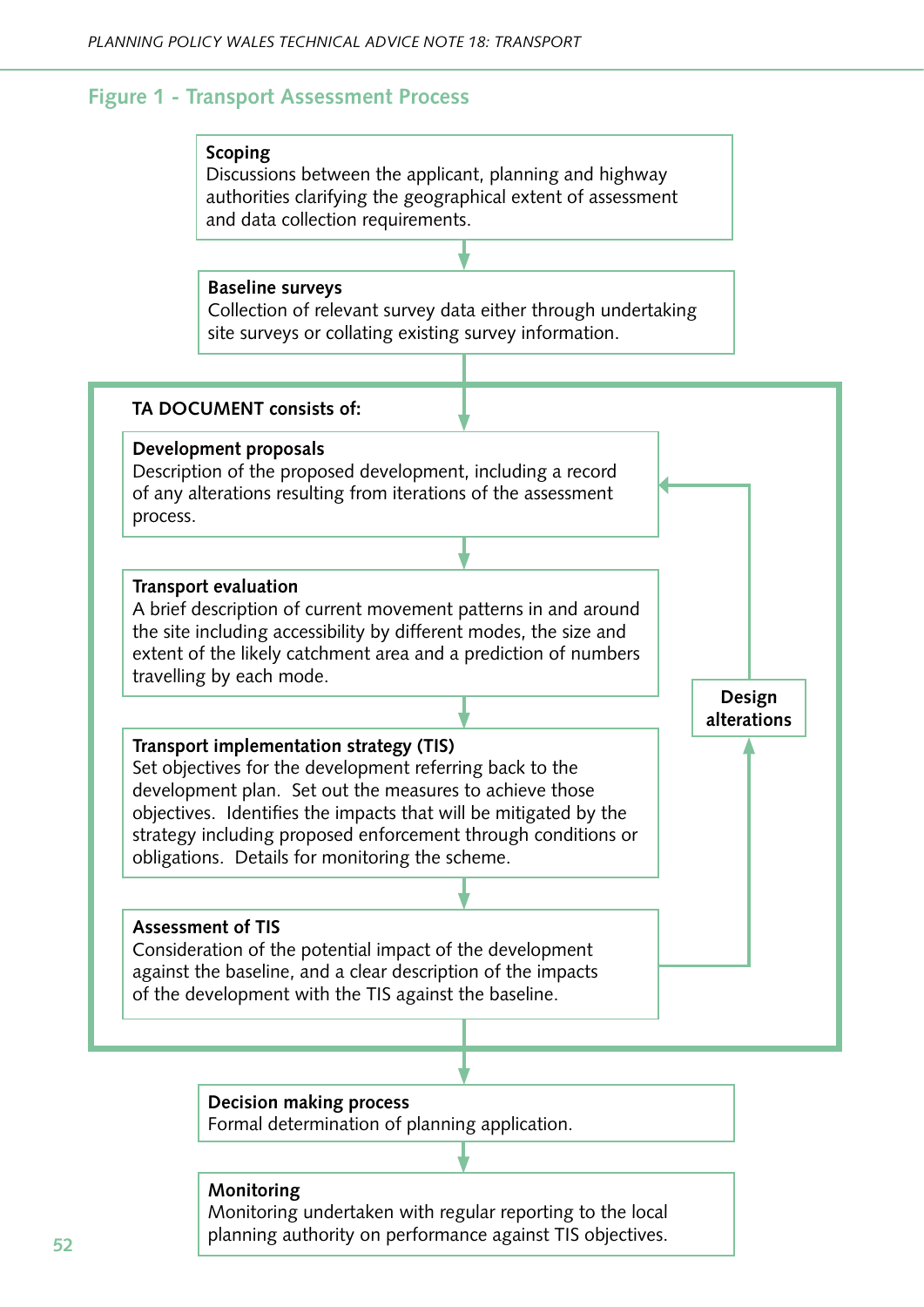#### **Transport Implementation Strategy (TIS)**

**D.13** The TIS is intended to achieve three things:

- identify what policy objectives and requirements are set by the development plan in terms of access to the development and movements in and around the site;
- identify what access arrangements are required for a successful development (meeting the needs of the developer, end user, addressing impacts on neighbours and existing movements surrounding the site); and
- specify the package of physical, management and promotional measures needed to accommodate the requirements identified above, such as physical infrastructure, the design and location of buildings, parking management, financial incentives and dedicated travel plan co-ordinators.

**D.14** TIS should contribute towards the aims of the development plan. This includes any specific development plan objectives to overcome particular localised difficulties e.g. for an area of particularly significant congestion, an historic area requiring protection or an air quality management area.

**D.15** Transport objectives for the development will also need to consider commercial requirements and environmental constraints. The TIS should include a package of measures needed to achieve its objectives. These should include physical measures including the site layout, management and promotional measures such as demand management through parking restrictions or the provision of information or the employment of a travel plan co-ordinator.

**D.16** Travel plans have in the past concentrated on the promotion of non-car modes. A TIS is an opportunity to not only replicate such previous success but also to strengthen integration of these measures with the physical design of the development. Travel plans still have a role to play as they may be a specified component of a TIS especially for speculative development when the end user is unknown. Measures such as improvements to public transport, walking and cycling provision and car sharing schemes may be suitable for inclusion in the package.

**D.17** The TIS may include financial information relevant to the implementation of the strategy. It should also propose suitable conditions or obligations to secure implementation. The proposed scheme of monitoring also needs to be set out as part of the TIS. The need for monitoring is discussed in paragraph D20.

#### **Assessment of TIS**

**D.18** Once the package of measures is assembled the proposal should be tested against the objectives of the TIS. This will involve forecasting the change in movement patterns that would result from the implementation of the TIS compared to the baseline situation and that predicted for the initial transport evaluation.

#### **Decision making process**

**D.19** The transport assessment document incorporating the TIS should be a key aid to the decision making process. As such it should be written in a clear and understandable manner.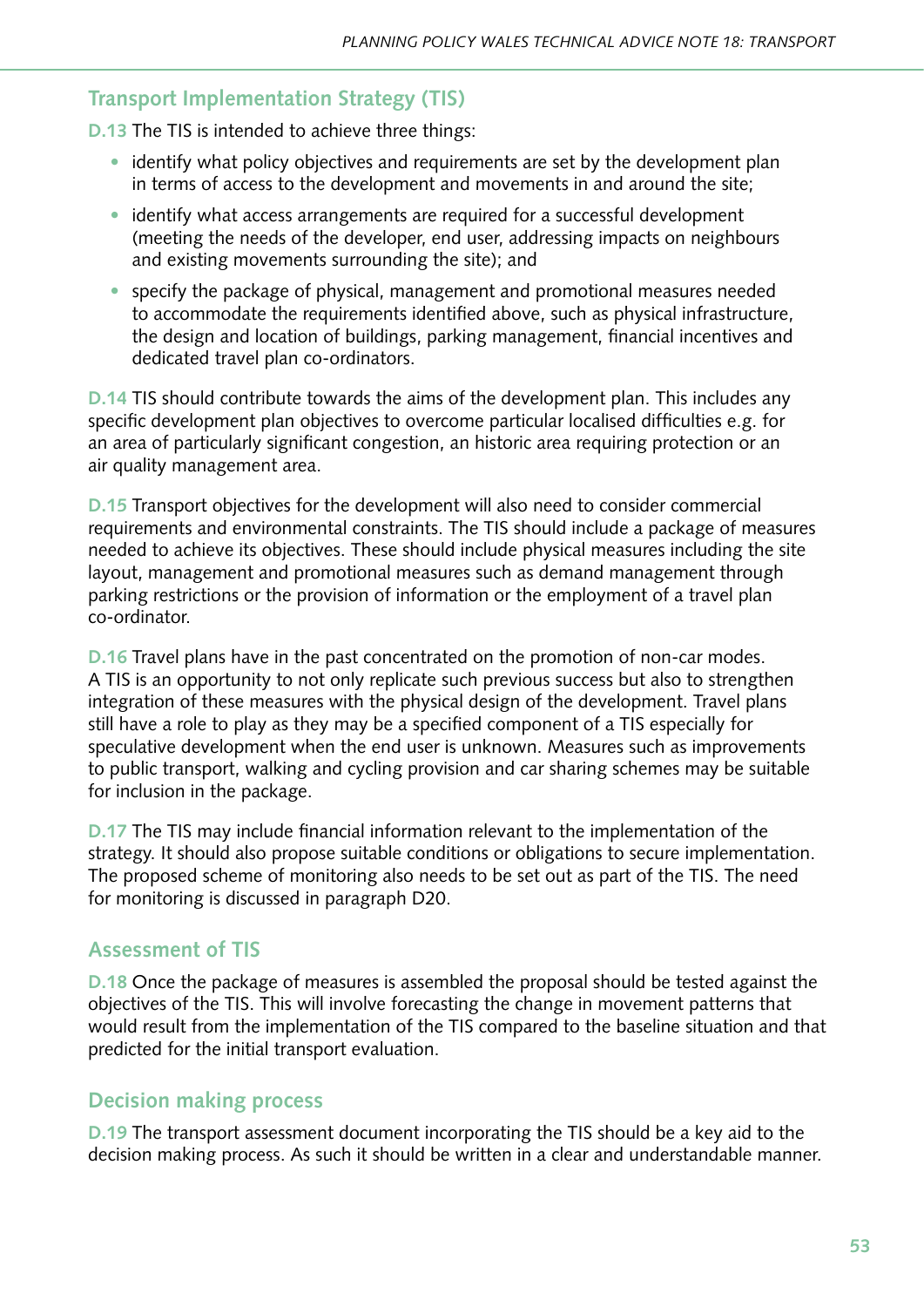### **Monitoring**

**D.20** If granted planning permission, monitoring by the developer and future occupiers will be important to allow local authorities to check whether TIS objectives are being met by the development, and if not, whether they provide evidence to guide a response by either the developer, local planning authority or other bodies. It is anticipated that for a small number of the larger developments, a requirement might be placed on developers to undertake certain actions depending on the movement characteristics of the development (trigger points). However, for the vast majority of developments, monitoring will be useful in order to learn from both the developer's perspective in terms of the efficiency of the development and from the local planning authority's perspective, informing the direction of future policy, particularly in terms of development plan and RTP policies relating to transport assessment.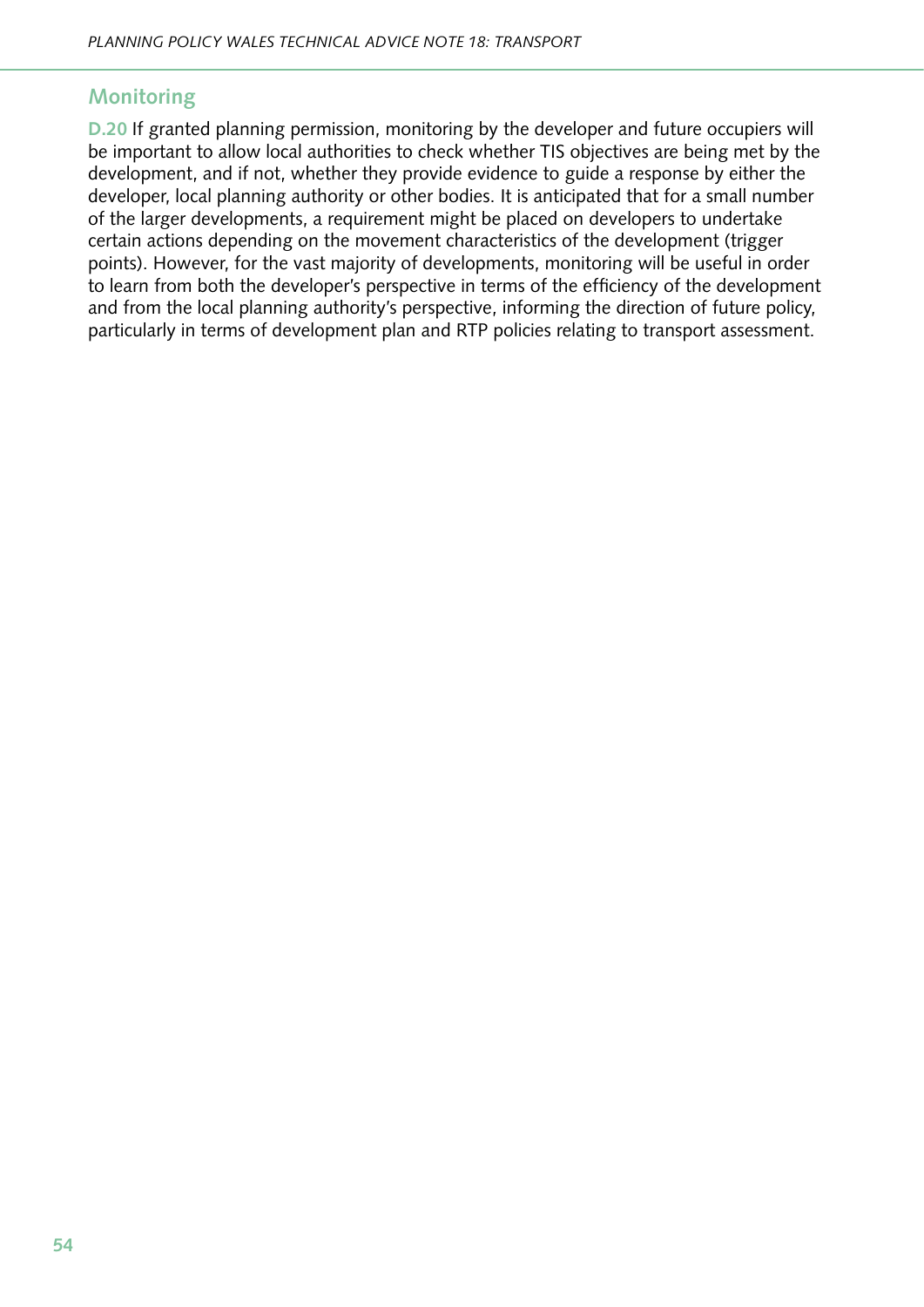## **Annex E**

# **Planning Application Procedures**

## **Consultations with Highway Authorities**

**E.1** The highway authority for trunk roads and motorways is the Welsh Assembly Government. The highway authority for other roads is the unitary authority.

- **E.2** Local highway authorities are consulted if a planning application consists of or includes:
	- a. the formation, laying out or alteration of any means of access to any road for which it is the highway authority;
	- b. any other development which appears to the local planning authority to be likely to result in a material increase in the volume or material change in the character of traffic entering or leaving a classified<sup>90</sup> or proposed road or to prejudice the improvement or construction of such a road<sup>91</sup>; or
	- c. development which consists of or includes the laying out or construction of a new street.

**E.3** The Assembly Government must be notified (and a copy should be sent to the relevant trunk road agent) of any application for planning permission for development which consists of or includes:

- a. the formation, laying out or alteration of a means of access to any part of a trunk road which is subject to a speed limit exceeding 40 miles per hour; or
- b. any other development of land within 67 metres (or such other distance as may be specified) from the middle of a highway for which the Assembly Government is responsible or intend to construct or improve.

**E.4** The Assembly Government is also consulted where it appears to the planning authority that the development is likely to create or attract traffic which will result in a material increase in the volume or material change in the character of traffic entering or leaving a trunk road or using a level crossing over a railway. Details should be sent both to Transport Wales and its relevant trunk road agent. The trunk road agent will then provide advice to the Assembly Government. The operator of the rail network is also consulted where development will affect the use of a level crossing. Apart from interchanges with other parts of the trunk road network, the point at which traffic enters or leaves a trunk road could range from a simple farm access, to a major county road, which connects into the network at a roundabout or grade separated junction. When assessing whether or not to consult the Assembly Government under Article 10 (1)(e) of the GDPO, local planning authorities must give full consideration to the effects a development's traffic would have at the junction particularly in respect of the additional turning movements this will create. As a broad guide the Assembly Government would regard an increase in turning movements in the order of 5% as material in most cases, that is, a 5% increase of traffic using any link of the junction. Where the capacity of the junction is, or is near to being exceeded, a smaller percentage increase on a link would normally be material, as would any additional turning movements which in

<sup>90</sup> A "classified road" is defined in the Town and Country Planning (General Development Procedure) Order 1995 (S.I. 1995/419); in practice, it is an A, B, or C road that is not a trunk road

<sup>91</sup> These provisions are set out in Article 10 of the Town and Country Planning (General Development Procedure) Order 1995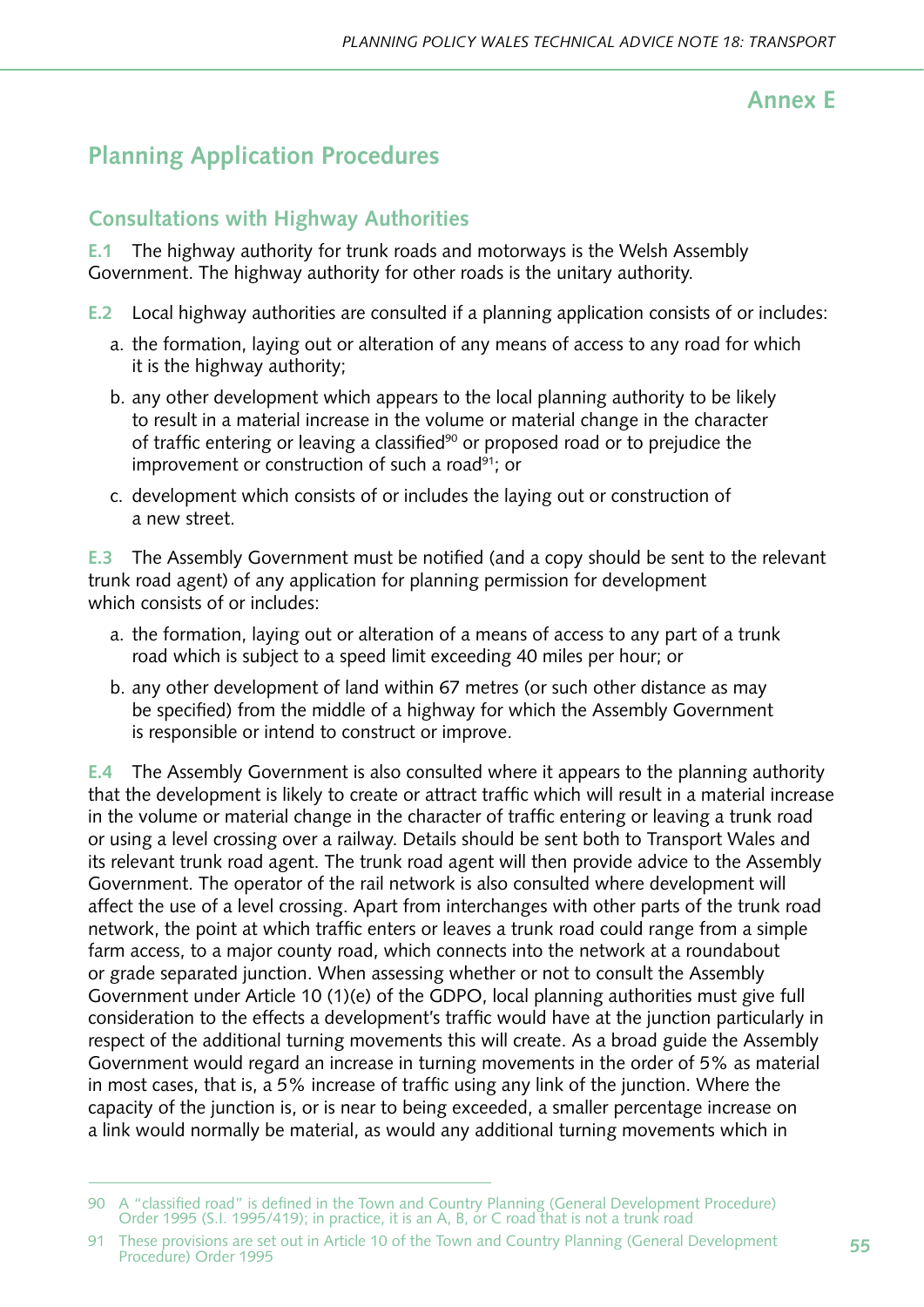the case of, for example, heavily laden slow moving vehicles, might have serious safety implications for trunk road users.

**E.5** The Assembly Government has the power to direct the local planning authority to refuse an application for planning permission or to apply specified conditions to a planning permission. In planning appeal decisions, the Assembly Government, or the Inspector, will apply appropriate weight to representations made by Transport Wales, irrespective of whether they have been conveyed by direction to the local authority or not.

**E.6** Planning authorities may not decide an application on which consultation with highway authorities is necessary until at least 14 days after receipt of the notice by the highway authority or 14 days after receipt of a copy sent direct to the consultee by the applicant, whichever is the earlier. Where the Assembly Government and trunk road agent have been notified of an application under Article 15 of the GDPO, the local planning authority may not decide the application until 28 days after notifying the Assembly Government.

### **Efficient Procedures**

**E.7** Outside national parks, local government reorganisation brought local planning and highway functions together within unitary authorities. This has provided an opportunity for consultation procedures to be integrated and the efficiency of handling planning applications to be increased. For planning applications within national parks or affecting trunk roads, external consultations with the appropriate highway authority will still be required although the principles of efficient working are equally as relevant.

**E.8** Consultations are a potential cause of delay to a planning authority's decision on a planning application. There are steps which the parties concerned may take to minimise the risk of delay. Highway authorities should take a positive and helpful attitude towards pre-application enquiries from applicants. They should aim to deal with notifications from planning authorities as quickly as possible, and should advise the planning authority as soon as possible if they foresee any delay. Statistics should he maintained for management purposes of speed of response to those notifications. The workload in both highway and planning authorities can be reduced if highway authorities define types of application on which they do not wish to be consulted. Streamlining of procedures may also be achieved by close liaison between highway and planning authorities, including the use of a liaison officer to inspect applications, provide routine comments and refer the most complex cases to experts in the highway authority.

**E.9** Planning authorities should notify highway authorities of applications as quickly as possible, and should ensure that sufficient information is included in the notification to enable the highway authority to consider the matter quickly. A TA will enable highway authorities and others where relevant to reach a view on the likely impact of development proposals on transport in the vicinity and wider area if appropriate. Paragraphs 9.1 to 9.7 and Annex D give further guidance on transport assessment. Planning authorities should be strict in applying deadlines for consultation and notification and should monitor speed of response from highway authorities. If applicants have not already sent a copy direct to the highway authority they might be asked for an extra copy of the application documents, on the basis that this will assist a speedy decision. Planning authorities should flag especially urgent applications. They should also bear in mind that Transport Wales is prepared to offer general advice on road safety matters on all types of road.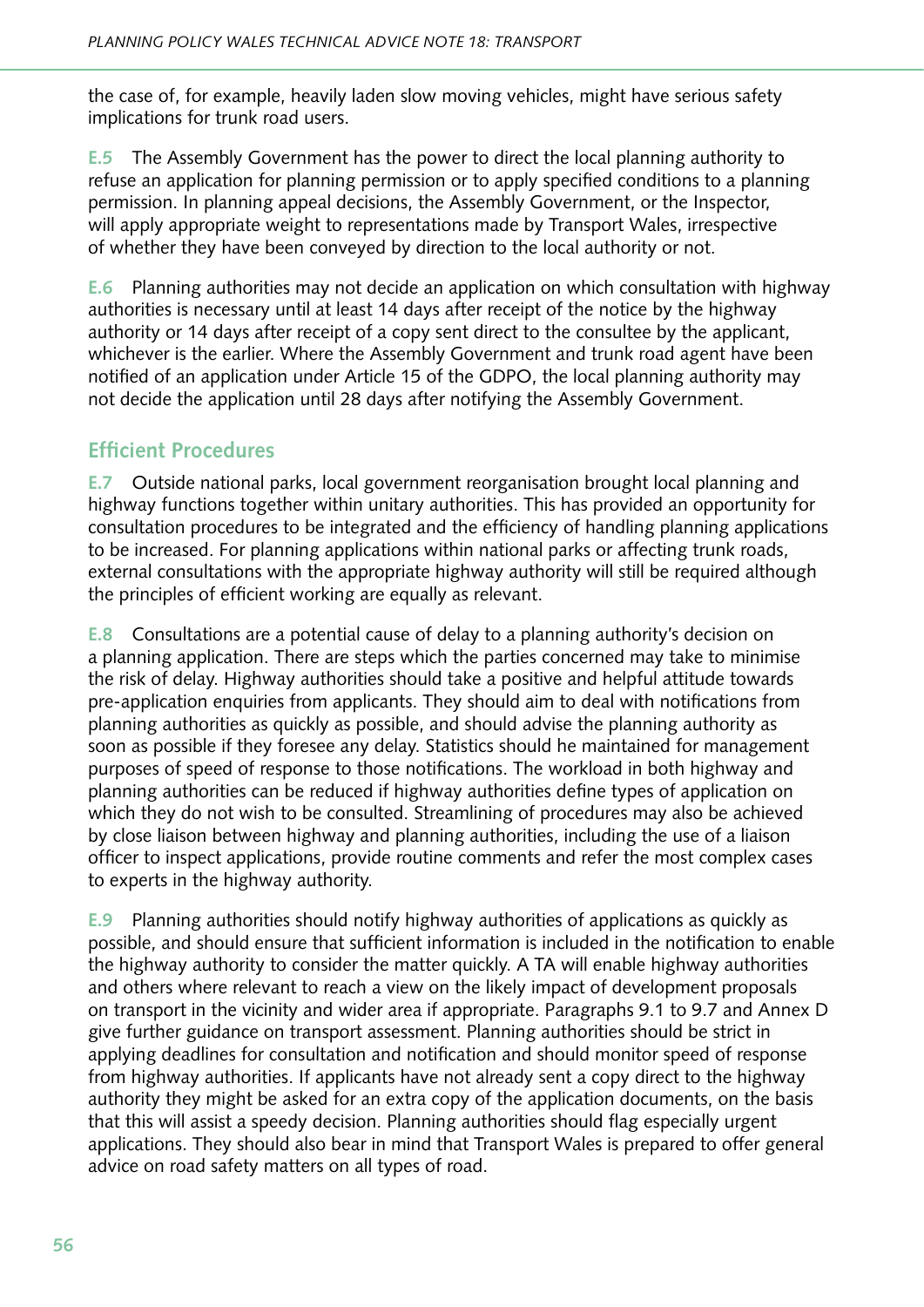**E.10** Applicants should have particular regard to highway issues in formulating proposals, in order to avoid lengthy negotiations on an application, or the need for the local authority to meet highways problems by devising conditions to attach to the permission. They should contact the highway authority as early as possible in the formulation of their development proposals if they think the proposals may involve consultations or the possibility of direction by the Assembly Government. It will also be helpful to discuss proposals to carry out work in a highway with statutory undertakers whose apparatus (for example pipes and cables) may be affected, and to send copies of applications direct to the highway authority and any other statutory consultees.